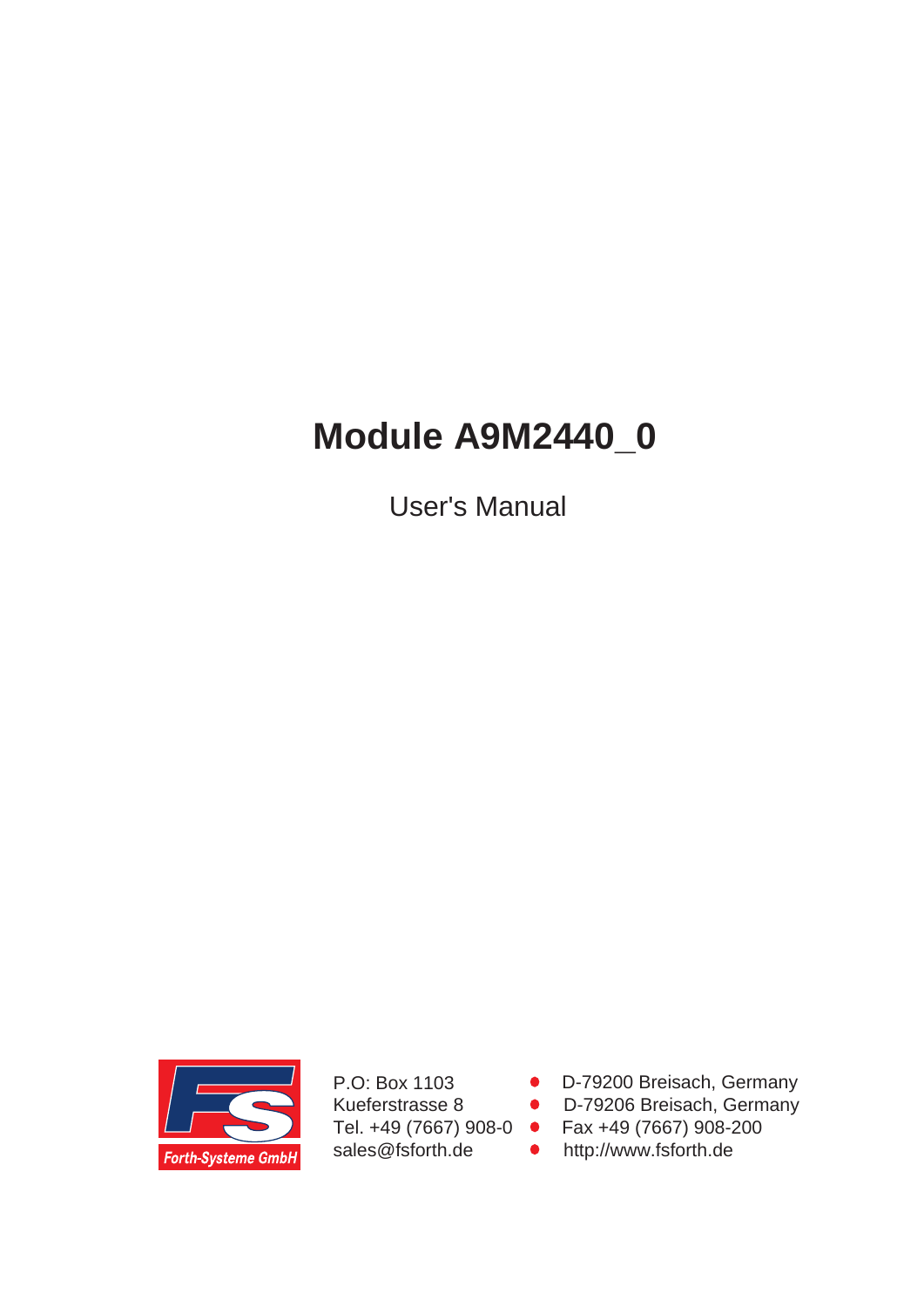Copyright 2005:

FS FORTH-SYSTEME GmbH Postfach 1103, D-79200 Breisach a. Rh., Germany

| Release of Document: | April 18, 2005 |
|----------------------|----------------|
| Filename:            | UM A9M2440.doc |
| Author:              | Joachim Jaeger |
| Document Version     | 1 በ            |

All rights reserved. No part of this document may be copied or reproduced in any form or by any means without the prior written consent of FS FORTH-SYSTEME GmbH.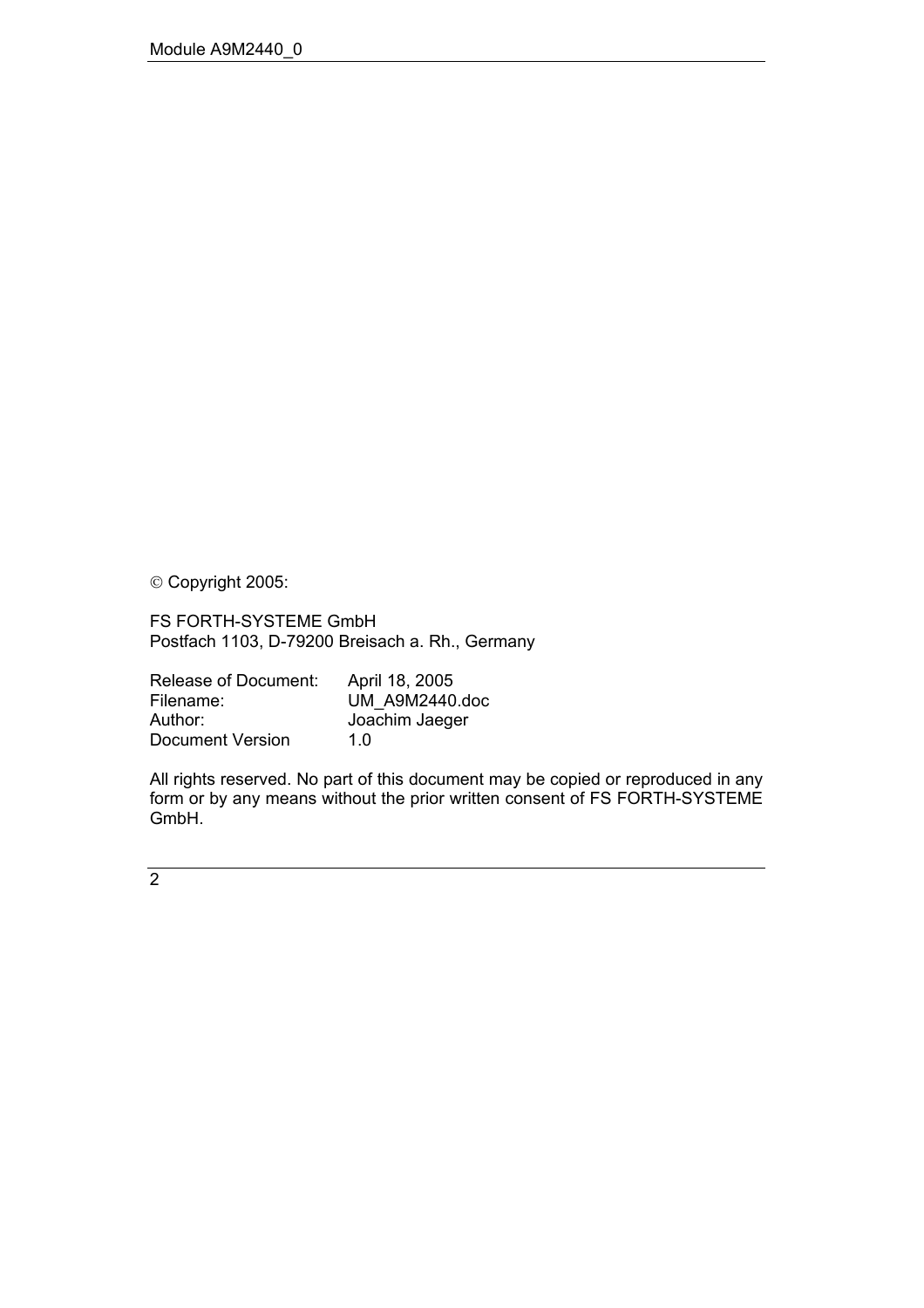# <span id="page-2-0"></span>**1. History**

| <b>Date</b> |     | <b>Version</b> Responsible | <b>Description</b>   |
|-------------|-----|----------------------------|----------------------|
| 2005-04-18  | 1.0 | J. Jaeger                  | <b>First version</b> |
|             |     |                            |                      |
|             |     |                            |                      |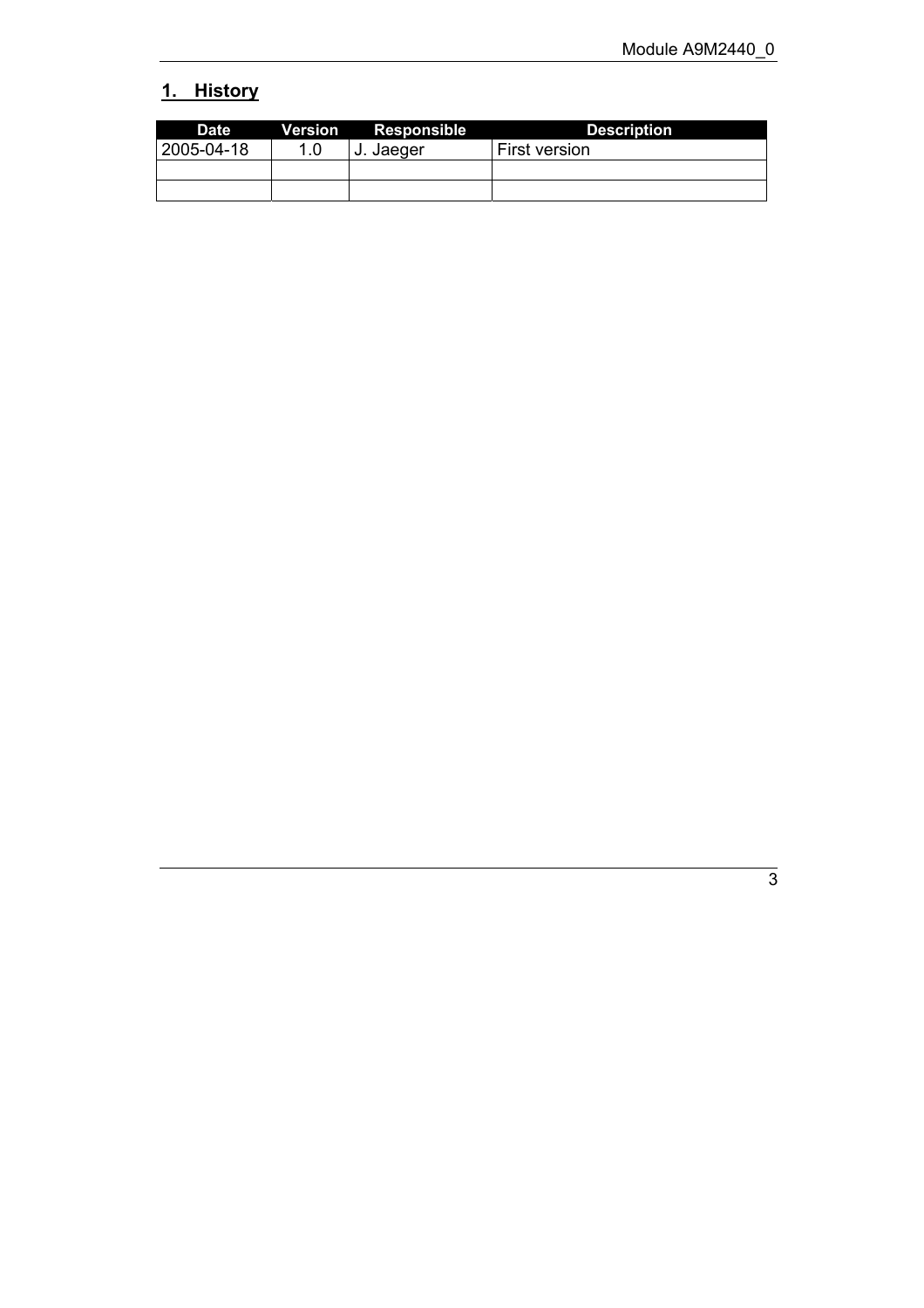## **Table of Contents**

| 2. |                                                           |  |
|----|-----------------------------------------------------------|--|
| 3. | 3.15. LCD Controller STN LCD, TFT LCD Displays Features31 |  |
|    |                                                           |  |
| 5. |                                                           |  |

 $\overline{4}$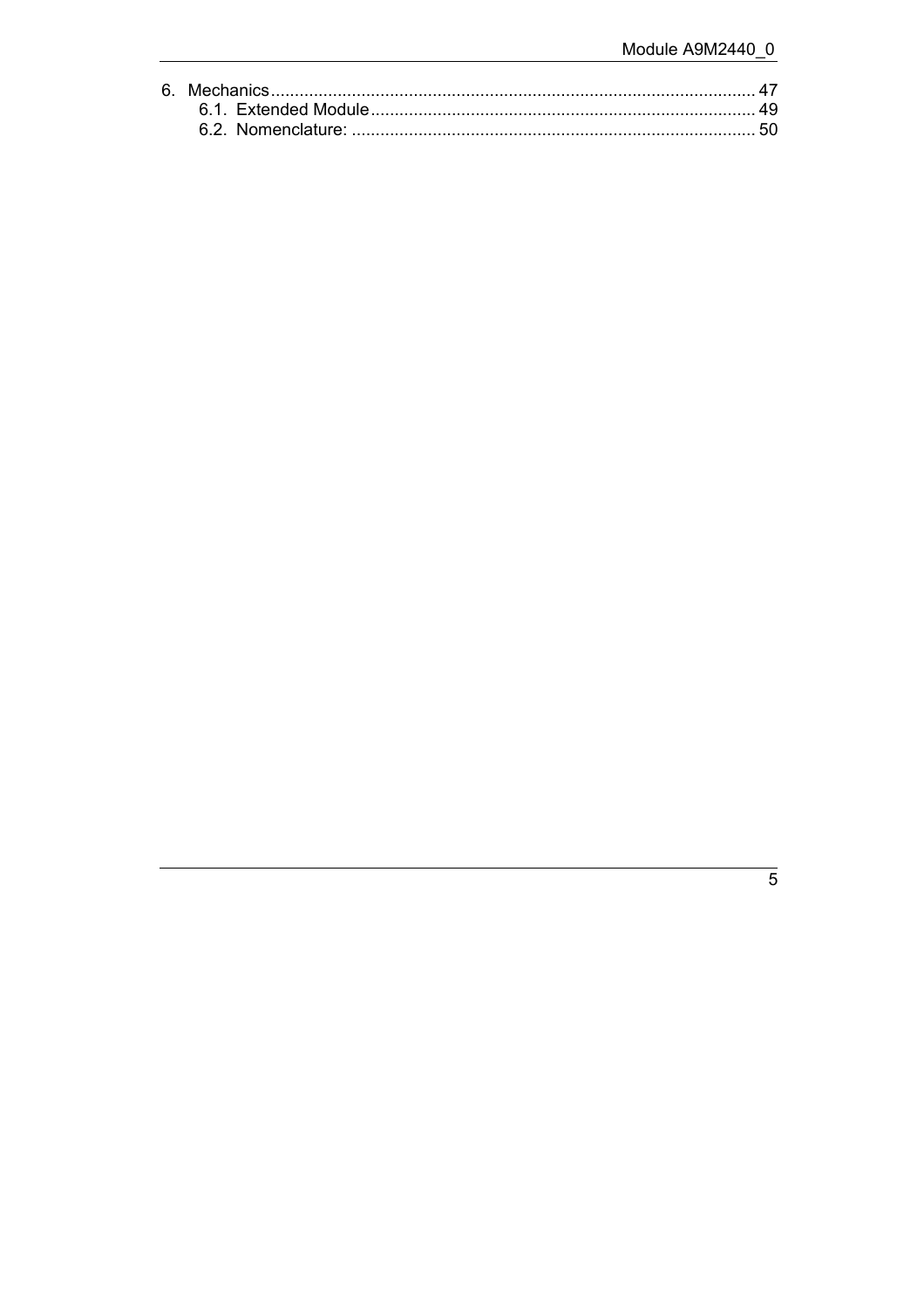## <span id="page-5-0"></span>**2. Introduction**

ARM offers a wide range of 32-bit embedded RISC microprocessors cores based on a common architecture and delivering high performance together with low power consumption and system cost.

The ARM processor range provides solutions for:

- Open platforms running complex operating systems for wireless, consumer and imaging applications.
- Embedded real-time systems for mass storage, automotive, industrial and networking applications.
- Secure applications including smart cards and SIMs.

There are many manufacturers, who have designed their own CPUs with the ARM9 core, to realize special features.

This documentation specifies the MODARM9 module based on the Samsung CPU S3C2410A.

#### <span id="page-5-1"></span>**2.1. Benefits of the ModARM9 Concept**

The concept of the MODARM9 module is, that for some standard functions, common for all modules, always the same pin locations at the system connectors are used. These are called standard pin locations in contrast to the global pin locations.

Any other functions, depending on the specific CPU on the module, could have their pins located anywhere at the global pin locations. These locations are defined in the corresponding hardware specification of the module.

The aim of the modules is, realizing a high performance at data exchange between CPU and memory, as well as supporting the power management features of each CPU as good as possible, to reduce the power consumption.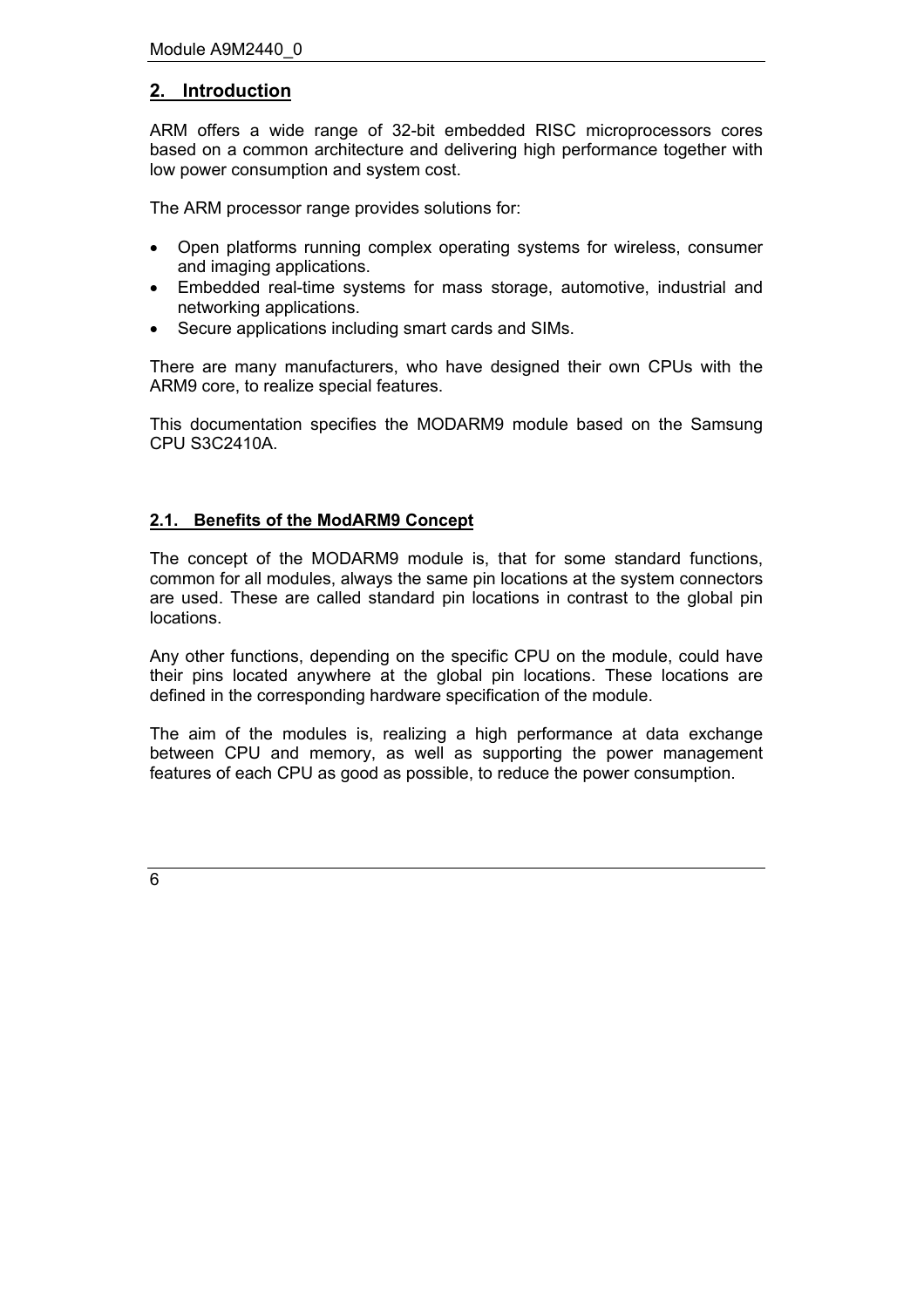## <span id="page-6-0"></span>**2.2. Common Features**

Below are the common features of the A9M2440 module.

- 16/32bit-RISC CPU with ARM920T core with MMU
- Size 60mm x 44mm with 240-pin connector
- $\bullet$  SDRAM 32MB 128MB
- NAND Flash  $32MB 128MB$
- $\bullet$  External RTC, connected to  $I^2C$
- LCD interface
- Touch Screen interface
- Camera interface
- I<sup>2</sup>S interface
- AC97 Audio-CODEC interface
- SD card interface
- 3 serial RS232 interfaces
- Host and device USB interface, USB1.1 compliant
- 10Mbps Ethernet interface
- I²C interface, 100KHz and 400KHz
- SPI interface
- JTAG interface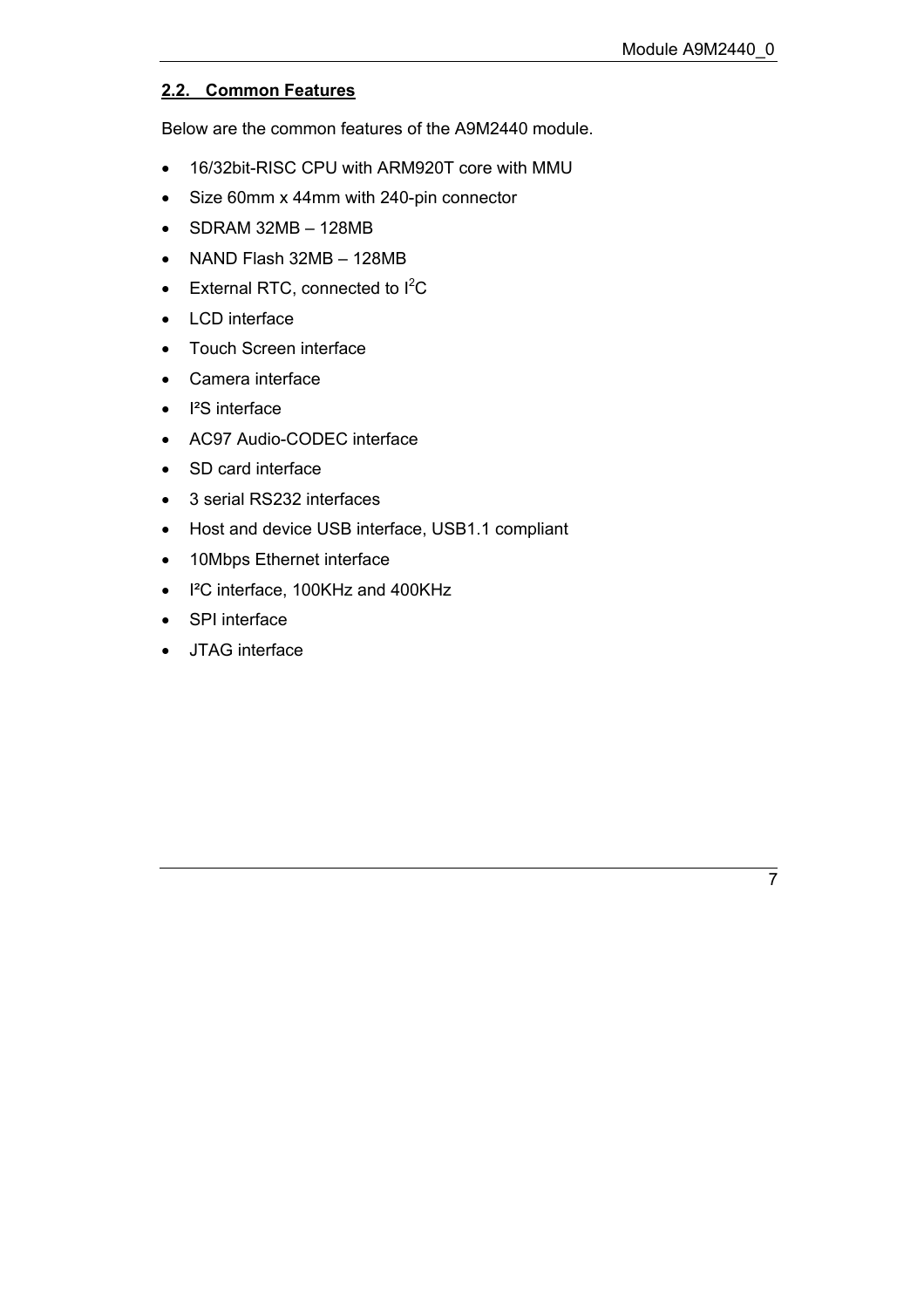## <span id="page-7-0"></span>**2.3. Variants of A9M2440\_0**

Following variants of the A9M2440\_0 module are available:

1 V01/0372, 32MB SDRAM, 32MB NAND Flash, 10Mbit/s Ethernet, S3C2440@400MHz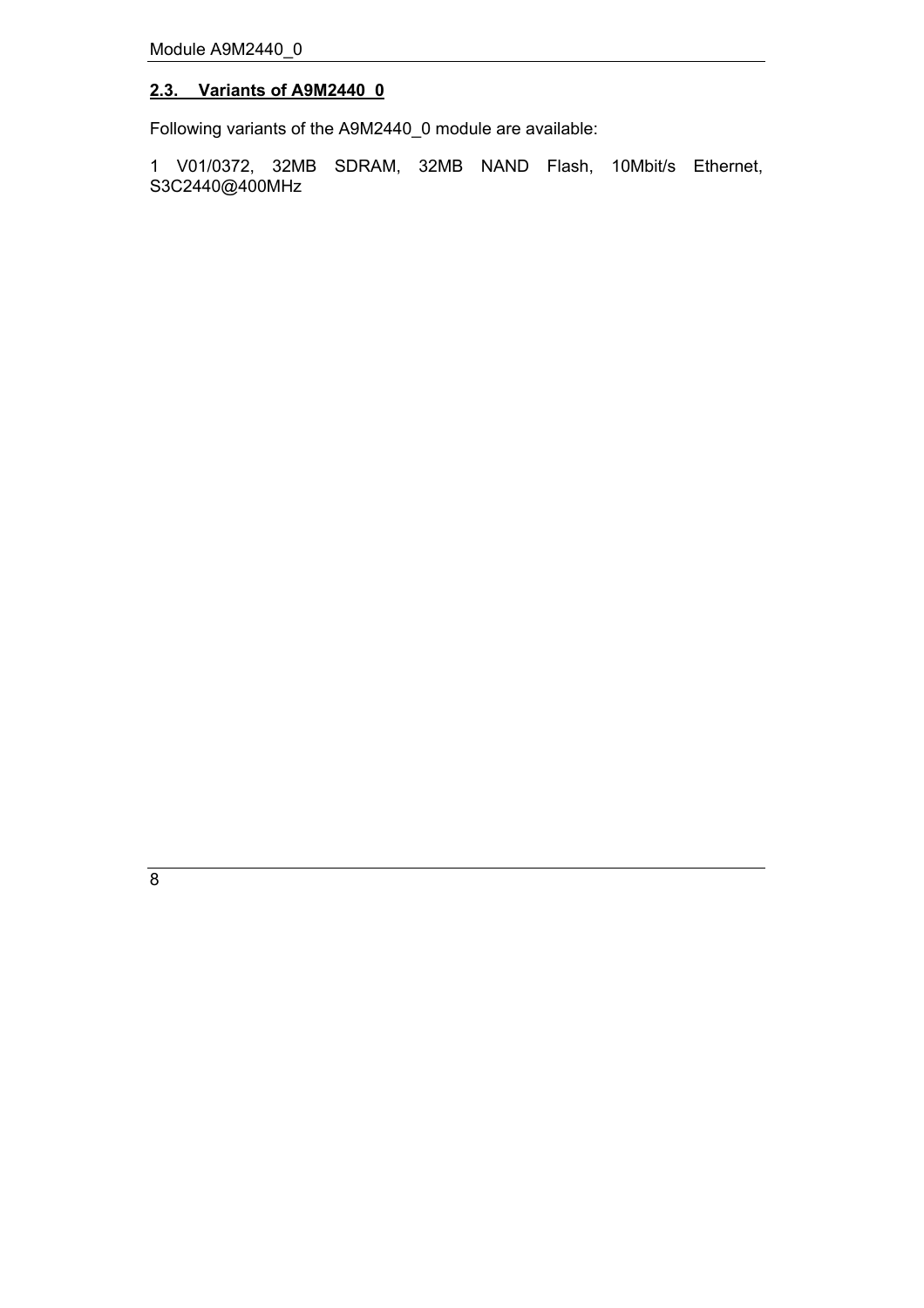#### **2.4. Block Diagram**

<span id="page-8-0"></span>

 $\overline{9}$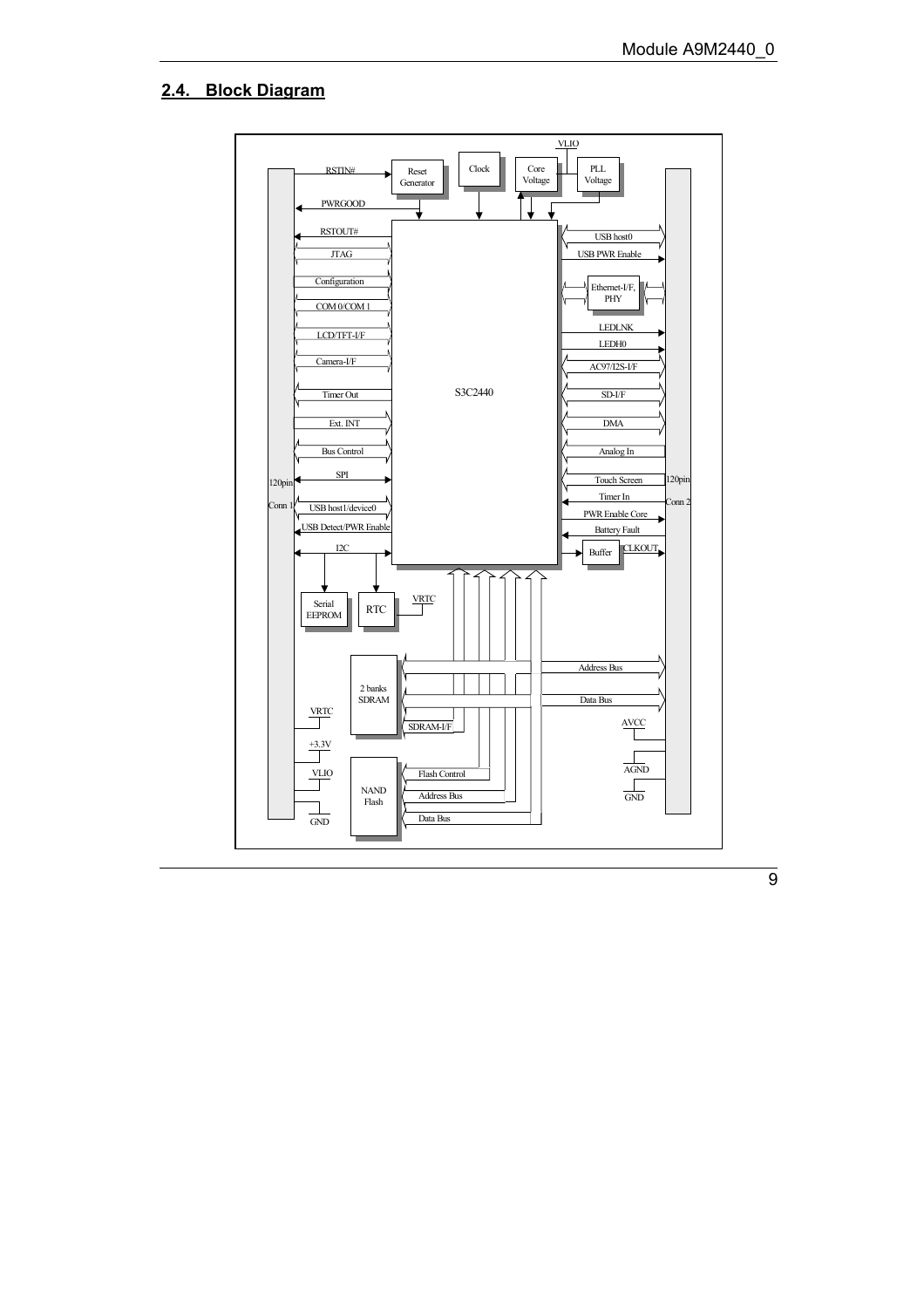## <span id="page-9-0"></span>**3. Detailed Module Description**

Following demands are made by the MODARM9 module concept:

- CPU configured to little endian
- 4 pins provided for software configuration, which are routed to the base board at standard pin locations
- 4 pins provided for hardware configuration, routed to the base board at standard pin locations, where one pin has the meaning of DEBUG ENABLE and one pin has the meaning of NAND Flash write protect.

The endianess is configured in register 1 bit 7. This bit has to be 0 for little endian. On reset this bit is set to 0 automatically. Therefore no software configuration is necessary.

There are no buffers provided at the module for data- address- and control lines.

#### <span id="page-9-1"></span>**3.1. Configuration**

There are eight configuration pins provided at the system connector four of them are provided as hardware configuration pins, and the other four can be used as software configuration pins. A 10k pullup resistor is provided at each signal line of the configuration pins.

The following pins at the connector are defined as hardware configuration pins:

| <b>Signal</b>     | <b>Description</b>                      |  |  |
|-------------------|-----------------------------------------|--|--|
| DEBUGEN#          | Debug Enable                            |  |  |
| FWP#              | Write Protect of internal Flash         |  |  |
| CONF <sub>2</sub> | Hardware Configuration 2 (not used yet) |  |  |
| CONF <sub>3</sub> | Hardware Configuration 3 (not used yet) |  |  |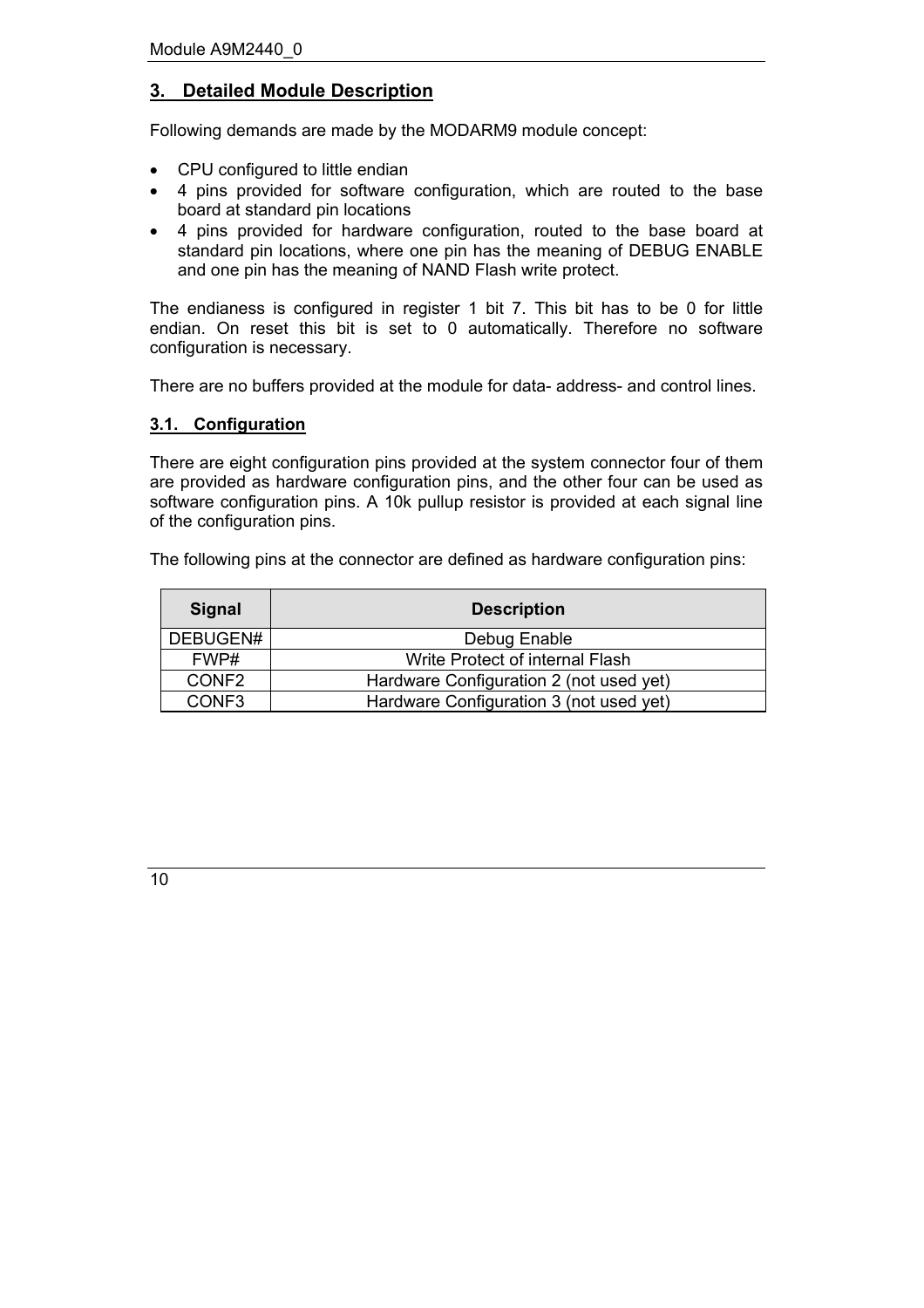The following port pins are defined as software configuration pins:

| <b>Signal</b> | Port Pin         | <b>Description</b>       |  |
|---------------|------------------|--------------------------|--|
| CONF4         | GPF <sub>2</sub> | Software Configuration 0 |  |
| CONF5         | GPF3             | Software Configuration 1 |  |
| CONF6         | GPF4             | Software Configuration 2 |  |
| CONF7         | GPF5             | Software Configuration 3 |  |

The meaning of the configuration pins has to be defined by the software department.

The signal DEBUGEN# (CONF0) from the base board to the module is necessary, to be able to switch on and off a connection between the system reset and the JTAG reset. This will be done with the analog switch MC74VHC1G66:

| <b>Signal</b> | <b>State</b> | <b>Description</b>                                         |
|---------------|--------------|------------------------------------------------------------|
| DEBUGEN#      | High         | Switch is on, TRST# and PWRGOOD are connected<br>(default) |
| DEBUGEN#      | Low          | Switch is off, TRST# and PWRGOOD are<br>disconnected       |

At the module a pull up resistor is provided at the DEBUGEN# signal. Therefore only a jumper to GND is necessary at the base board.

Additional configurations can be stored in the serial EEPROM, which will be read by the bootloader at power up (e.g. software version of the module).

The CPU specific configuration pins are  $OM0 - OM3$  and NCON. The pins  $OM0$ – OM3 are not routed to the system connector. On the module they are configured as follows:

| OM <sub>1</sub> | OM <sub>0</sub> | <b>Booting ROM data width</b> | <b>Pre-configured</b> |
|-----------------|-----------------|-------------------------------|-----------------------|
|                 |                 | <b>Nand Flash Mode</b>        | <b>Yes</b>            |
|                 |                 | 16-bit                        | <b>No</b>             |
|                 |                 | 32-bit                        | <b>No</b>             |
|                 |                 | <b>Test Mode</b>              | No                    |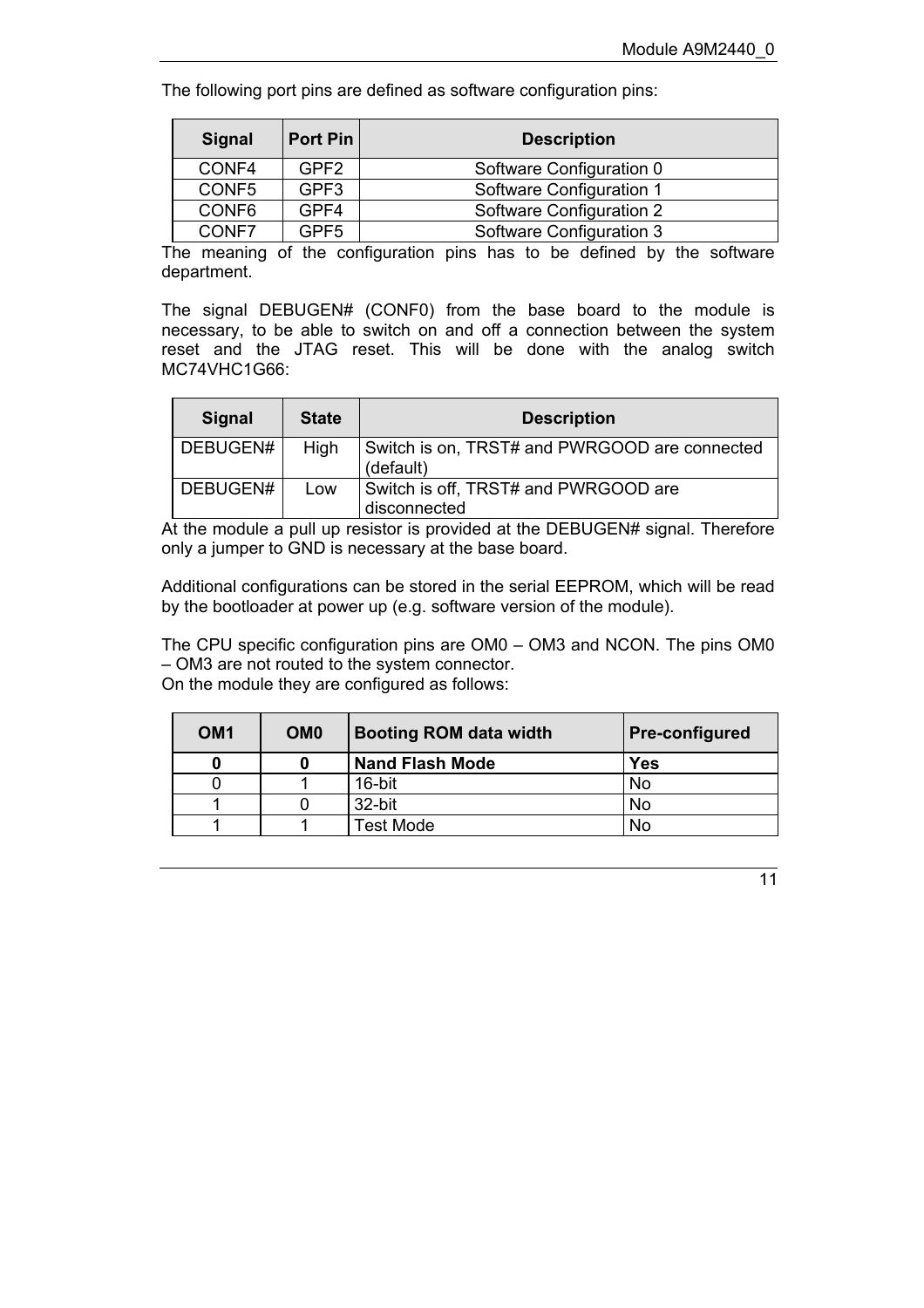| <b>OM[3:2]</b> | <b>MPLL</b> | <b>UPLL</b> | Main CLK Source USB CLK Source |                       | <b>Pre-conf.</b> |
|----------------|-------------|-------------|--------------------------------|-----------------------|------------------|
| 00             | On          | On          | Crystal                        | Crystal               | Yes              |
| 01             | On          | On          | Crystal                        | <b>External Clock</b> | No               |
| 10             | On          | On          | <b>External Clock</b>          | Crystal               | No               |
| 11             | On          | On          | <b>External Clock</b>          | <b>External Clock</b> | No               |

Although the MPLL starts just after a reset, the MPLL output (Mpll) is not used as the system clock until the software writes valid settings to the MPLLCON register. Before this valid setting, the clock from external crystal or EXTCLK source will be used as the system clock directly. Even if the user wants to maintain the default value of the MPLLCON register, the user should write the same value into the MPLLCON register.

There are configuration resistors provided, to give module specific information to the software.

These configuration resistors are connected to GPIOs via a multiplexer, so these GPIOs are available again, for common use after initialization of the module. (MCONF3 is connected direct to GPF1, without multiplexer). The signal lines, which are connected to the base board connector, have a 10k pullup resistor each.

The multiplexer is switched by GPIO GPH8 (GPIO\_ON#). For reading the module specific configuration, this pin has to be at high level, which is also the default state after power up.

After the initialization, the software has to switch this port pin to a low level.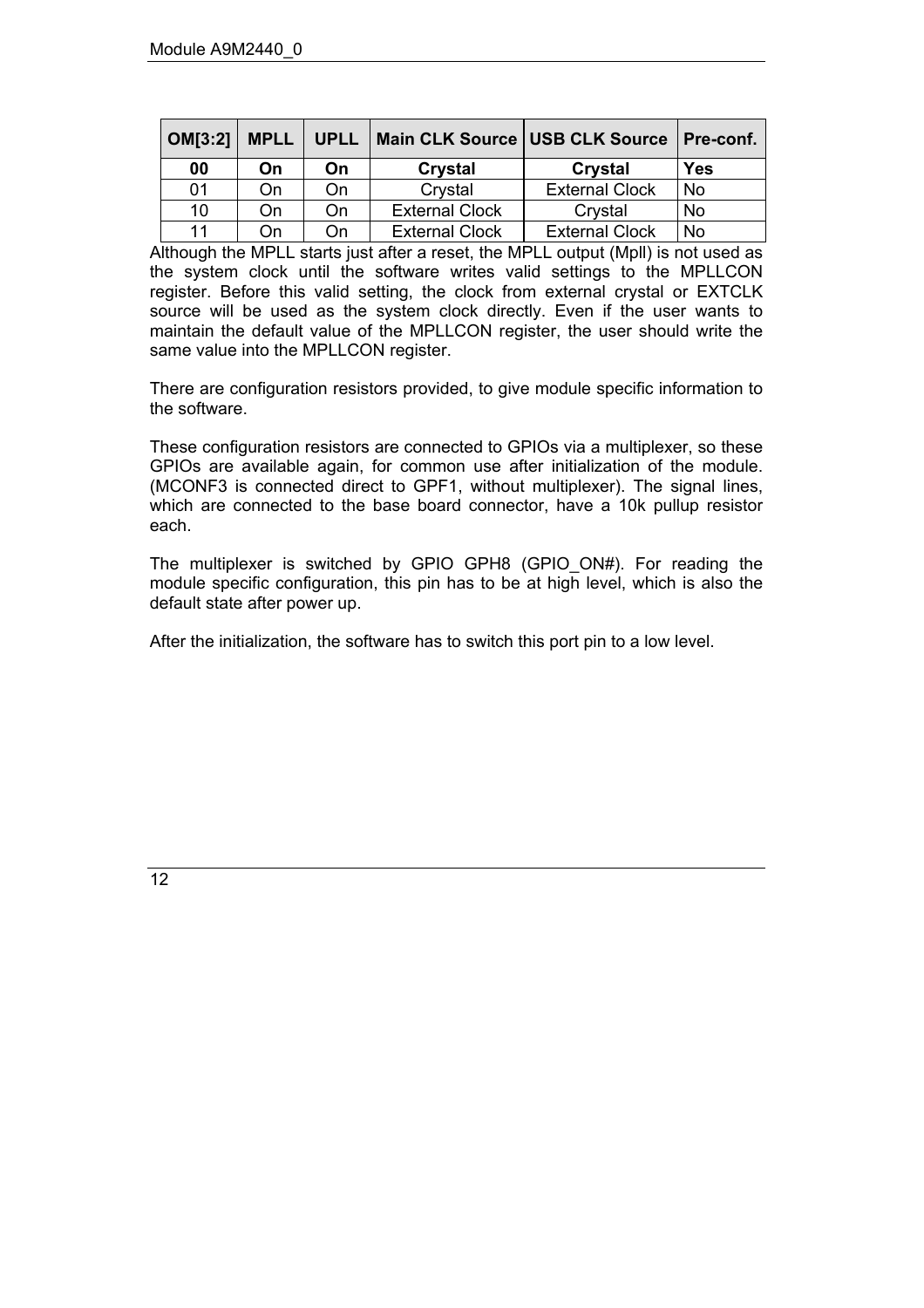|                   |         | <b>MCONF0</b>  | <b>MCONF1</b> | <b>MCONF2</b> | <b>MCONF3</b>             |
|-------------------|---------|----------------|---------------|---------------|---------------------------|
|                   |         | (GPBO)         | (GPB1)        | (GPB2)        | (GPF1)                    |
| <b>SDRAM-Type</b> | 1Mx32x4 | $\overline{0}$ | 0             | X             | X                         |
|                   | 2Mx32x4 | $\overline{0}$ | 1             | x             | x                         |
|                   | 4Mx32x4 | 1              | $\Omega$      | X             | X                         |
| <b>SDRAM-CL</b>   | 2       | X              | X             | 0             | $\boldsymbol{\mathsf{x}}$ |
|                   | 3       | x              | x             |               | x                         |
| <b>CPU</b>        | 400MHz  | X              | x             | x             | 0                         |
|                   | 533MHz  | X              | X             | X             | ◢                         |

Following table shows the Module configuration pins

 $x =$  don't care

#### <span id="page-12-0"></span>**3.2. Power**

The common power supply for the module is 3.3VDC. To use the module also in battery-only supplied devices (mobile devices), an additional power supply pin is provided at the system connector,  $V_{LIO}$ . At this pin a one-cell Li-Ion battery can be connected. If no Li-Ion battery is used, or another type of battery within the required voltage range,  $V_{LIO}$  has to be connected to 3.3V at the base board.

The CPU specific core voltage of 1.2V@300MHz (1.3V@400MHz) and the voltage for VDDalive will be generated on the module from the  $V_{LIO}$  input, while the voltage for memory and I/Os is fed direct from the 3.3V.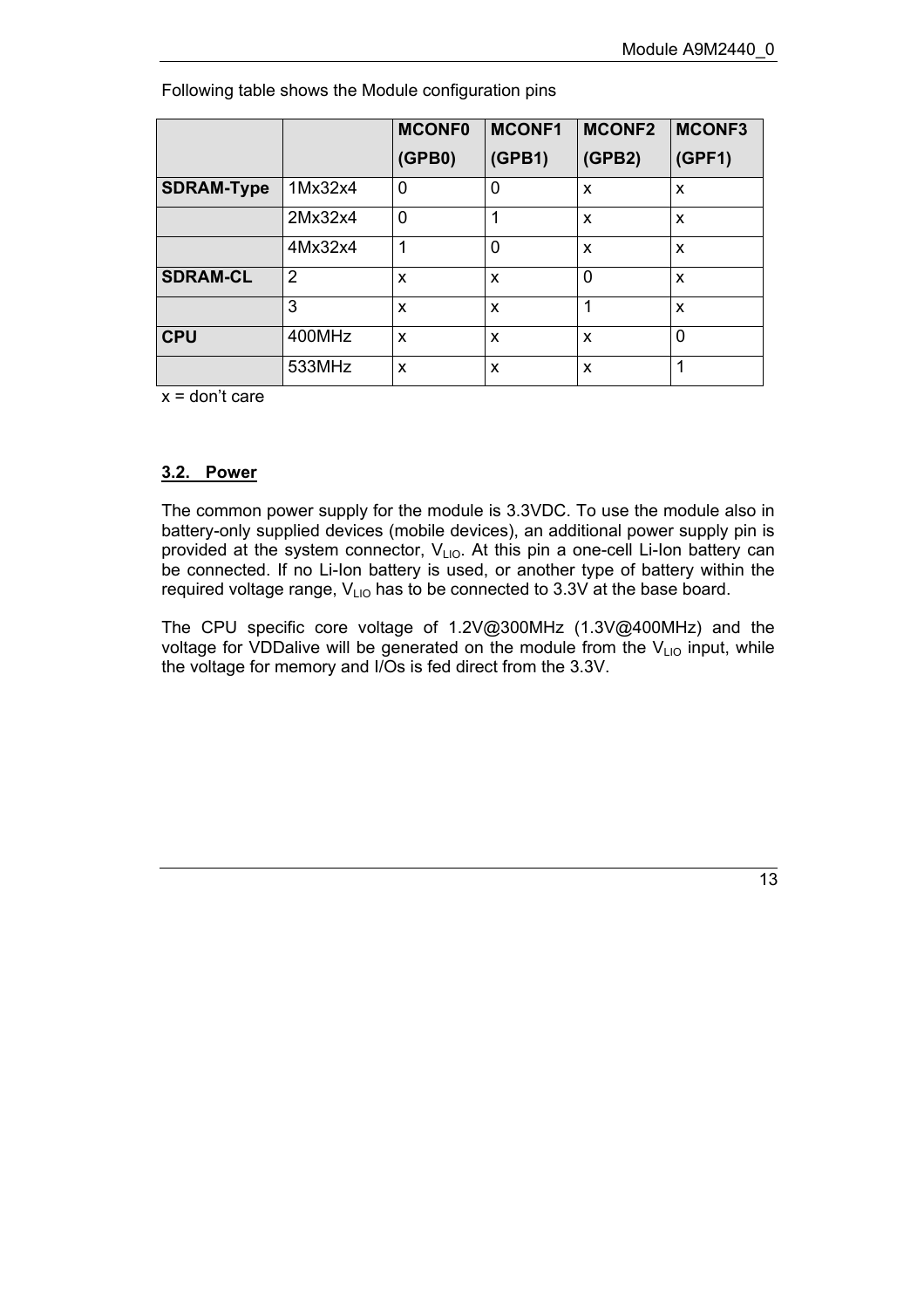| <b>Power Supply</b>          | @300MHz             | @400MHz            | @533MHz         |
|------------------------------|---------------------|--------------------|-----------------|
| <b>Module Power Supply</b>   | $3.3V + 5%$         | $3.3V + 5%$        | $3.3V + 5%$     |
| 3.3V                         |                     |                    |                 |
| <b>Module Power Supply</b>   | $2.5V - 4.2V$       | $2.5V - 4.2V$      | $2.5V - 4.2V$   |
| V <sub>LIO</sub>             | (Lithium-Ion        | (Lithium-Ion       | (Lithium-Ion    |
|                              | battery)            | battery)           | battery)        |
| <b>Core Voltage</b>          | $1.2V(1.15V -$      | $1.3V(1.25V -$     | TBD             |
|                              | 1.25V               | $1.35V$ )          |                 |
| <b>VDDalive</b>              | $1.15V - 1.25V$     | $1.15V - 1.35V$    | TBD             |
| <b>Voltage for internal</b>  | $3V (1.8V - 3.6V)$  | $3V (1.8V - 3.6V)$ | $3V(1.8V -$     |
| <b>RTC</b>                   |                     |                    | 3.6V            |
| <b>Power Supply for ext.</b> | 3V (e.g. Li-        | 3V (e.g. Li-       | 3V (e.g. Li-    |
| <b>RTC V<sub>RTC</sub></b>   | Battery)            | Battery)           | Battery)        |
| <b>Analog Voltage</b>        | $3.3V(3V - 3.6V)$   | $3.3V(3V - 3.6V)$  | $3.3V(3V -$     |
|                              |                     |                    | 3.6V            |
| <b>VIN at common CPU</b>     | $-0.3V - 3.3V +$ /- | $-0.3V - 3.3V +$   | $-0.3V - 3.3V$  |
| pins                         | 0.3V                | 0.3V               | $+/- 0.3V$      |
| VIN, at 5V tolerant CPU      | $-0.3V - 5.25V$     | $-0.3V - 5.25V$    | $-0.3V - 5.25V$ |
| pins                         |                     |                    |                 |

Following requirements have to be met by the power supply:

The voltage at pin RTCVDD has to be 1.8V, even though the RTC is not used. Therefore this pin is connected to the VDDalive pin on the module.

The S3C2440A supports DVS (dynamic voltage scaling). This means, that the core voltage may be reduced to 1V in idle mode, while clock frequency is also reduced. This feature is also supported on the module, by adding a second switching regulator TPS62000, which may dynamically switch between the normal core voltage and 1V. The switching signal (IDLE\_SW#) is triggered by software when entering idle mode, by GPG12. (Low = 1V).

A further pin VRTC is defined to connect a battery at the base board, for the external RTC on the module. If the external RTC is not used, pin VRTC doesnít need to be connected, due to a Schottky diode switch-over to 3.3V on the module. VRTC is only used to power the external RTC on the module.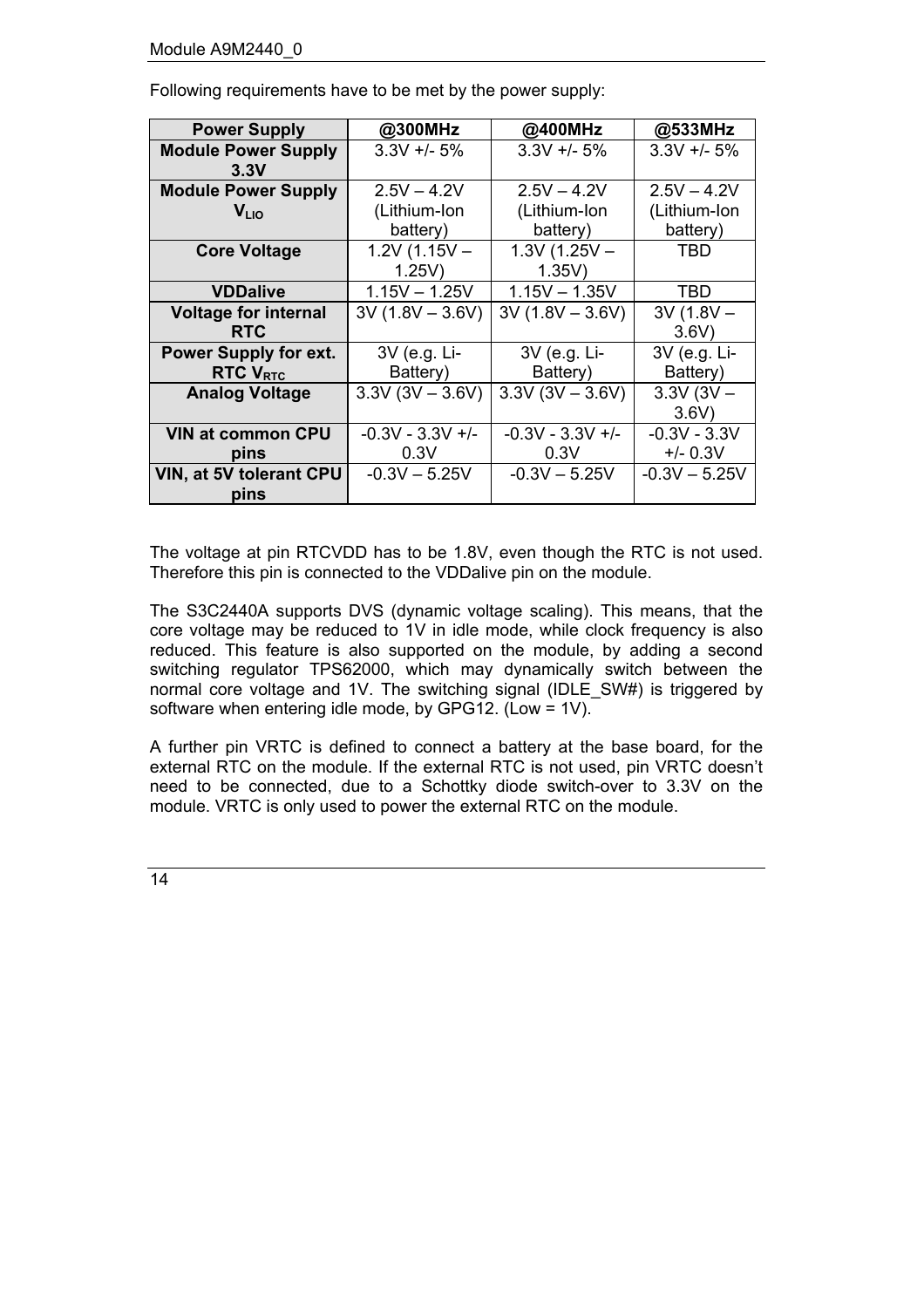If a battery supplies the power for the module, the pin BATT\_FLT# can be connected to a comparator output at the base board. The comparator may supervise the battery voltage at the base board. The CPU does not wake up at power-off mode in case of low battery state. If this feature isn't used, the pin has to be left open, because a 10k pullup resistor is provided at the module.

Analog voltage AVCC and AGND, e.g. for a touch screen, are also provided at the system connector.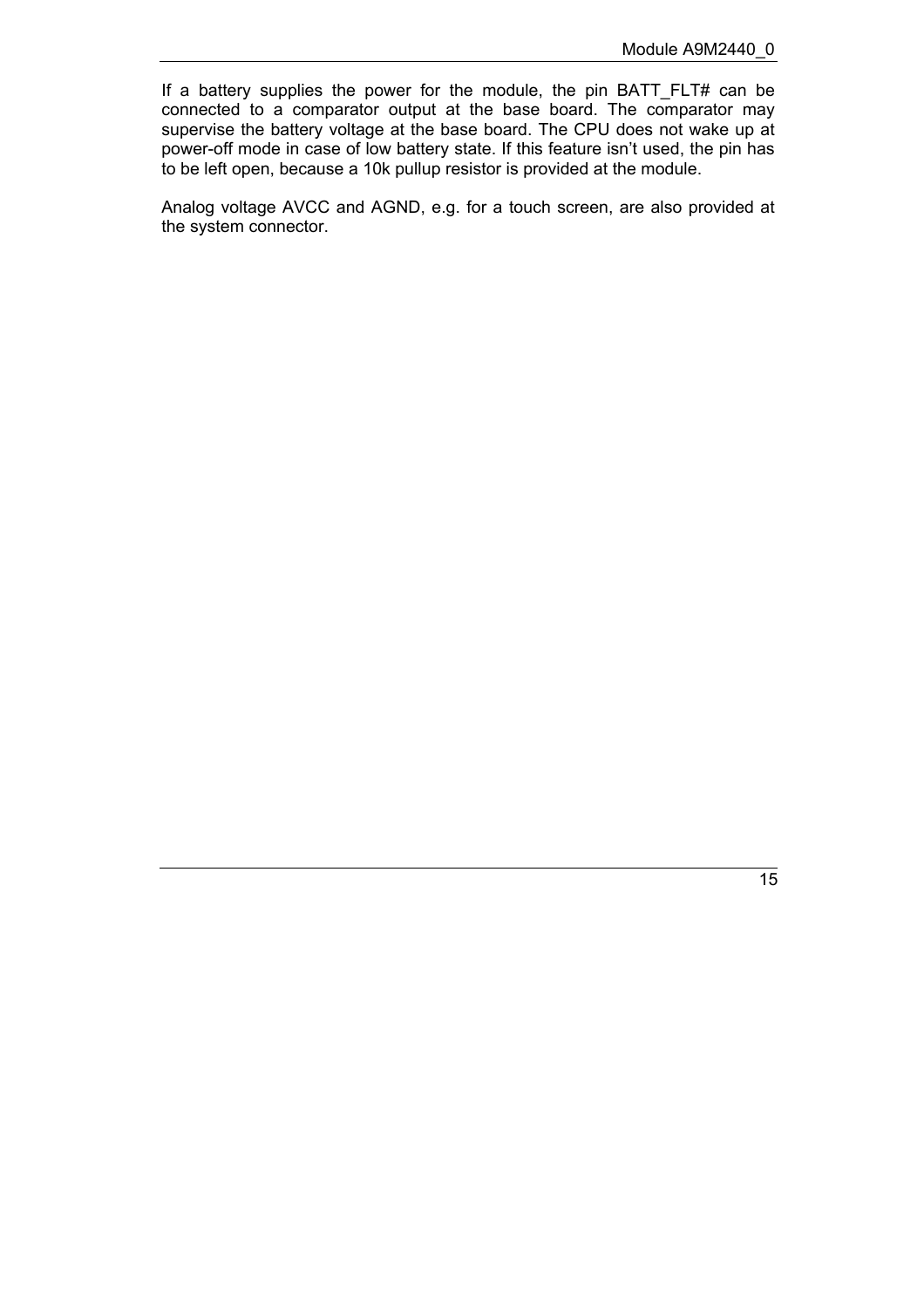## <span id="page-15-0"></span>**3.3. Clock Generation**

On the module a 16.9344MHz quartz is used to generate the system clock. Therefore the following configuration is needed at Operating Mode pins 2 and 3:

| OM[3:2] | <b>MPLL</b> | <b>UPLL</b> | Main CLK Source USB CLK Source |                       | <b>Pre-conf.</b> |
|---------|-------------|-------------|--------------------------------|-----------------------|------------------|
| 00      | On          | On          | Crystal                        | Crystal               | <b>Yes</b>       |
| 01      | On          | On          | Crystal                        | <b>External Clock</b> | No               |
| 10      | On          | On          | <b>External Clock</b>          | Crystal               | No               |
| 11      | Оn          | On          | <b>External Clock</b>          | <b>External Clock</b> | No               |

**Note:** An External Clock is not used, so the pin EXTCLK has to be connected to 3.3V.

The MPLL within the clock generator, as a circuit, synchronizes an output signal with a reference input signal in frequency and phase. In this application, it includes the following basic blocks as shown below: the Voltage Controlled Oscillator (VCO) to generate the output frequency proportional to input DC voltage, the divider P to divide the input frequency (Fin) by p, the divider M to divide the VCO output frequency by m which is input to Phase Frequency Detector (PFD), the divider S to divide the VCO output frequency by "s" which is Mpll (the output frequency from MPLL block), the phase difference detector, the charge pump, and the loop filter. The output clock frequency Mpll is related to the reference input clock frequency Fin by the following equation:

Mpll =  $(2<sup>*</sup>m * Fin) / (p * 2<sub>s</sub>)$  $m = M$  (the value for divider M)+ 8, p = P (the value for divider P) + 2

The UPLL within the clock generator is the same as the MPLL in every aspect.

Pads for external loop filter capacitors are provided on the module.

FCLK is used by ARM920T.

HCLK is used for AHB bus, which is used by the ARM920T, the memory controller, the interrupt controller, the LCD controller, the DMA and USB host block.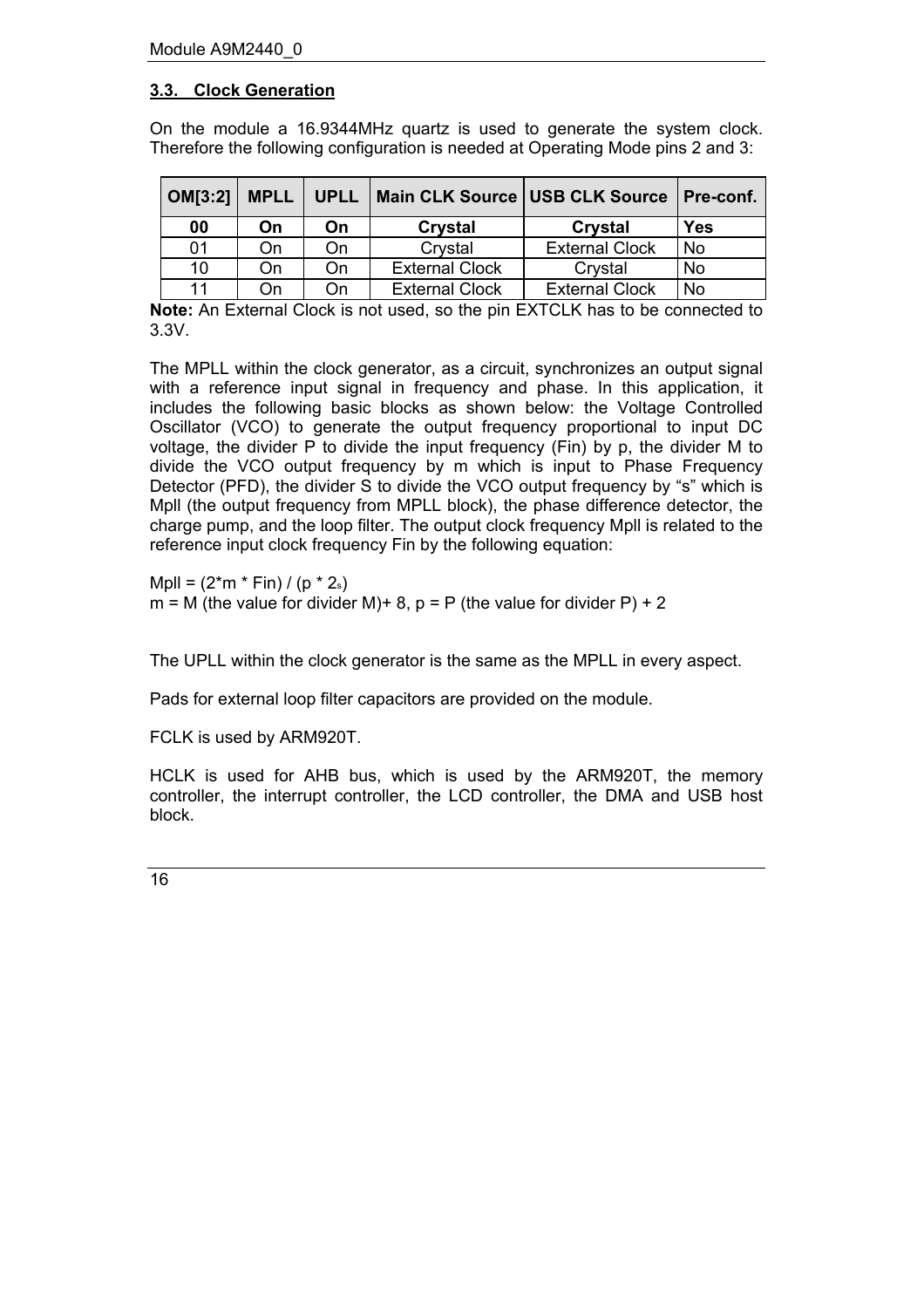PCLK is used for APB bus, which is used by the peripherals such as WDT, IIS, I2C, PWM timer, MMC interface, ADC, UART, GPIO, RTC and SPI.

The S3C2440A supports selection of Dividing Ratio between FCLK, HLCK and PCLK. This ratio is determined by HDIVN and PDIVN of CLKDIVN control register. The context between FCLK, HCLK and PCLK is shown in the following table:

| <b>HDIVN</b>   | <b>PDIVN</b> | <b>HCLK3 HALF/</b><br><b>HCLK4 HALF</b> | <b>FCLK</b> | <b>HCLK</b> | <b>PCLK</b>      | <b>Divide</b><br><b>Ratio</b> |
|----------------|--------------|-----------------------------------------|-------------|-------------|------------------|-------------------------------|
| $\mathbf 0$    | 0            |                                         | <b>FCLK</b> | <b>FCLK</b> | <b>FCLK</b>      | 1:1:1                         |
| $\mathbf 0$    | $\mathbf{1}$ |                                         | <b>FCLK</b> | <b>FCLK</b> | FCLK/2           | 1:1:2                         |
| 1              | 0            |                                         | <b>FCLK</b> | FCLK/2      | FCLK/2           | 1:2:2                         |
| $\mathbf{1}$   | 1            |                                         | <b>FCLK</b> | FCLK/2      | FCLK/4           | 1:2:4                         |
| 3              | 0            | 0/0                                     | <b>FCLK</b> | FCLK/3      | FCLK/3           | 1:3:3                         |
| 3              | 1            | 0/0                                     | <b>FCLK</b> | FCLK/3      | FCLK/6           | 1:3:6                         |
| 3              | 0            | 1/0                                     | <b>FCLK</b> | FCLK/6      | FCLK/6           | 1:6:6                         |
| 3              | 1            | 1/0                                     | <b>FCLK</b> | FCLK/6      | <b>FCLK / 12</b> | 1:6:12                        |
| 2              | 0            | 0/0                                     | <b>FCLK</b> | FCLK/4      | FCLK/4           | 1:4:4                         |
| $\overline{2}$ | 1            | 0/0                                     | <b>FCLK</b> | FCLK/4      | FCLK/8           | 1:4:8                         |
| $\overline{2}$ | 0            | 0/1                                     | <b>FCLK</b> | FCLK/8      | FCLK/8           | 1:8:8                         |
| $\overline{2}$ | 1            | 0/1                                     | <b>FCLK</b> | FCLK/8      | <b>FCLK / 16</b> | 1:8:16                        |

**Note:** Divide Ratio 1:4:8 should be used.

After setting PMS value, it is required to set CLKDIVN register. The value set for CLKDIVN will be valid after PLL lock time. The value is also available for reset and changing Power Management Mode. The setting value can also be valid after 1.5 HCLK. Only, 1HCLK can validate the value of CLKDIVN register changed from Default (1:1:1) to other Divide Ratio (1:1:2, 1:2:2, 1:2:4).

## **NOTES**

1. CLKDIVN should be set carefully not to exceed the limit of HCLK and PCLK.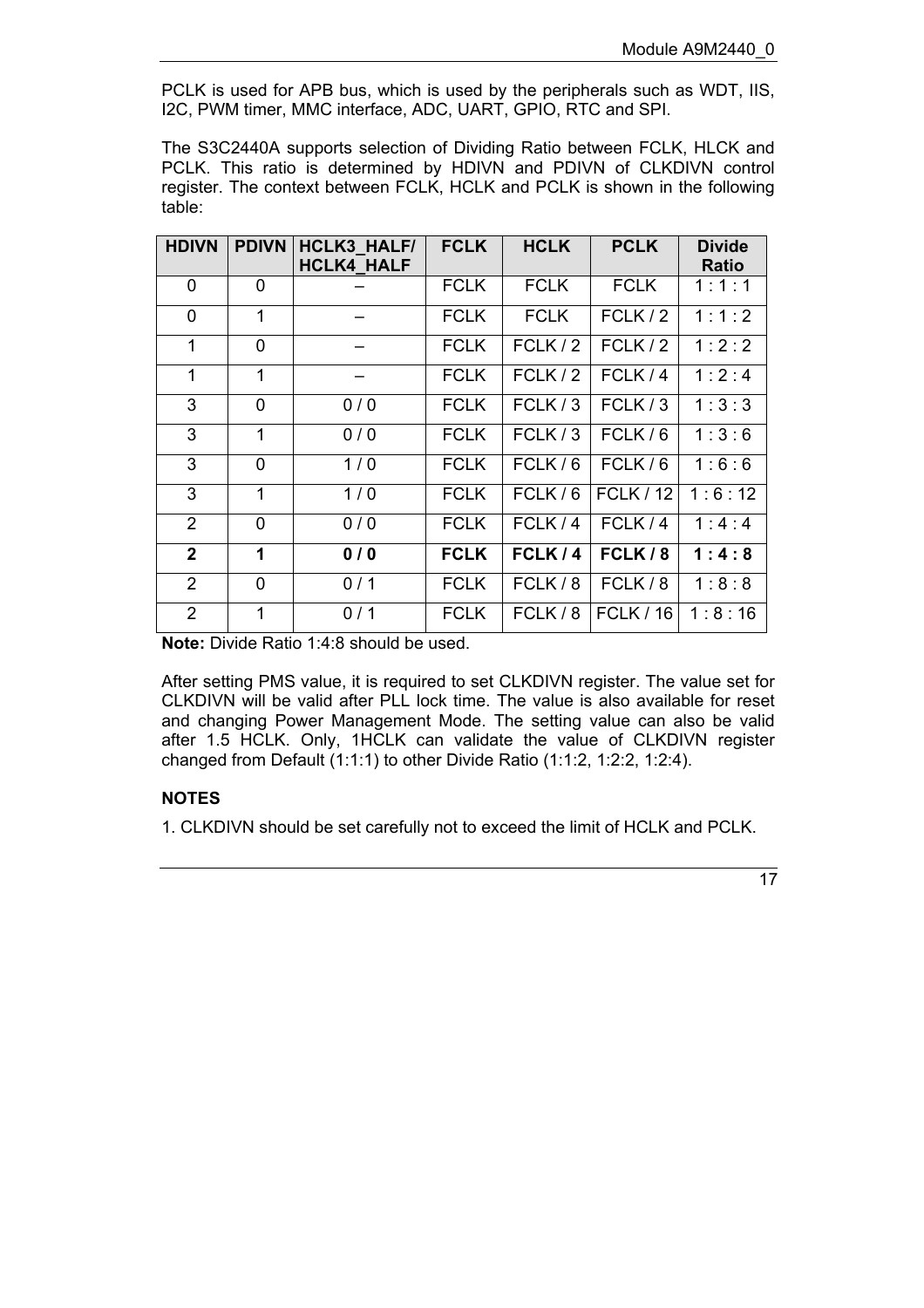2. If HDIVN is not 0, the CPU bus mode has to be changed from the fast bus mode to the asynchronous bus mode using following instructions (S3C2440A does not support synchronous bus mode):

#### **MMU\_SetAsyncBusMode**

**mrc p15,0,r0,c1,c0,0**

**orr r0,r0,#R1\_nF:OR:R1\_iA**

**mcr p15,0,r0,c1,c0,0**

If HDIVN is not 0 and the CPU bus mode is the fast bus mode, the CPU will operate by the HCLK. This feature can be used to change the CPU frequency as a half or more without affecting the HCLK and PCLK.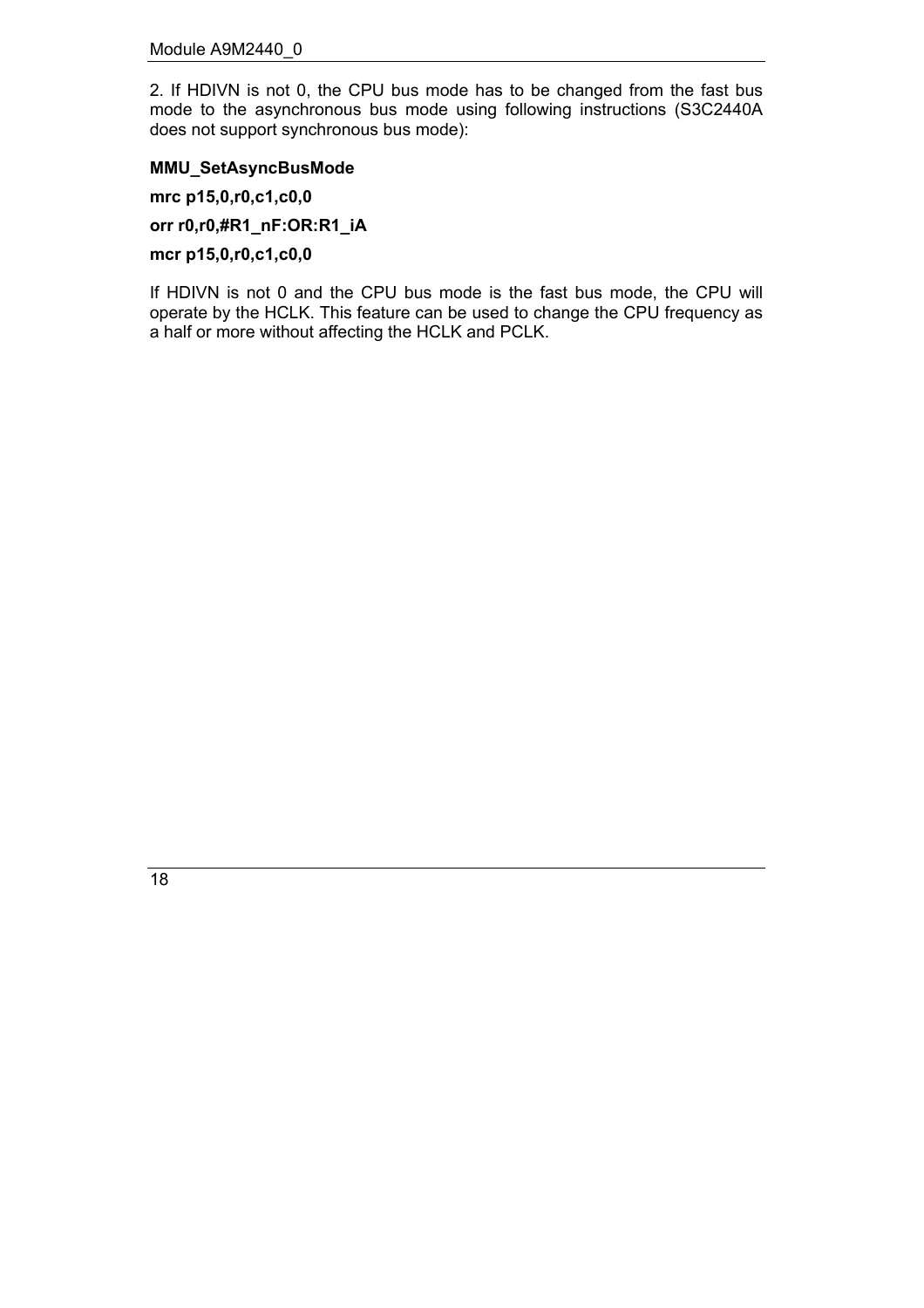| <b>Input Frequency</b><br>(Fin, MHz) | <b>Output Frequency</b><br>(FCLK, MHz) | <b>MDIV</b> | <b>PDIV</b>    | <b>SDIV</b>    |
|--------------------------------------|----------------------------------------|-------------|----------------|----------------|
| 12.0000MHz                           | 48.00 MHz (Note)                       | 56(0x38)    | $\overline{2}$ | $\overline{2}$ |
| 12.0000MHz                           | 96.00 MHz (Note)                       | 56(0x38)    | $\overline{2}$ | 1              |
| 12.0000MHz                           | 271.50 MHz                             | 173(0xad)   | $\overline{2}$ | 2              |
| 12.0000MHz                           | 304.00 MHz                             | 68(0x44)    | 1              | $\mathbf{1}$   |
| 12.0000MHz                           | 405.00 MHz                             | 127(0x7f)   | $\overline{2}$ | $\overline{1}$ |
| 12.0000MHz                           | 532.00 MHz                             | 125(0x7d)   | 1              | 1              |
| 16.9344MHz                           | 47.98 MHz (Note)                       | 60(0x3c)    | 4              | $\overline{2}$ |
| 16.9344MHz                           | 95.96 MHz (Note)                       | 60(0x3c)    | 4              | $\mathbf{1}$   |
| 16.9344MHz                           | 266.72 MHz                             | 118(0x76)   | $\overline{2}$ | $\overline{2}$ |
| 16.9344MHz                           | 296.35 MHz                             | 97(0x61)    | 1              | $\overline{2}$ |
| 16.9344MHz                           | 399.65 MHz                             | 110(0x6e)   | 3              | $\overline{1}$ |
| 16.9344MHz                           | 530.61 MHz                             | 86(0x56)    | 1              | 1              |
| 16.9344MHz                           | 533.43 MHz                             | 118(0x76)   | 1              | 1              |

Following table shows the recommended values for FCLK:

**NOTE:** The 48.00MHz and 96MHz output is used for UPLLCON register.

The 48.00MHz/47.98MHz output is used for USB, and the corresponding values have to be written into UPLLCON register.

The 405.00MHz/399.65MHz output is used as FCLK and the corresponding values have to be written into PLLCON register.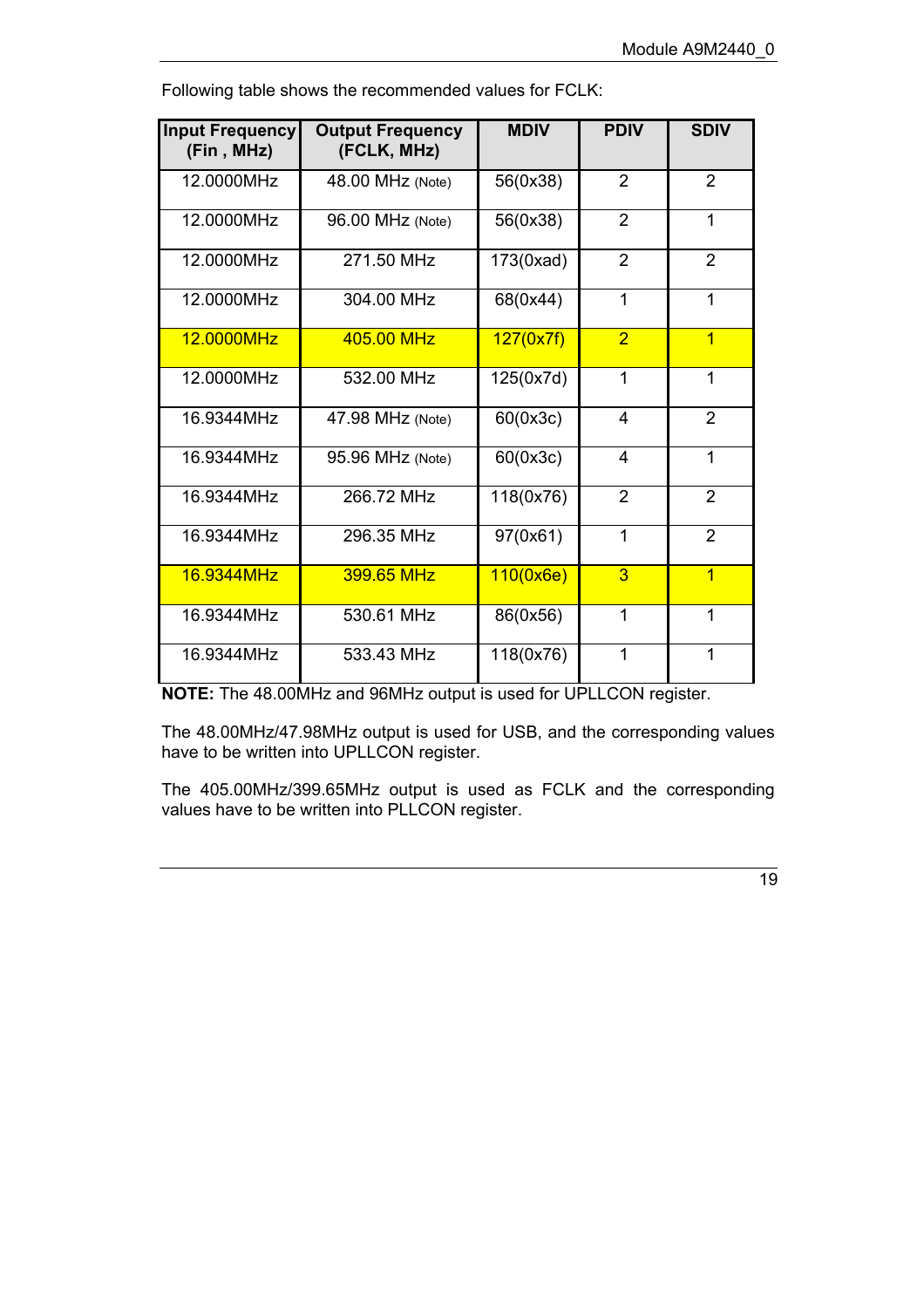**NOTE:** When you set MPLL&UPLL values, you have to set the UPLL value first and then the MPLL value. (Needs intervals approximately 7 NOP)

These are the resulting Clock values:

| Quartz                                                           | <b>FCLK</b> | <b>HCLK</b> | <b>PCLK</b> | <b>UCLK</b> |  |  |  |
|------------------------------------------------------------------|-------------|-------------|-------------|-------------|--|--|--|
| 12,0000 MHz                                                      | 405.00 MHz  | 101.25 MHz  | 50.625 MHz  | 48.00 MHz   |  |  |  |
| 16.9344 MHz                                                      | 399.65 MHz  | 99.9125 MHz | 49.956 MHz  | 47.98 MHz   |  |  |  |
| <b>Note:</b> 16.9344MHz is used to meet better Audio frequencies |             |             |             |             |  |  |  |

The Clock control logic in S3C2440A can generate the required clock signals including FCLK for CPU, HCLK for the AHB bus peripherals, and PCLK for the APB bus peripherals. The S3C2440A has two Phase Locked Loops (PLLs): one for FCLK, HCLK, and PCLK, and the other dedicated for USB block (48Mhz). The clock control logic can make slow clocks without PLL and connect/disconnect the clock to each peripheral block by software, which will

#### <span id="page-19-0"></span>**3.4. Reset**

There are 3 reset signals defined, which are routed to the system connector:

• a reset input to the module (RSTIN#)

reduce the power consumption.

- an output of the reset controller from the module (PWRGOOD)
- a reset output from the CPU (RSTOUT#)

The low active Reset input at the CPU suspends any operation in progress and places S3C2440A into a known reset state.

PWRGOOD (system reset signal) must be held to low level at least 4 CLKs to recognize the reset signal and it takes 128 CLKs between PWRGOOD and internal RESET#.

TPS3307 from Texas Instruments is used as reset generator. It supervises the incoming 3.3V with the Sense1 input, while the Sense2 and Sense3 inputs are not used. The MR#-input is used to supervise the RSTIN# signal. TPS3307 has push-pull low and high active reset outputs, with a threshold voltage of 2.93V.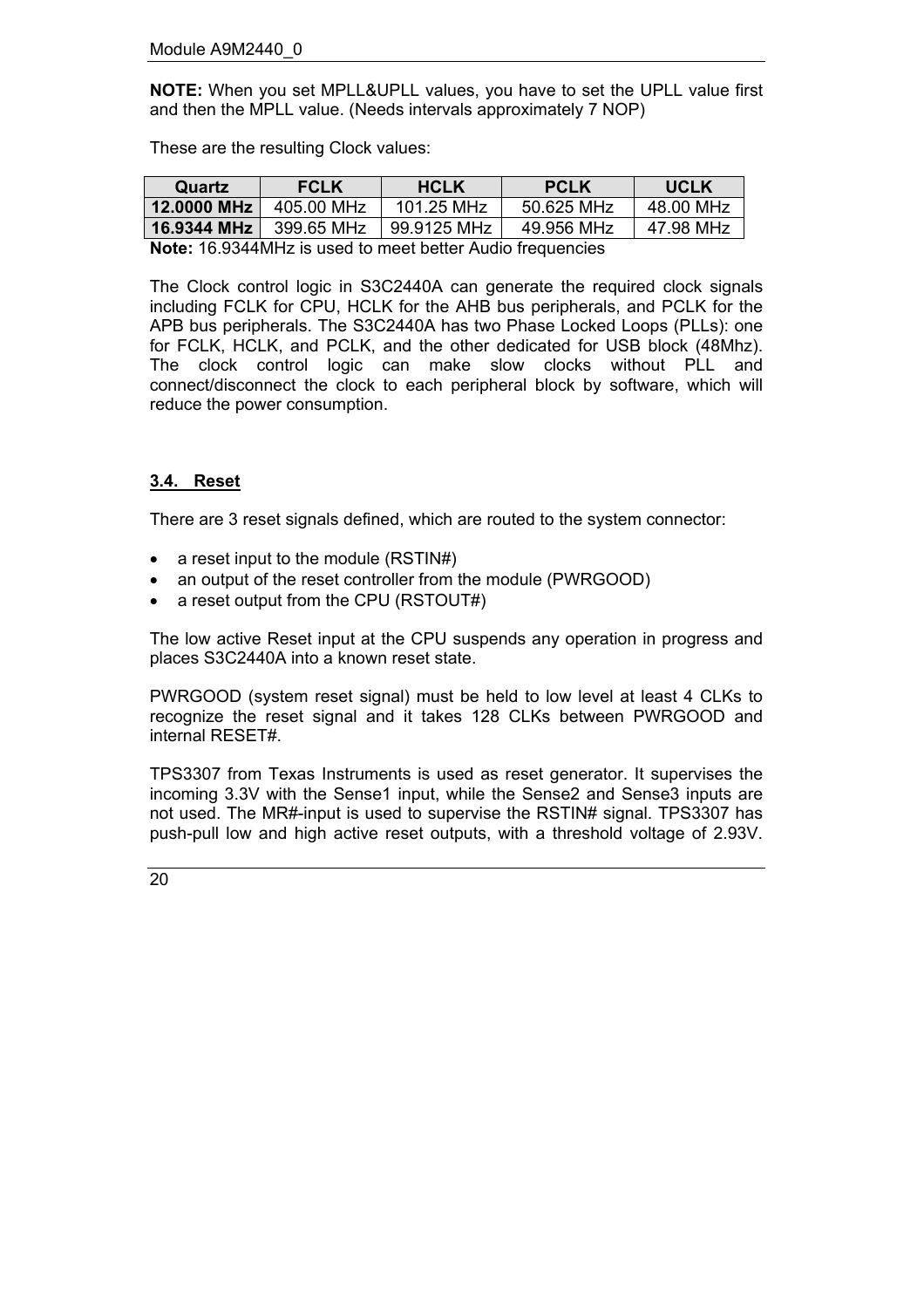The reset pulse width is 200ms min. The low active reset output is connected to the system reset via a 470R series resistor. The high active reset output is used for the ethernet controller.

RSTIN# signal from the base board is connected to the reset generator device on the module. At the base board there could be a reset switch connected to the RSTIN# signal. A 10k pullup resistor is connected to the RSTIN# signal on the module.

RSTOUT# can be used for external device reset control. RSTOUT# is a function of Watchdog Reset and Software Reset (RSTOUT# = PWRGOOD & WDTRST# & SW\_RESET).

## <span id="page-20-0"></span>**3.5. JTAG**

The standard JTAG signals are provided at the system connector. A JTAG/Multi-ICE connector has to be provided at the base board for debugging and bootloader purposes.

The signal DEBUGEN# (CONF0) from the base board to the module is necessary, to be able to switch on and off a connection between the system reset and the JTAG reset.

The pull-up resistors, belonging to the JTAG interface, are placed on the module.

#### <span id="page-20-1"></span>**3.6. SDRAM memory**

On the module there are two banks provided for SDRAM memory. Bank 1 provides one part of a 32bit SDRAM in a 90 ball-FBGA package, with 3.3V power supply, while bank 2 is only populated for 128MByte SDRAM (2 x 64MByte).

Total size of memory is possible from 16MB (only one bank) up to 128MB (64MB each bank).

Both banks have to be populated with equal devices.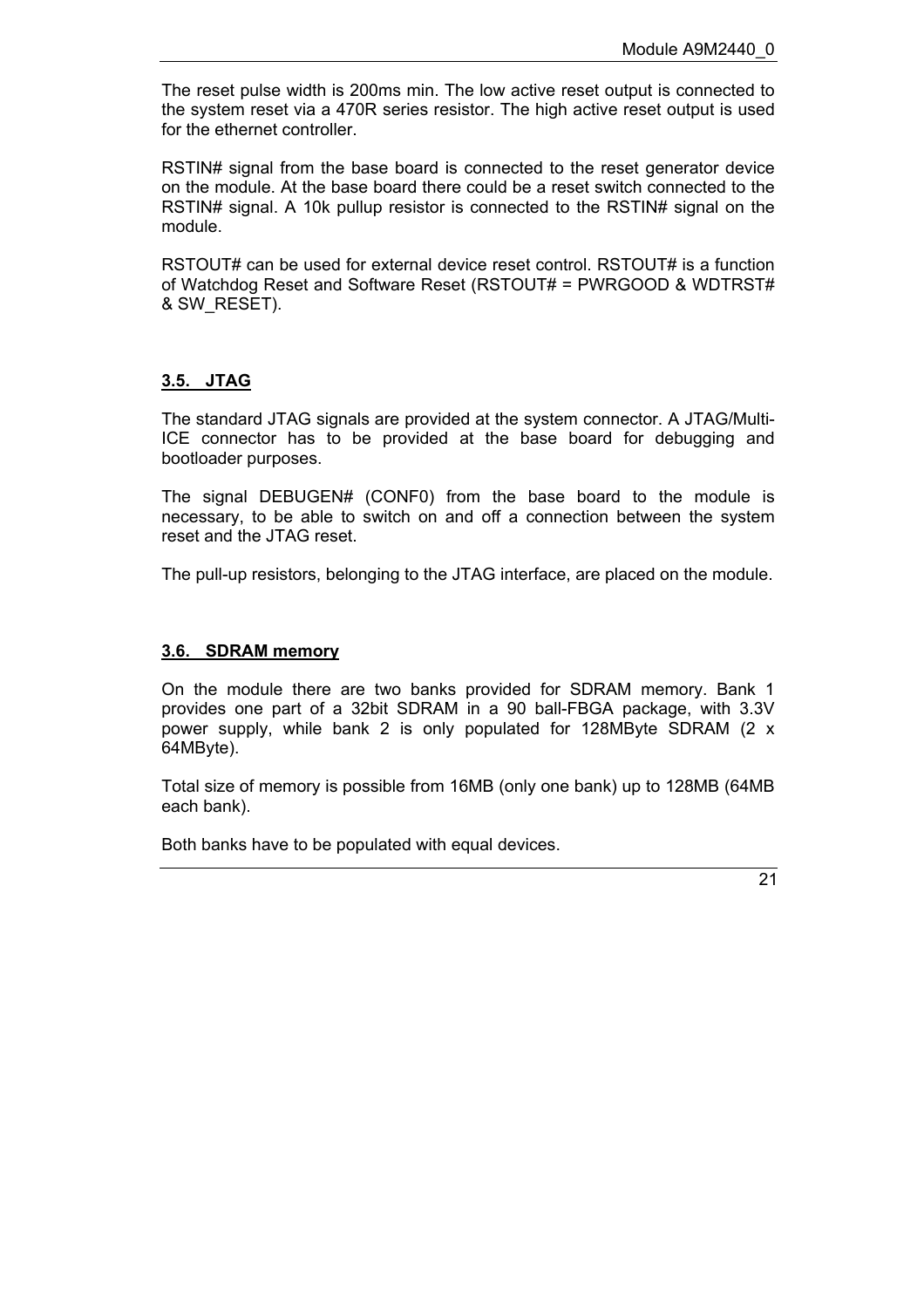## <span id="page-21-0"></span>**3.7. Flash memory**

NAND Flash memory is provided, as a single Flash device. Bus size of the Flash device is 8bit, in a 48pin TSOP package, with 3.3V power supply. The Flash memory contains the bootloader and the application software. The page size of these devices has to be 512bytes.

Total size of memory is possible from 32MB up to 128MB.

## <span id="page-21-1"></span>**3.8. RTC**

The internal RTC is not used. Instead of the internal RTC an external one is used. This RTC is connected to the I2C bus and powered by a 3V battery, which has to be mounted at the base board. If no RTC is used, the pin VRTC at the system connector can be left floating, because two Schottky diodes are used to power the RTC either from 3.3V, or from the battery. The state of this battery will not be supervised on the module.

The external RTC is the DS1337 from Dallas. It is a CMOS real time clock/calendar optimized for low power consumption. An interrupt output is provided. All address and data are transferred serially via a two-line bidirectional I2C-bus. Maximum bus speed is 400 kbit/s.

The low active interrupt output (CLK\_INT#) of the RTC is connected to interrupt input EINT7 of the CPU.

The I2C device address of the RTC is D0H.

## <span id="page-21-2"></span>**3.9. RS232 interface**

At the system connector, there are the signals for two RS232 interfaces provided. Each interface consists of the data lines RXD/TXD and the handshake lines RTS#/CTS#. The UARTS are part of the CPU. If the handshake lines of the second RS232 interface (RTS1#/CTS1#) are not used, they could be used as data lines for a third RS232 interface (TXD2/RXD2).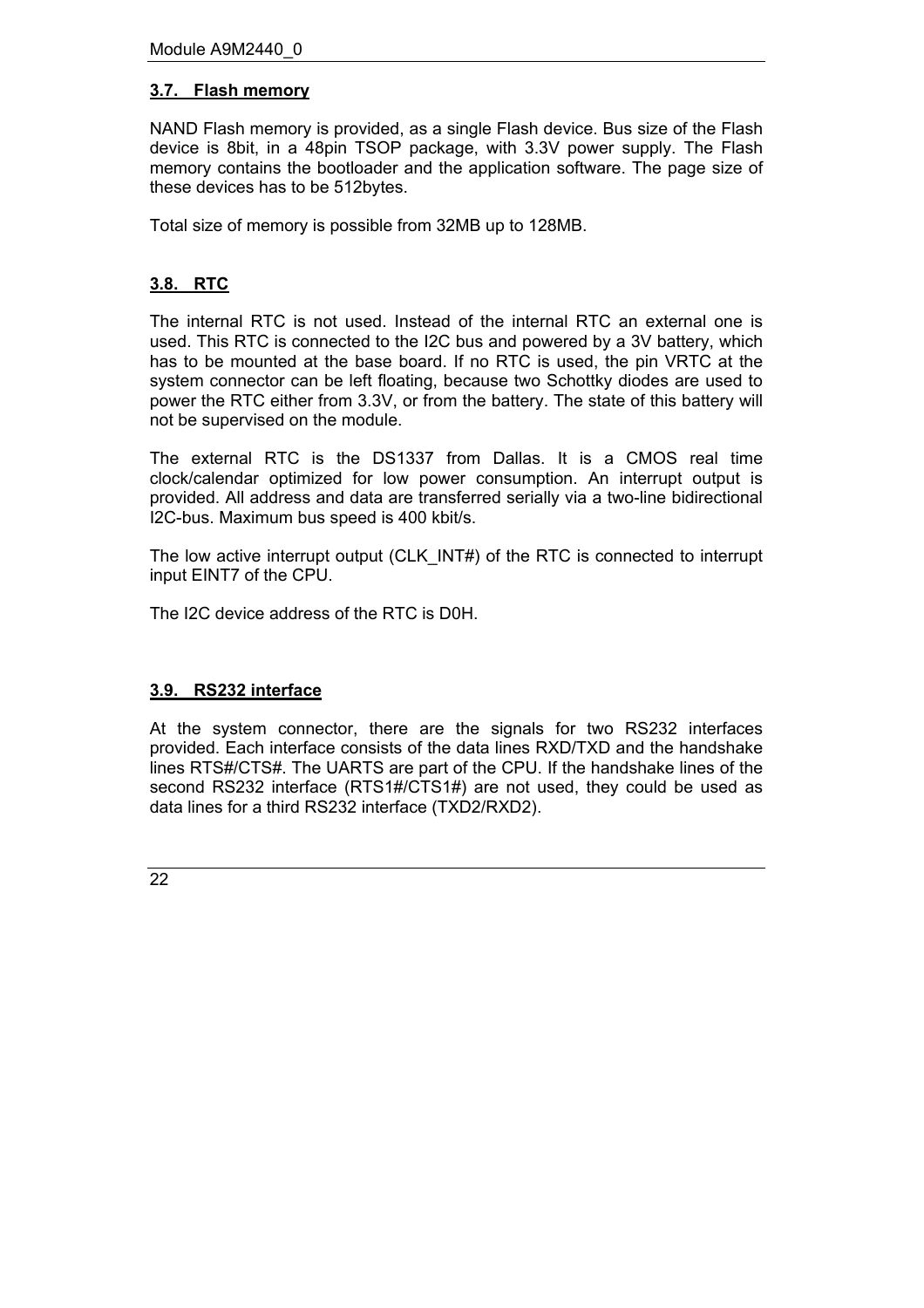The S3C2440A Universal Asynchronous Receiver and Transmitter (UART) provide three independent asynchronous serial I/O (SIO) ports, each of which can operate in Interrupt-based or DMA-based mode. In other words, the UART can generate an interrupt or a DMA request to transfer data between CPU and the UART. The UART can support bit rates up to 115.2K bps using system clock. If an external device provides the UART with UEXTCLK, then the UART can operate at higher speed. Each UART channel contains two 64-byte FIFOs for receiver and transmitter.

The S3C2440A UART includes programmable baud rates, infrared (IR) transmit/receive, one or two stop bit insertion, 5-bit, 6-bit, 7-bit or 8-bit data width and parity checking.

Each UART contains a baud-rate generator, transmitter, receiver and a control unit. The baud-rate generator can be clocked by PCLK, FCLK/n or UEXTCLK (external input clock). The transmitter and the receiver contain 64-byte FIFOs and data shifters. Data is written to FIFO and then copied to the transmit shifter before being transmitted. The data is then shifted out by the transmit data pin (TxDn). Meanwhile, received data is shifted from the receive data pin (RxDn), and then copied to FIFO from the shifter.

The S3C2440A UART block supports also infra-red (IR) transmission and reception, which can be selected by setting the Infra-red-mode bit in the UART line control register (ULCONn). Figure below illustrates how to implement the IR mode.

In IR transmit mode, the transmit pulse comes out at a rate of 3/16, the normal serial transmit rate (when the transmit data bit is zero); In IR receive mode, the receiver must detect the 3/16 pulsed period to recognize a zero value.



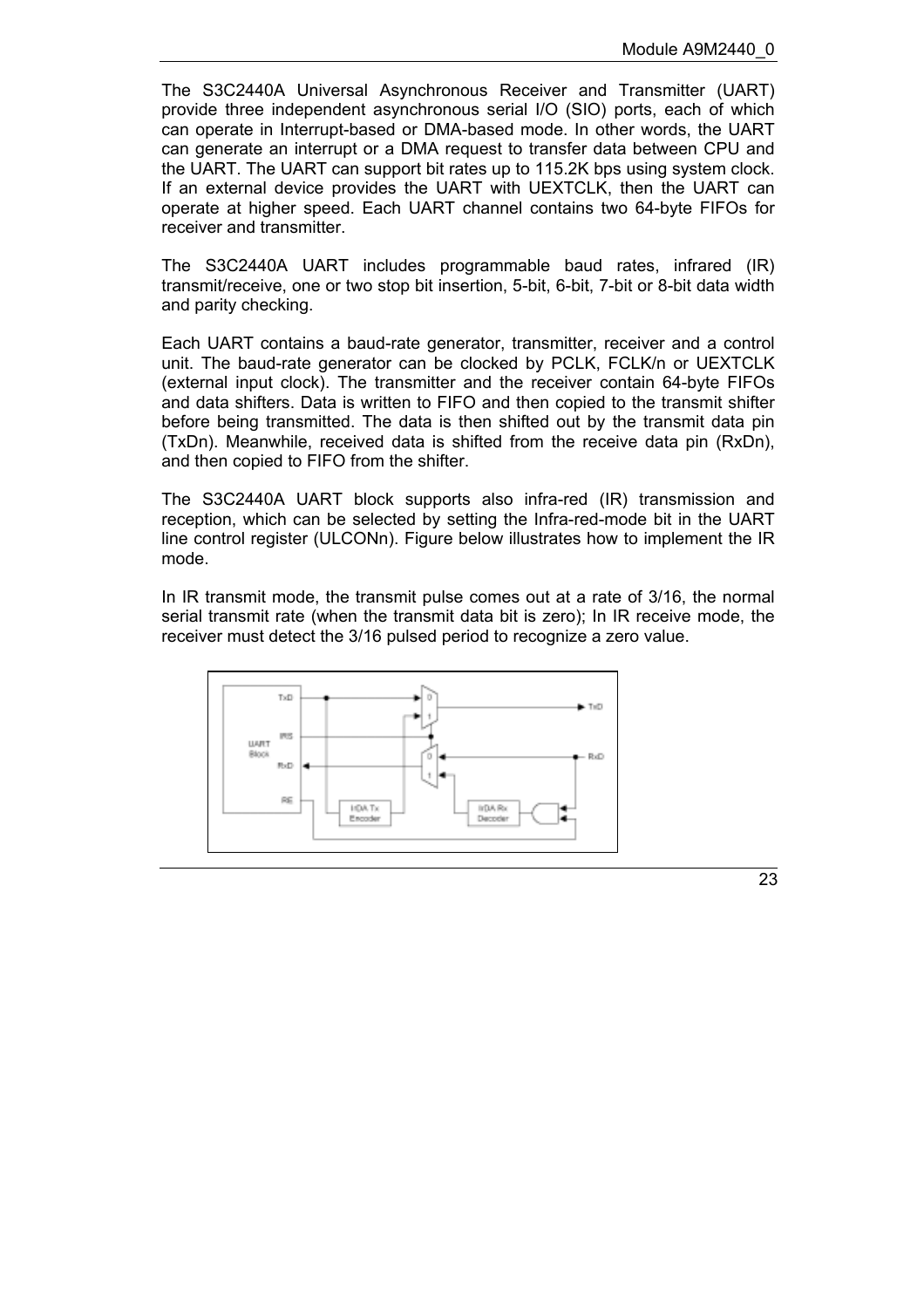## **Baud-Rate Generation:**

Each UART's baud-rate generator provides the serial clock for the transmitter and the receiver. The source clock for the baud-rate generator can be selected with the S3C2440A's internal system clock or UEXTCLK. In other words, dividend is selectable by setting Clock Selection of UCONn. The baud-rate clock is generated by dividing the source clock (PCLK, FCLK/n or UEXTCLK) by 16 and a 16-bit divisor specified in the UART baud-rate divisor register (UBRDIVn). The UBRDIVn can be determined by the following expression:

## UBRDIVn = (int)( UART clock / ( baud rate  $x$  16)  $-1$

where, the divisor should be from 1 to  $(2^{16}-1)$ .

#### **UART baud-rate generator error tolerance:**

UART Frame error should be less than 1.87%(3/160).

| $tUPCLK = (UBRDIVn + 1) \times 16 \times 1$ Frame / PCLK<br><b>Clock</b> | tUPCLK: Real UART   |  |
|--------------------------------------------------------------------------|---------------------|--|
| $tUEXACT = 1Frame / baud-rate$<br><b>Clock</b>                           | tUEXACT: Ideal UART |  |

UART error =  $tUPCLK - tUEXACT$ ) /  $tUEXACT \times 100\%$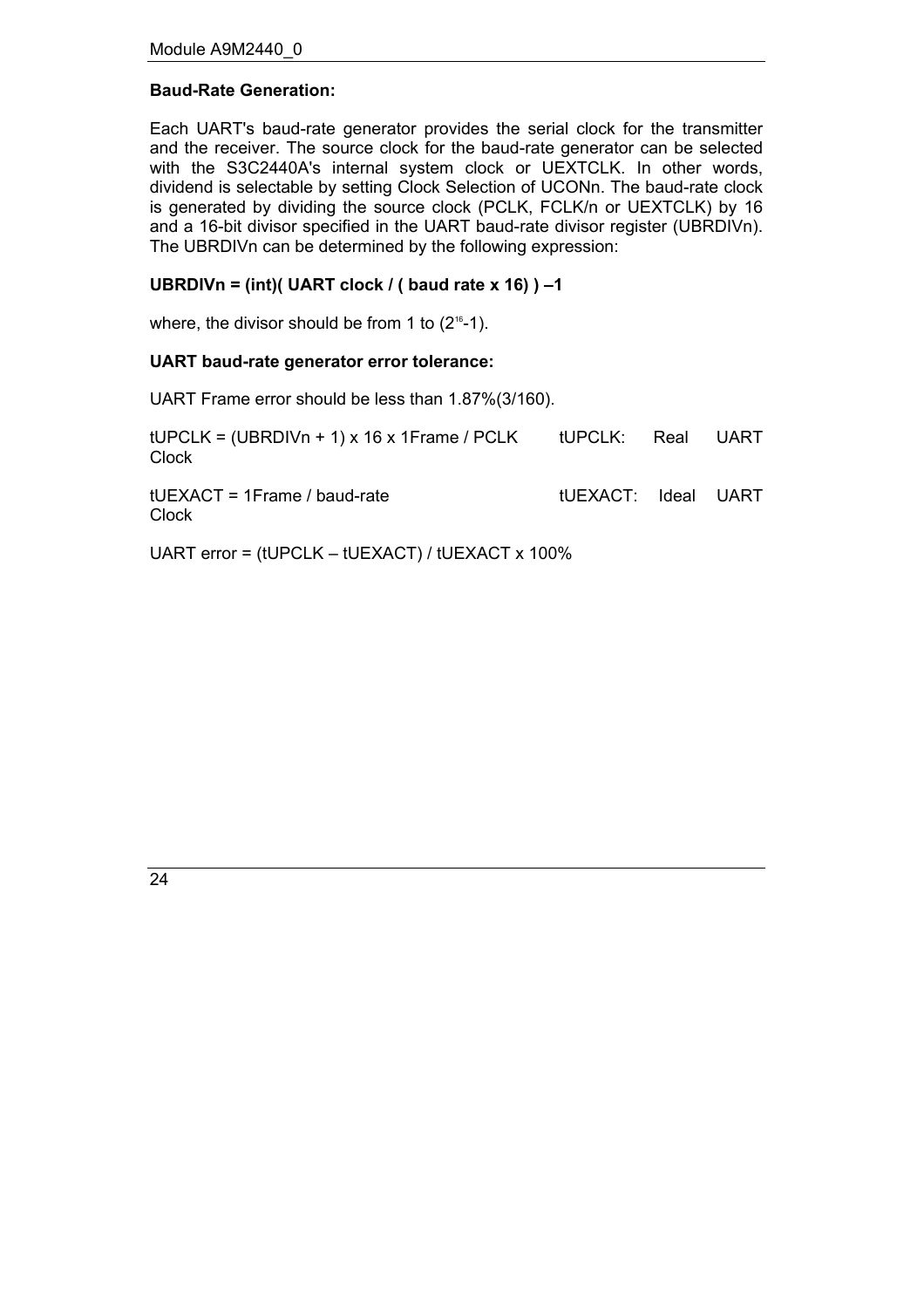Following table shows the baudrate with the corresponding value for UBRDIV:

| PCLK (MHz) | <b>Baudrate</b> | <b>UBRDIV</b> | (9)<br>Error  |
|------------|-----------------|---------------|---------------|
| 50. .      | 9600            | 329           | $-0.02366864$ |
| 50.7       | 19200           | 164           | $-0.02366864$ |
| .50.       | 38400           | 81            | $-0.6295858$  |
| 50         | 115200          | 26            | $-1.84142012$ |

#### <span id="page-24-0"></span>**3.10. SPI interface**

The S3C2440A includes two SPI-interfaces, each of it has two 8-bit shift registers for transmission and receiving, respectively. During an SPI transfer, data is simultaneously transmitted (shifted out serially) and received (shifted in serially). 8-bit serial data at a frequency is determined by its corresponding control register settings. If you only want to transmit, received data can be dummy. Otherwise, if you only want to receive, you should transmit dummy '1' data.

There are 4 I/O pin signals associated with SPI transfers: the SCK (SPICLK0,1), the MISO (SPIMISO0,1) data line, the MOSI (SPIMOSI0,1) data line, and the active low /SS (nSS0,1) pin (input).

Both 4-pin-SPI-interfaces are provided at the system connector (Clock, Chip-Select, Data-In and Data-Out). SPI0 interface is located at the general pins of the system connector, while SPI1 interface shares it's pins with interrupt functions at the specific pins of the system connector.

#### **Features:**

- SPI Protocol (ver. 2.11) compatible
- 8-bit Shift Register for transmit
- 8-bit Shift Register for receive
- 8-bit Prescaler logic
- Polling, Interrupt, and DMA transfer mode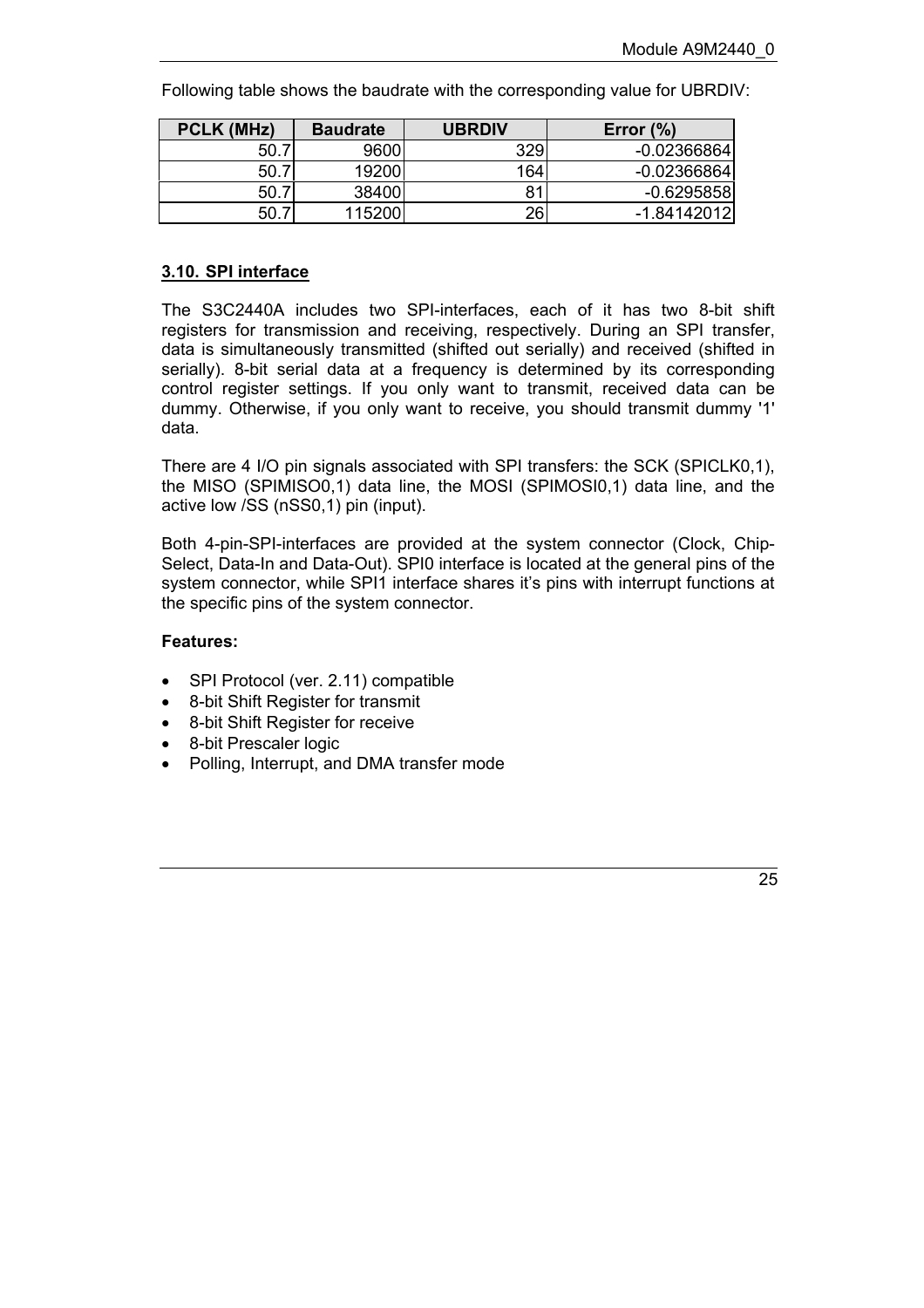## <span id="page-25-0"></span>**3.11. I2C interface**

The I2C signals clock and data are provided at the system connector. On the module there is a serial EEPROM connected to the I2C interface and the external RTC.

As the EEPROM and the RTC are supplied by 3.3V, the I2C components, which should be connected to I2C interface at the base board, have to be supplied also by 3.3V or level shifters are needed.

#### **Problem:**

The tSDAH (SDA data hold time) is min. 0ns by the specification. But, the real tSDAH is 3-clock duration based on MCLK or PCLK. This tSDAH may be insufficient for some IIC slave device. A few slave devices may not receive the valid address sometimes due to the lack of SDA hold time and will not acknowledge in spite of a valid addressing. If the SDA data hold time is insufficient, the error occurs very rarely and at random time.

#### **Workaround:**

If any device needs more SDA data hold time than 3 MCLK (or PCLK), RC delay circuit is needed on the SDA line as follows:



For example, R=100R and C=200pF can be one of available values. We recommend implementing the RC delay circuit on SDA line for case of need. Mostly it may not be needed.

On the module a 0R resistor is fitted and the capacitor is not equipped on the SDA line to the RTC and the EEPROM. If needed, the workaround mentioned above, could be realized.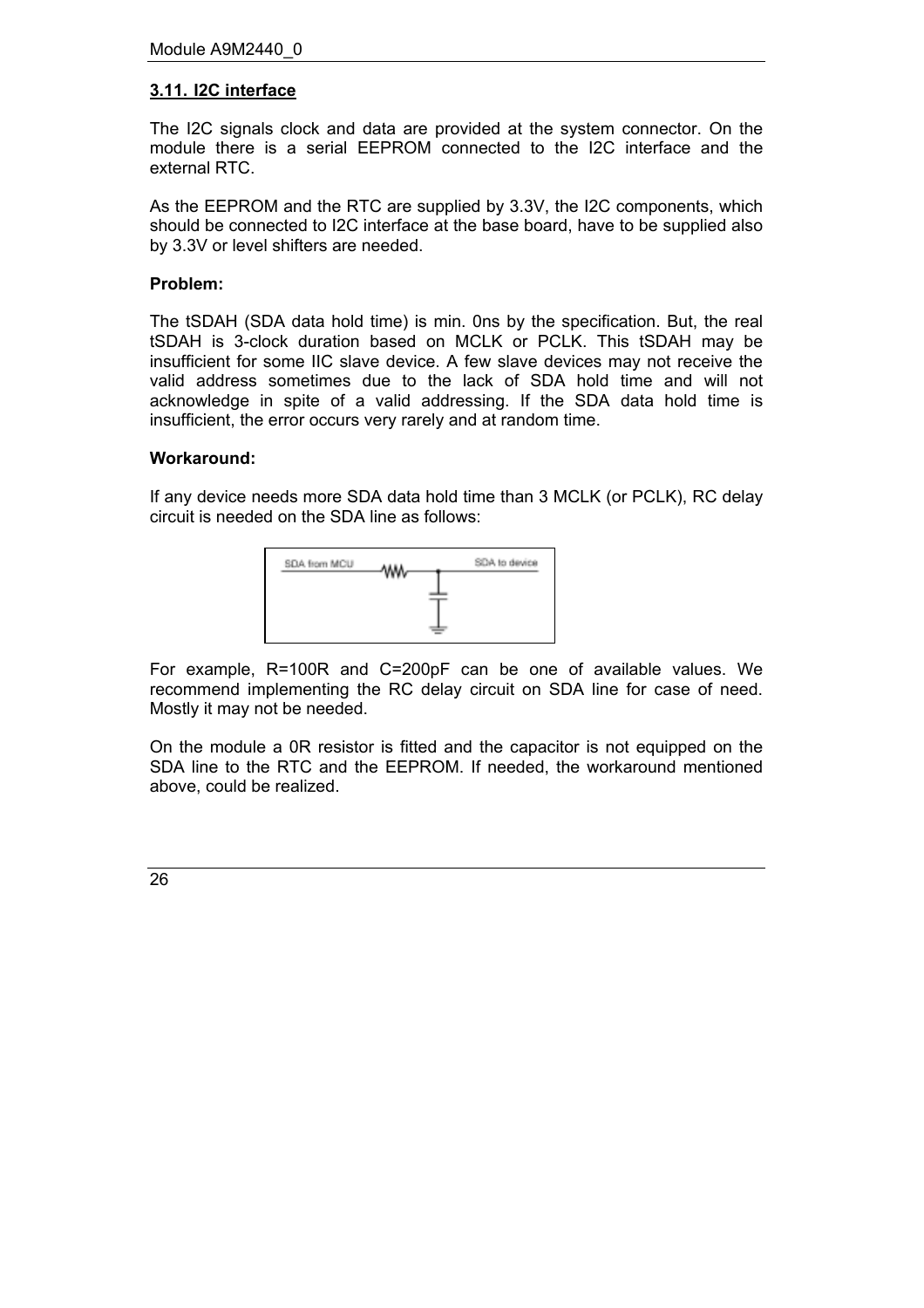## <span id="page-26-0"></span>**3.12. USB interface**

The S3C2440A provides two USB ports. One of it can only be used as host interface, the other port can be configured either as host or device interface.

## **S3C2440A supports 2-port USB host interfaces as follows:**

- OHCI Rev 1.0 compatible
- USB Rev1.1 compatible
- Two down stream ports
- Support for both LowSpeed and HighSpeed USB devices

The USB device controller is designed to provide a high performance full speed function controller solution with DMA interface. USB device controller allows bulk transfer with DMA, interrupt transfer and control transfer.

The 22R series resistors for both ports have to be mounted at the base board.

#### **USB device controller supports:**

- Full speed USB device controller compatible with the USB specification version 1.1
- DMA interface for bulk transfer
- Five endpoints with FIFO
- Integrated USB Transceiver

#### **Feature:**

- Fully compliant with USB Specification Version 1.1
- Full speed (12Mbps) device
- Integrated USB Transceiver
- Supports control, interrupt and bulk transfer
- Five endpoints with FIFO:
- Supports DMA interface for receive and transmit bulk endpoints. (EP1, EP2, EP3, and EP4)
- Independent 64byte receive and transmit FIFO to maximize throughput
- Supports suspend and remote wakeup function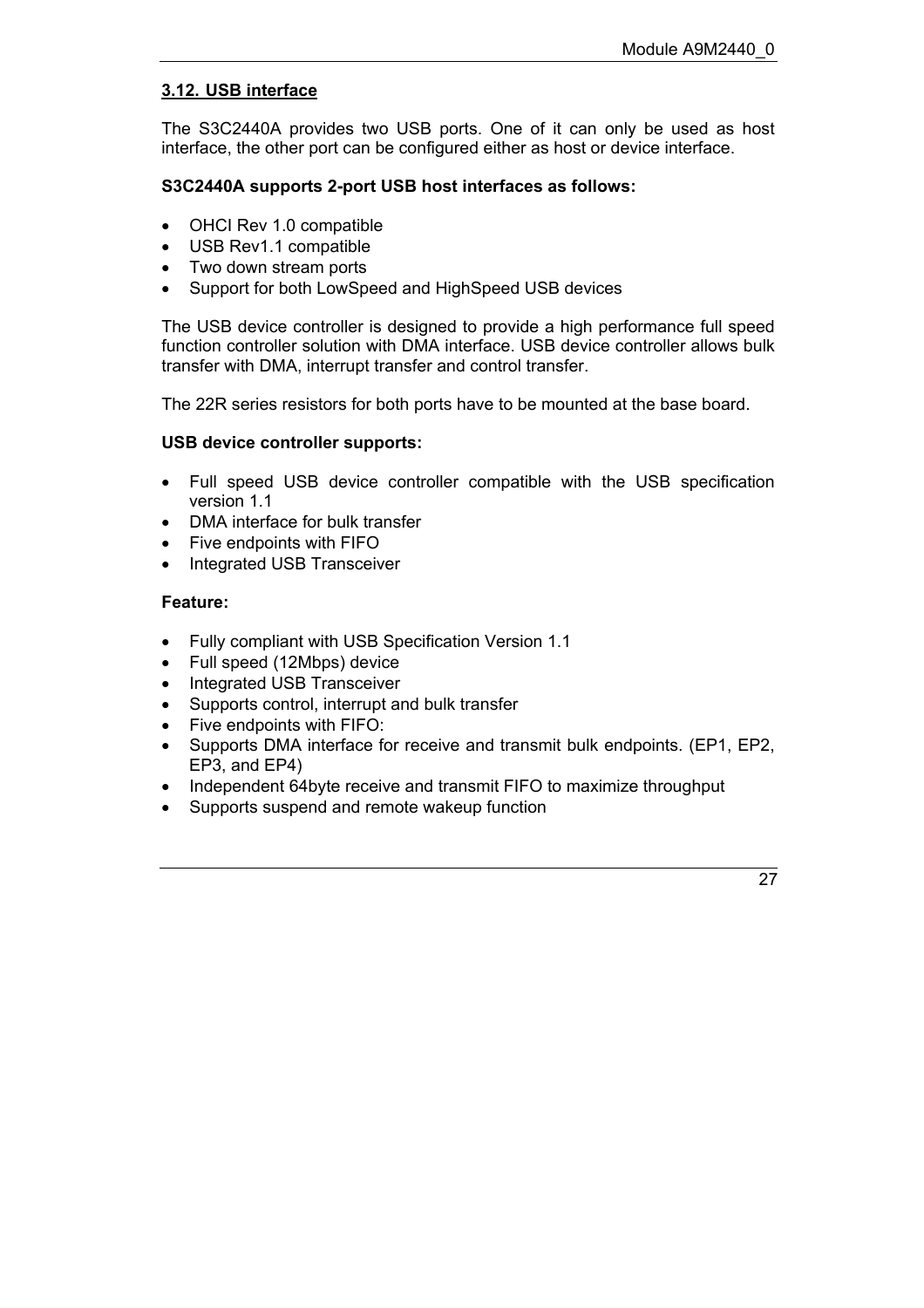One USB interface is provided at the general pins of the system connector, consisting of the data lines USBP and USBN as well as the additional signal USB\_DT/PW.

Depending on the base board, the USB interface can be realised either as host1 or device0, the signals have the following meaning:

| Signal      | <b>USB host1</b>       | <b>USB device0</b>      |
|-------------|------------------------|-------------------------|
| <b>USBP</b> | Differential data+ DP1 | Differential data+ PDP0 |
| <b>USBN</b> | Differential data- DN1 | Differential data- PDN0 |
| USB DT/PW   | USB Power Enable       | <b>USB Detect</b>       |

At the module specific pins of the system connector a second host interface (host0) is provided with the differential data lines DP0 and DN0.

## <span id="page-27-0"></span>**3.13. Ethernet interface**

The A9M2440 module has an external 10Mbit Ethernet controller with integrated MAC and PHY on board.

The CS8900A from Cirrus Logic will be used as single chip IEEE 802.3 Ethernet Controller. It operates at 3.3V and uses a 20MHz quartz crystal.

DMA mode is not supported.

#### **Feature:**

- Full Duplex Operation
- On-Chip RAM buffers transmit and receive frames
- 10Base-T port with analog filters provides automatic polarity detection and correction
- Programmable Transmit features Automatic retransmission on collision Automatic padding and CRC generation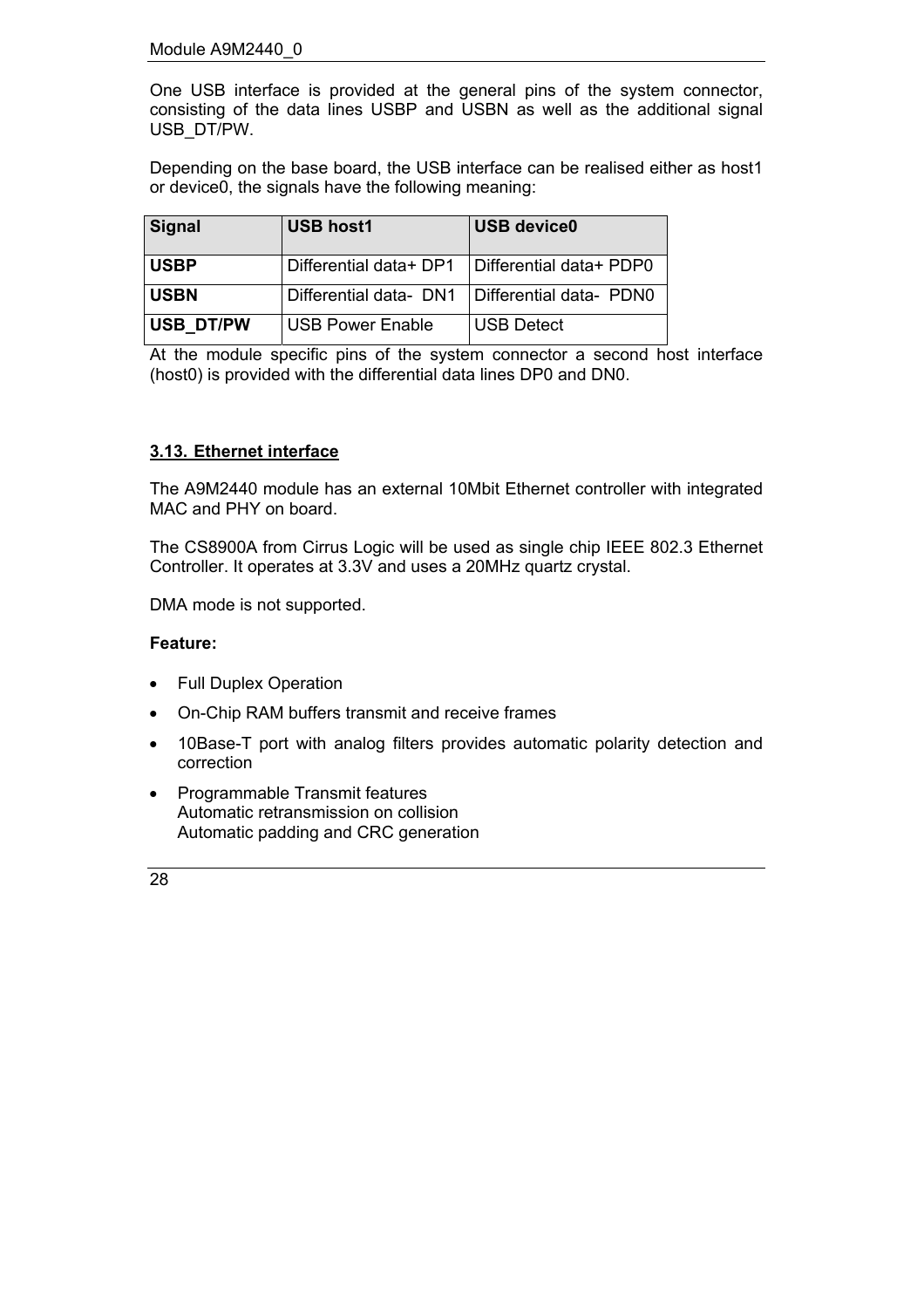- Programmable Receive features Stream transfer for reduced CPU overhead Auto switch between DMA and On-Chip memory Early interrupts for Frame preprocessing Automatic rejection for Erroneous packets
- LED drivers for Link status and LAN activity
- Standby and Suspend Sleep modes

The CS8900A is accessed by the control lines CS5#, OE# and WE# modified by address line A24, to generate IO- and memory accesses. Its high active interrupt output is connected to the interrupt input EINT9 of the CPU.

The serial EEPROM, connected to the I2C-bus of the CPU will be used as storage for the MAC-address.

At the global signals at the system connector only the signal for the Link/Activity-LED is used. The CS8900A provides both LED-signals, therefore Link and Activity are combined to one signal LEDLNK#. The signal for the 10/100Mbit LED is not connected.

At the base board it is necessary to use a transformer with 1:2.5 turns ratio on TX and 1:1 on RX, like the Halo TG41-2006N.

| <b>BANKCON5</b> | <b>CS8900</b> | <b>Remark</b> |
|-----------------|---------------|---------------|
| МT              | 00            |               |
| <b>Tacs</b>     | 00            |               |
| <b>Tcos</b>     | 11            |               |
| <b>Tacc</b>     | 111           |               |
| Tcoh            | 01            |               |
| Tcah            | 00            |               |
| Tacp            | 11            |               |
| <b>PMC</b>      | იი            |               |

Following table shows the configuration for the BANKCON5 register: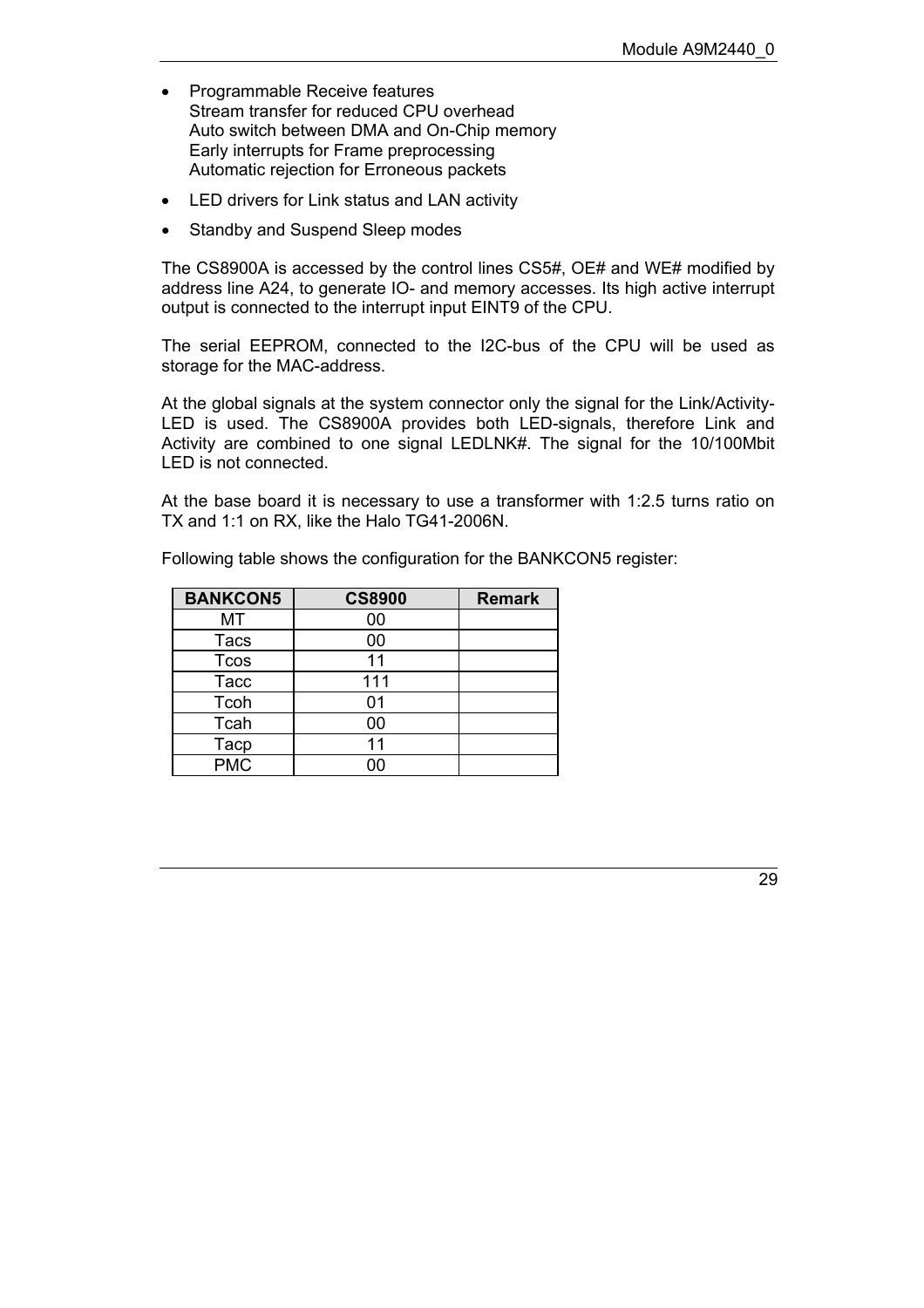## <span id="page-29-0"></span>**3.14. A/D Converter & Touch Screen Interface**

The 10-bit CMOS ADC (Analog to Digital Converter) is a recycling type device with 8-channel analog inputs. It converts the analog input signal into 10-bit binary digital codes at a maximum conversion rate of 500KSPS with 2.5MHz A/D converter clock. A/D converter operates with on-chip sample-and-hold function and power down mode is supported.

Touch Screen Interface can control/select pads (XP, XM, YP, YM) of the Touch Screen for X, Y position conversion. Touch Screen Interface contains Touch Screen Pads control logic and ADC interface logic with an interrupt generation logic.

#### **Feature:**

- Resolution: 10-bit
- Differential Linearity Error:  $\pm$  1.0 LSB
- Integral Linearity Error:  $\pm 2.0$  LSB
- Maximum Conversion Rate: 500 KSPS
- Low Power Consumption
- Power Supply Voltage: 3.3V
- Analog Input Range:  $0 \sim 3.3V$
- On-chip Sample-and-hold Function
- Normal Conversion Mode
- Separate X/Y position conversion Mode
- Auto (Sequential) X/Y Position Conversion Mode
- Waiting for Interrupt Mode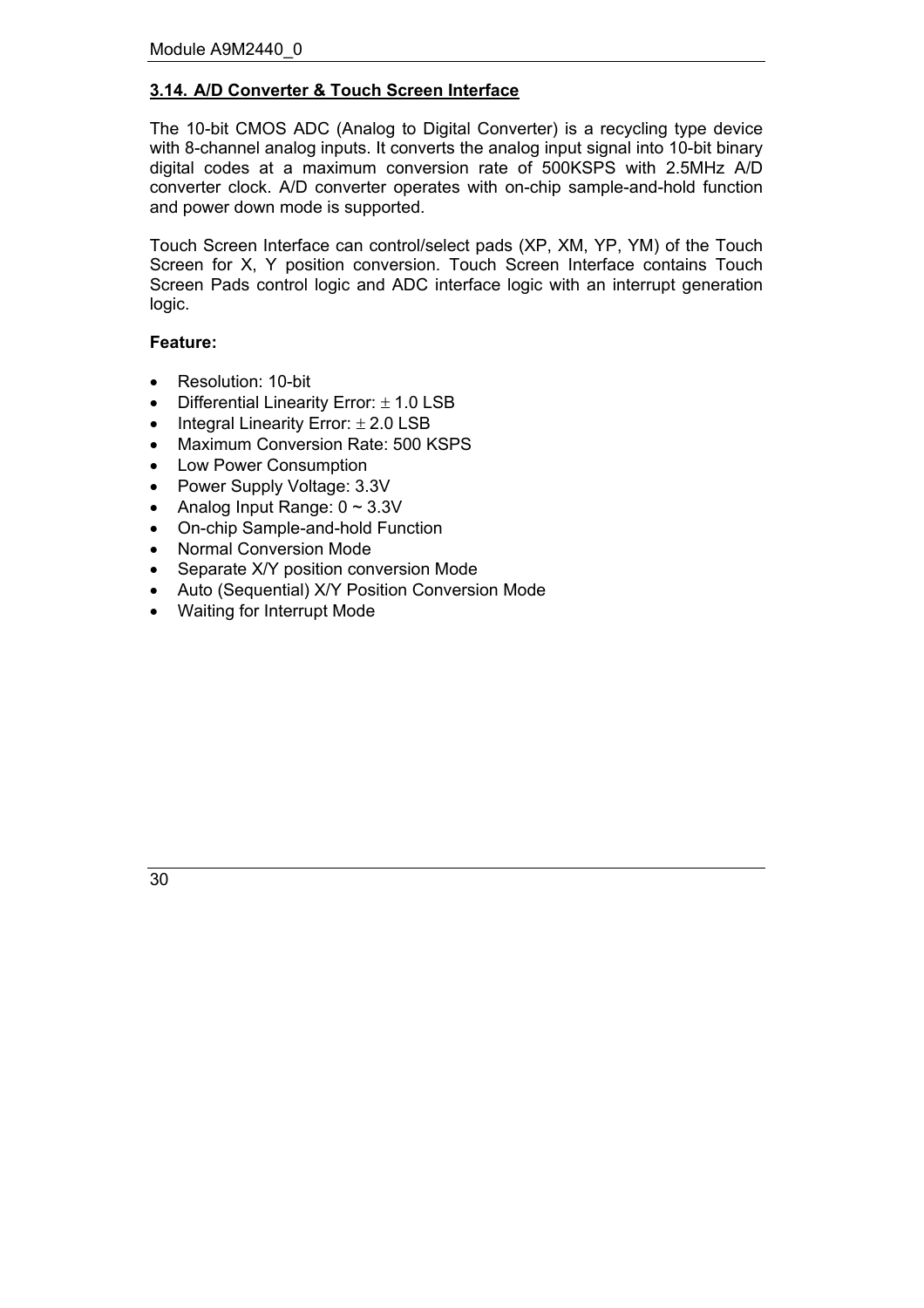## <span id="page-30-0"></span>**3.15. LCD Controller STN LCD, TFT LCD Displays Features**

The LCD controller in the S3C2440A consists of the logic for transferring LCD image data from a video buffer located in system memory to an external LCD driver. The LCD controller supports monochrome, 2-bit per pixel (4-level gray scale) or 4-bit per pixel (16-level gray scale) mode on a monochrome LCD, using a time-based dithering algorithm and Frame Rate Control (FRC) method and it can be interfaced with a color LCD panel at 8-bit per pixel (256-level color) and 12-bit per pixel (4096-level color) for interfacing with STN LCD.

It can support 1-bit per pixel, 2-bit per pixel, 4-bit per pixel, and 8-bit per pixel for interfacing with the palletized TFT color LCD panel, and 16-bit per pixel and 24 bit per pixel for non-palletized true-color display. The LCD controller can be programmed to support different requirements on the screen related to the number of horizontal and vertical pixels, data line width for the data interface, interface timing, and refresh rate.

## **Features:**

## **STN LCD Displays:**

- Supports 3 types of LCD panels: 4-bit dual scan, 4-bit single scan, and 8-bit single scan display type
- Supports the monochrome, 4 gray levels, and 16 gray levels
- Supports 256 colors and 4096 colors for color STN LCD panel
- Supports multiple screen size:

Typical actual screen size: 640 x 480, 320 x 240, 160 x 160, and others

Maximum virtual screen size is 4Mbytes.

Maximum virtual screen size in 256 color mode: 4096 x 1024, 2048 x 2048, 1024 x 4096, and others

## **TFT LCD Displays:**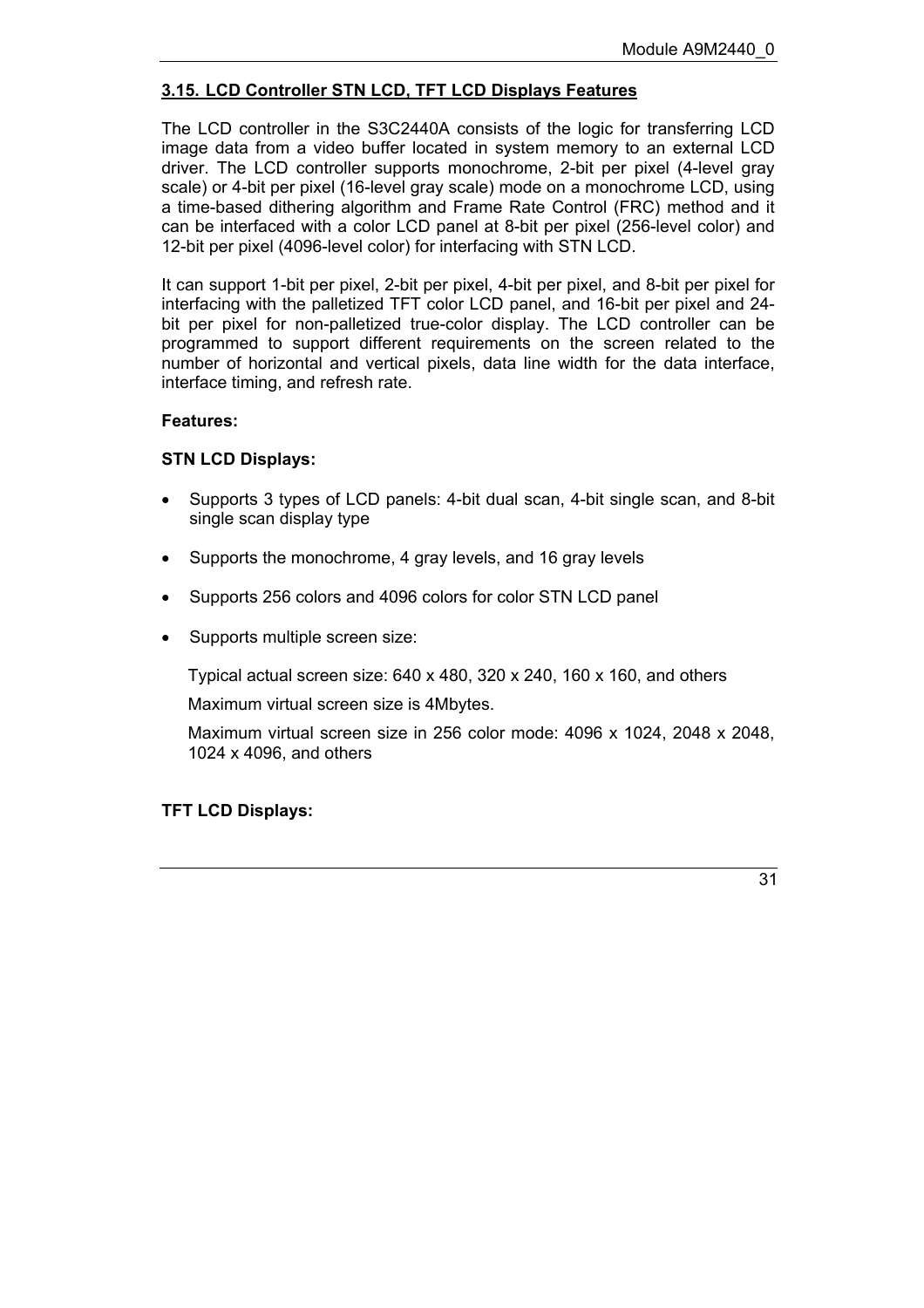- Supports 1, 2, 4 or 8-bpp (bit per pixel) palletized color displays for TFT
- Supports 16, 24-bpp non-palletized true-color displays for color TFT
- Supports maximum 16M color TFT at 24bit per pixel mode
- Supports multiple screen size

Typical actual screen size: 640 x 480, 320 x 240, 160 x 160, and others Maximum virtual screen size is 4Mbytes.

Maximum virtual screen size in 64K color mode: 2048 x 1024 and others

## <span id="page-31-0"></span>**3.16. Watchdog Timer**

The S3C2440A watchdog timer is used to resume the controller operation whenever it is disturbed by malfunctions such as noise and system errors. It can be used as a normal 16-bit interval timer to request interrupt service. The watchdog timer generates the reset signal for 128 PCLK cycles.

#### **Feature:**

- 16-bit Watchdog Timer
- Interrupt request or system reset at time-out

The prescaler value and the frequency division factor are specified in the watchdog timer control (WTCON) register. Valid prescaler values range from 0 to 28 -1. The frequency division factor can be selected as 16, 32, 64, or 128.

Use the following equation to calculate the watchdog timer clock frequency and the duration of each timer clock cycle:

t\_watchdog =  $1/$ ( PCLK / (Prescaler value + 1) / Division\_factor )

with  $PCLK = 50.70$  MHz.

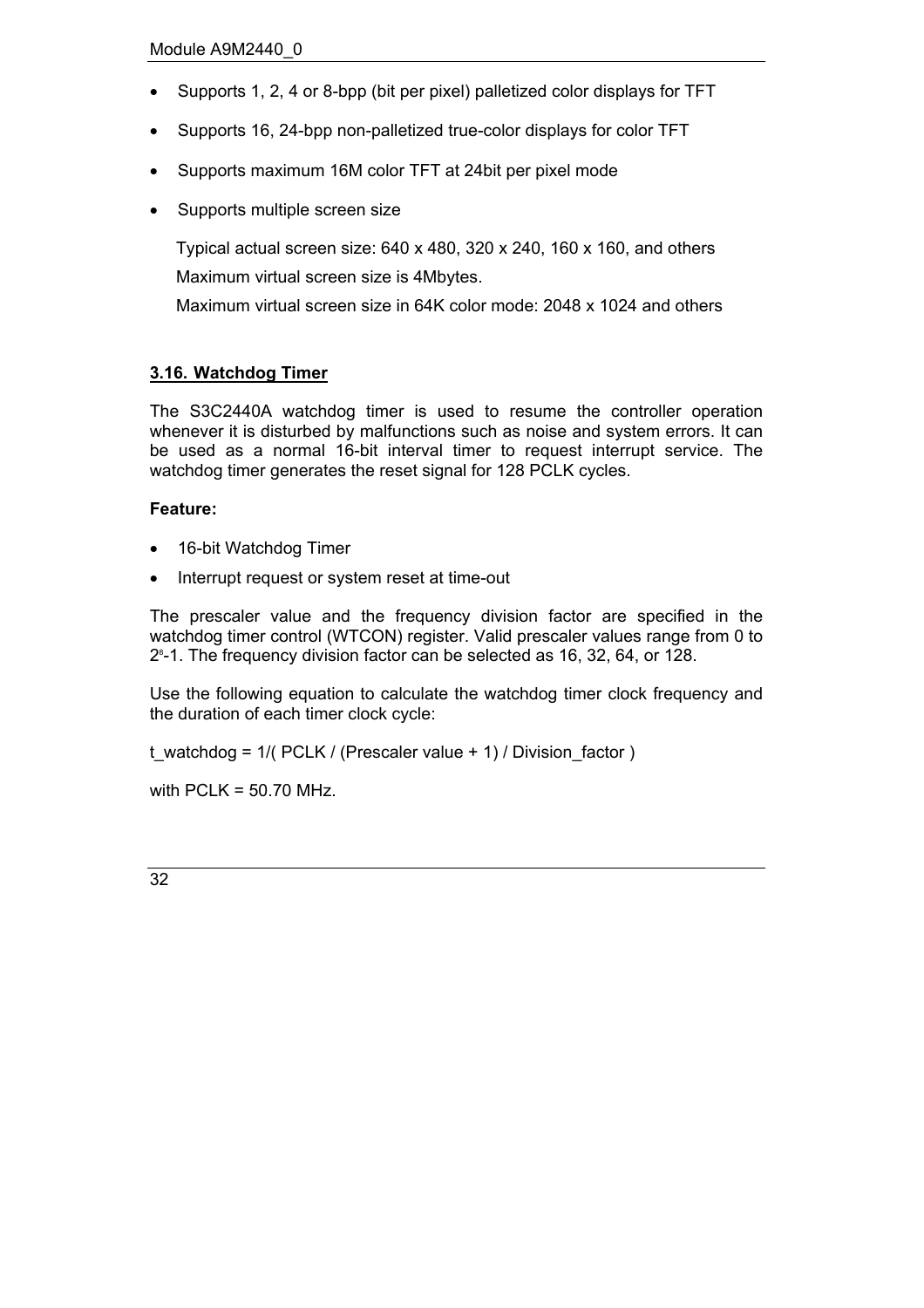## <span id="page-32-0"></span>**3.17. IIS-Bus Interface**

Currently, many digital audio systems are attracting the consumers on the market, in the form of compact discs, digital audio tapes, digital sound processors, and digital TV sound. The S3C2440A Inter-IC Sound (IIS) bus interface can be used to implement a CODEC interface to an external 8/16-bit stereo audio CODEC IC for minidisc and portable applications. The IIS bus interface supports both IIS bus data format and MSB-justified data format. The interface provides DMA transfer mode for FIFO access instead of an interrupt. It can transmit and receive data simultaneously as well as transmit or receive data alternatively at a time.

## **Feature:**

- 1-ch IIS-bus for audio interface with DMA-based operation
- Serial, 8-/16-bit per channel data transfers
- 128 Bytes (64-Byte + 64-Byte) FIFO for Tx/Rx
- Supports IIS format and MSB-justified data format

#### **Functional Description:**

Bus interface, register bank, and state machine (BRFC): Bus interface logic and FIFO access are controlled by the state machine.

- **5-bit dual prescaler (IPSR):** One prescaler is used as the master clock generator of the IIS bus interface and the other is used as the external CODEC clock generator.
- **64-byte FIFOs (TxFIFO and RxFIFO):** In transmit data transfer, data are written to TxFIFO, and, in the receive data transfer, data are read from RxFIFO.
- **Master IISCLK generator (SCLKG):** In master mode, serial bit clock is generated from the master clock.
- **Channel generator and state machine (CHNC):** IISCLK and IISLRCK are generated and controlled by the channel state machine.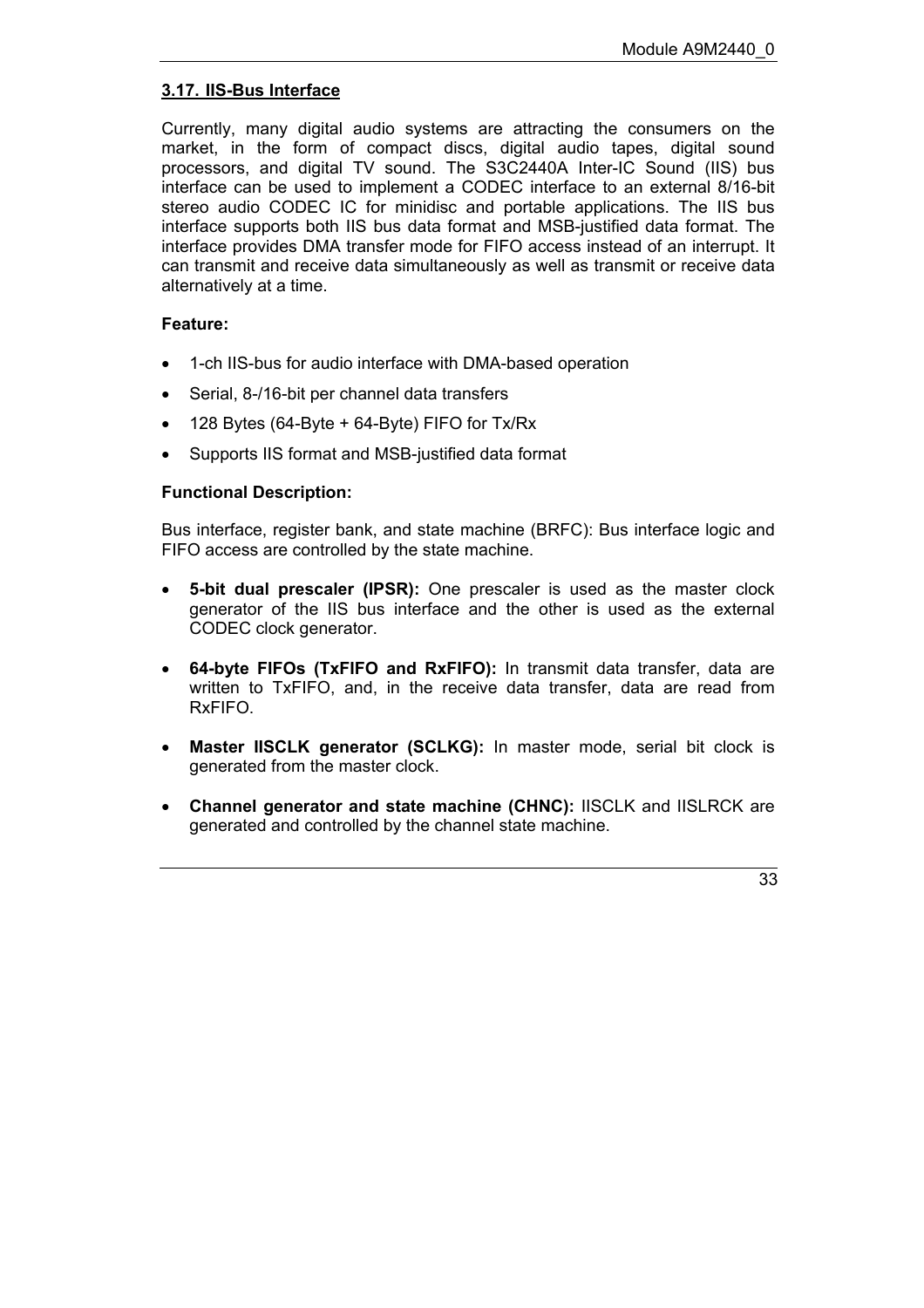• **16-bit shift register (SFTR):** Parallel data is shifted to serial data output in the transmit mode, and serial data input is shifted to parallel data in the receive mode.

## <span id="page-33-0"></span>**3.18. Camera Interface**

This chapter will explain the specification and defines the camera interface. **CAMIF (CAMera InterFace)** within the S3C2440A consists of 7 parts – *pattern mux, capturing unit, preview scaler, codec scaler, preview DMA, codec DMA,* and *SFR*. The CAMIF supports ITU-R BT.601/656 YCbCr 8-bit standard. Maximum input size is 4096x4096 pixels (2048x2048 pixels for scaling) and two scalers exist. Preview scaler is dedicated to generate smaller size image like **PIP** (Picture In Picture) and codec scaler is dedicated to generate codec useful image like plane type YCbCr 4:2:0 or 4:2:2. Two master DMAs can do mirror and rotate the captured image for mobile environments. These features are very useful in folder type cellular phones and the test pattern generated can be useful in calibration of input sync signals as CAMHREF, CAMVSYNC. Also, video sync signals and pixel clock polarity can be inverted in the CAMIF side by using register setting.

## **Feature:**

- ITU-R BT. 601/656 8-bit mode support
- DZI (Digital Zoom In) capability
- Programmable polarity of video sync signals
- Max. 4096 x 4096 pixels input support (2048 x 2048 pixel input support for scaling)
- Image mirror and rotation (X-axis mirror, Y-axis mirror, and 180 $\degree$  rotation)
- PIP and codec input image generation (RGB 16/24-bit format and YCbCr 4:2:0/4:2:2 format)

## **External Interface:**

CAMIF can support the next video standards.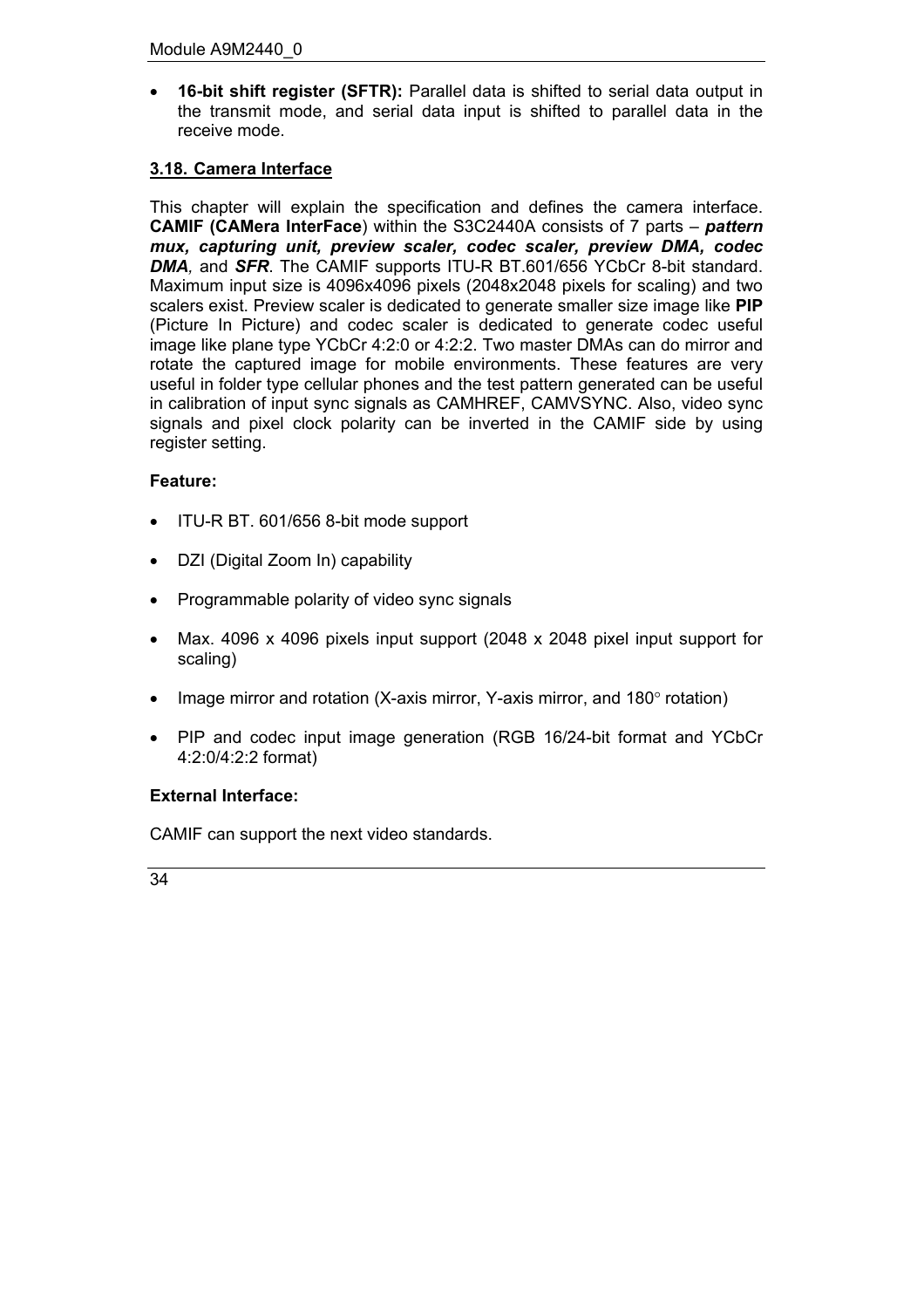- ITU-R BT 601 YCbCr 8-bit mode
- ITU-R BT 656 YCbCr 8-bit mode

#### **C***aution! All external camera interface IOs are recommended to be Schmitttrigger type IO for noise reduction.*

#### <span id="page-34-0"></span>**3.19. AC97 Controller**

The AC97 Controller Unit of the S3C2440A supports AC97 revision 2.0 features. AC97 Controller communicates with AC97 Codec using an audio controller link (AC-link). Controller sends the stereo PCM data to Codec. The external digitalto-analog converter (DAC) in the Codec then converts the audio sample to an analog audio waveform. Also, the Controller receives the stereo PCM data and the mono Mic data from the Codec and then stores them in the memories. This chapter describes the programming model for the AC97 Controller Unit. The information in this chapter requires an understanding of the AC97 revision 2.0 specifications.

#### **Note:**

The AC97 Controller and the IIS Controller must not be used at the same time.

#### **Feature:**

- Independent channels for stereo PCM In, stereo PCM Out, mono MIC In.
- DMA-based operation and interrupt based operation.
- All of the channels support only 16-bit samples.
- Variable sampling rate AC97 Codec interface (48 KHz and below)
- 16-bit, 16 entry FIFOs per channel
- Only Primary CODEC support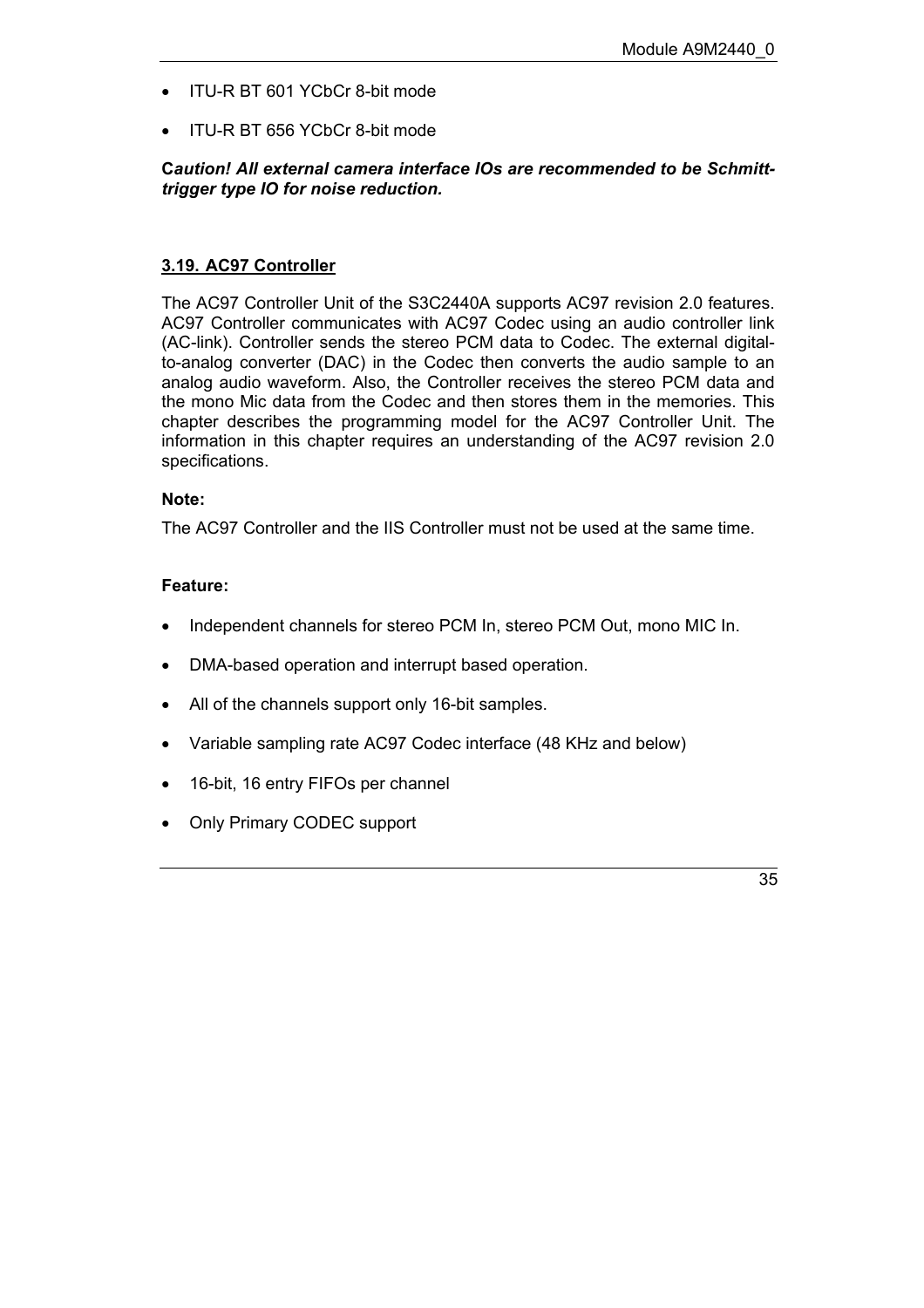## <span id="page-35-0"></span>**3.20. SD Host Interface**

The S3C2440A Secure Digital Interface (SDI) can interface for SD memory card, SDIO device and Multi-Media Card (MMC).

## **Feature:**

- SD Memory Card Spec. (ver. 1.0) / MMC Spec. (2.11) compatible
- SDIO Card Spec (ver. 1.0) compatible
- 16 words (64 bytes) FIFO (depth 16) for data Tx/Rx
- 40-bit Command Register
- 136-bit Response Register
- 8-bit Prescaler logic (Freq. = System Clock /  $(P + 1)$ )
- Normal, and DMA Data Transfer Mode (byte, halfword, word transfer)
- 1bit / 4bit (wide bus) Mode & Block / Stream Mode Switch support
- DMA burst4 access support(only word transfer)

## <span id="page-35-1"></span>**3.21. Clock Output**

At the global pins of the system connector there is a clock signal available (BCLKOUT0), which is buffered by a clock buffer and can be choosen to be either MPLL CLK, UPLL CLK, FCLK, HCLK, PCLK or DCLK. The source of this clock signal is the CLKOUT0 port at the CPU, which can be programmed to different clocks, by the CLKSEL0 register.

Following table shows the bits [6:4] of the CLKSEL0 register:

| $ {\sf CLKSEL0} 000$<br>$ $ [6:4] |            | 001                | 010 | 011 | 100                    | -101 | 11x      |
|-----------------------------------|------------|--------------------|-----|-----|------------------------|------|----------|
| <b>CLKOUT0   MPLL</b>             | <b>CLK</b> | UPLL<br><b>CLK</b> |     |     | FCLK HCLK  PCLK  DCLK0 |      | Reserved |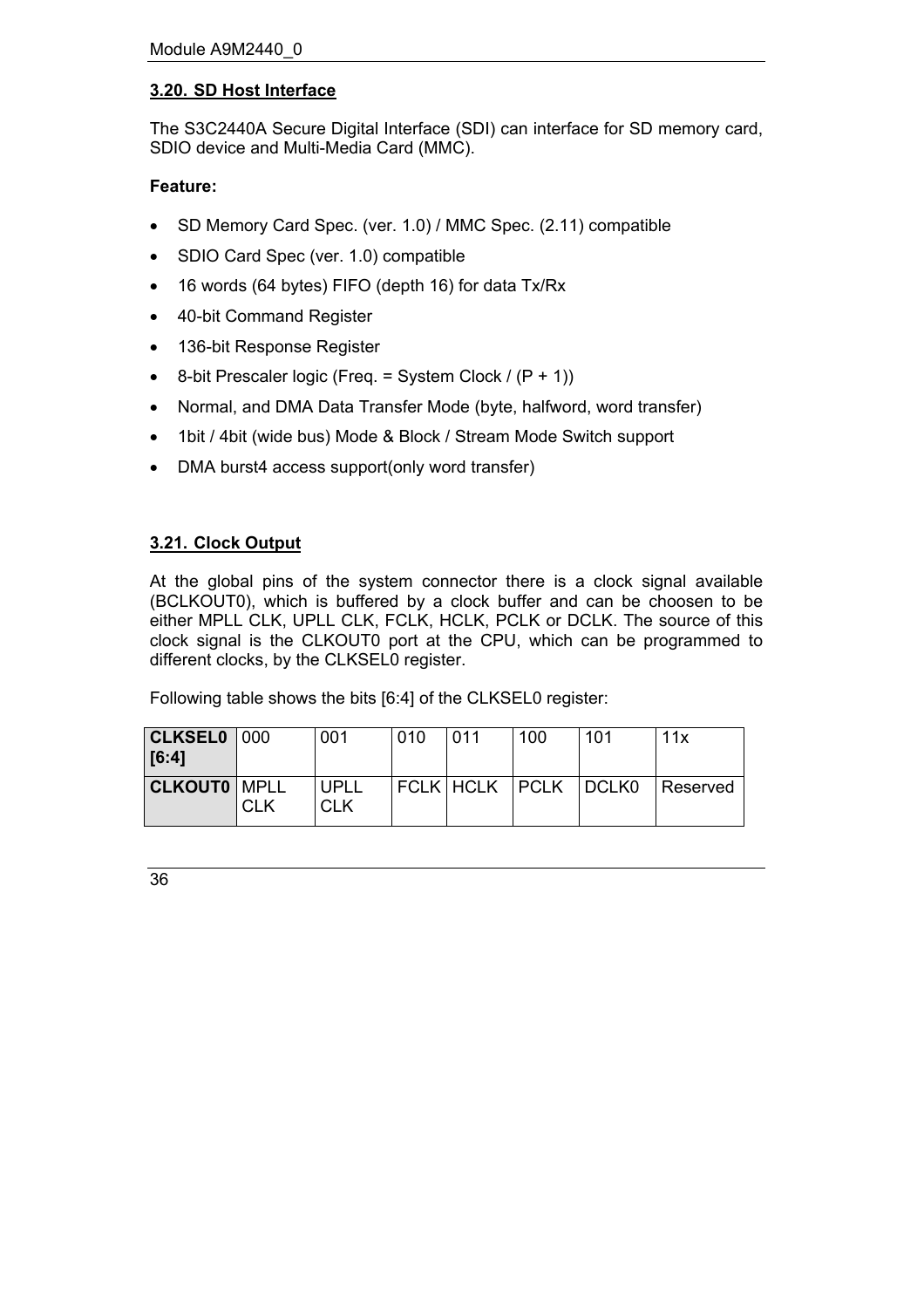## <span id="page-36-0"></span>**3.22. Power Management**

For the power control logic, the S3C2440A has various power management schemes to keep optimal power consumption for a given task. These schemes are related to PLL, clock control logics (FCLK, HCLK, and PCLK) and wakeup signals.

Following figure shows the clock distribution:



The power management block in the S3C2440A can activate four modes:

NORMAL mode, SLOW mode, IDLE mode, and SLEEP mode.

• NORMAL mode: all peripherals and the basic blocks including power management block, the CPU core, the bus controller, the memory controller, the interrupt controller, DMA, and the external master may operate completely. But, the clock to each peripheral, except the basic blocks, can be stopped selectively by software to reduce the power consumption.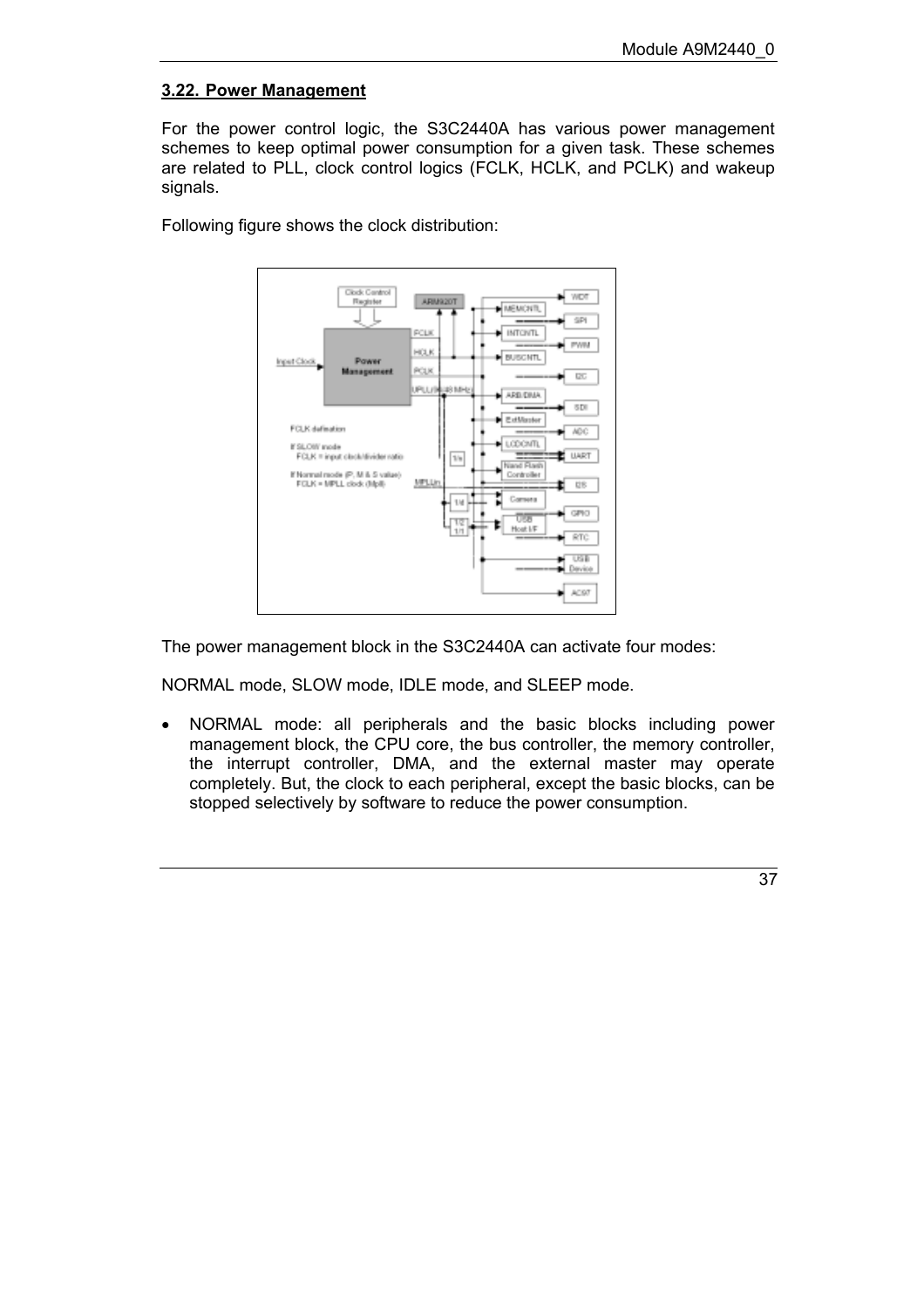• SLOW mode: Power consumption can be reduced in the SLOW mode by applying a slow clock and excluding the power consumption from the PLL. The FCLK is the frequency of divide by n of the input clock (XTIpll or EXTCLK) without PLL. The divider ratio is determined by SLOW\_VAL in the CLKSLOW control register and CLKDIVN control register.

| SLOW VAL | <b>FCLK</b>                    |                          | <b>HCLK</b>                     | <b>PCLK</b>             | <b>UCLK</b>             |        |
|----------|--------------------------------|--------------------------|---------------------------------|-------------------------|-------------------------|--------|
|          |                                | 1/1 Option<br>(HDIVN=0)  | 1/2 Option<br>(HDIVN=1)         | 1/1 Option<br>(PDIVN=0) | 1/2 Option<br>(PDIVN=1) |        |
| 000      | <b>EXTCLK</b> or<br>XTIpli / 1 | EXTCLK or<br>XTIpli / 1  | <b>EXTCLK</b> or<br>XTIpli / 2  | <b>HCLK</b>             | HCLK / 2                | 48 MHz |
| 001      | <b>EXTCLK</b> or<br>XTIpli / 2 | EXTCLK or<br>XTIpII / 2  | EXTCLK or<br>XTIpli / 4         | <b>HCLK</b>             | HCLK / 2                | 48 MHz |
| 010      | <b>EXTCLK</b> or<br>XTIpli / 4 | EXTCLK or<br>XTIpII / 4  | EXTCLK or<br>XTIpli / 8         | <b>HCLK</b>             | HCLK / 2                | 48 MHz |
| 011      | EXTCLK or<br>XTIpli / 6        | EXTCLK or<br>XTIpII / 6  | EXTCLK or<br>XTIpII / 12        | <b>HCLK</b>             | HCLK / 2                | 48 MHz |
| 100      | EXTCLK or<br>XTIpli / 8        | EXTCLK or<br>XTIpli / 8  | EXTCLK or<br>XTIpII / 16        | <b>HCLK</b>             | HCLK / 2                | 48 MHz |
| 101      | EXTCLK or<br>XTIpli / 10       | EXTCLK or<br>XTIpli / 10 | <b>EXTCLK or</b><br>XTipli / 20 | <b>HCLK</b>             | HCLK / 2                | 48 MHz |
| 110      | EXTCLK or<br>XTIpII / 12       | EXTCLK or<br>XTIpli / 12 | <b>EXTCLK or</b><br>XTipli / 24 | <b>HCLK</b>             | HCLK / 2                | 48 MHz |
| 111      | EXTCLK or<br>XTIpli / 14       | EXTCLK or<br>XTIpli / 14 | EXTCLK or<br>XTIpII / 28        | <b>HCLK</b>             | HCLK / 2                | 48 MHz |

In SLOW mode, PLL will be turned off to reduce the PLL power consumption. When the PLL is turned off in the SLOW mode and the user changes power mode from SLOW mode to NORMAL mode, then the PLL needs clock stabilization time (PLL lock time). This PLL stabilization time is automatically inserted by the internal logic with lock time count register. The PLL stability time will take 300us after the PLL is turned on. During PLL lock time, the FCLK becomes SLOW clock. Users can change the frequency by enabling SLOW mode bit in CLKSLOW register in PLL on state. The SLOW clock is generated during the SLOW mode.

• IDLE mode: In IDLE mode, the clock to the CPU core is stopped except the bus controller, the memory controller, the interrupt controller, and the power management block. To exit the IDLE mode, EINT[23:0], or RTC alarm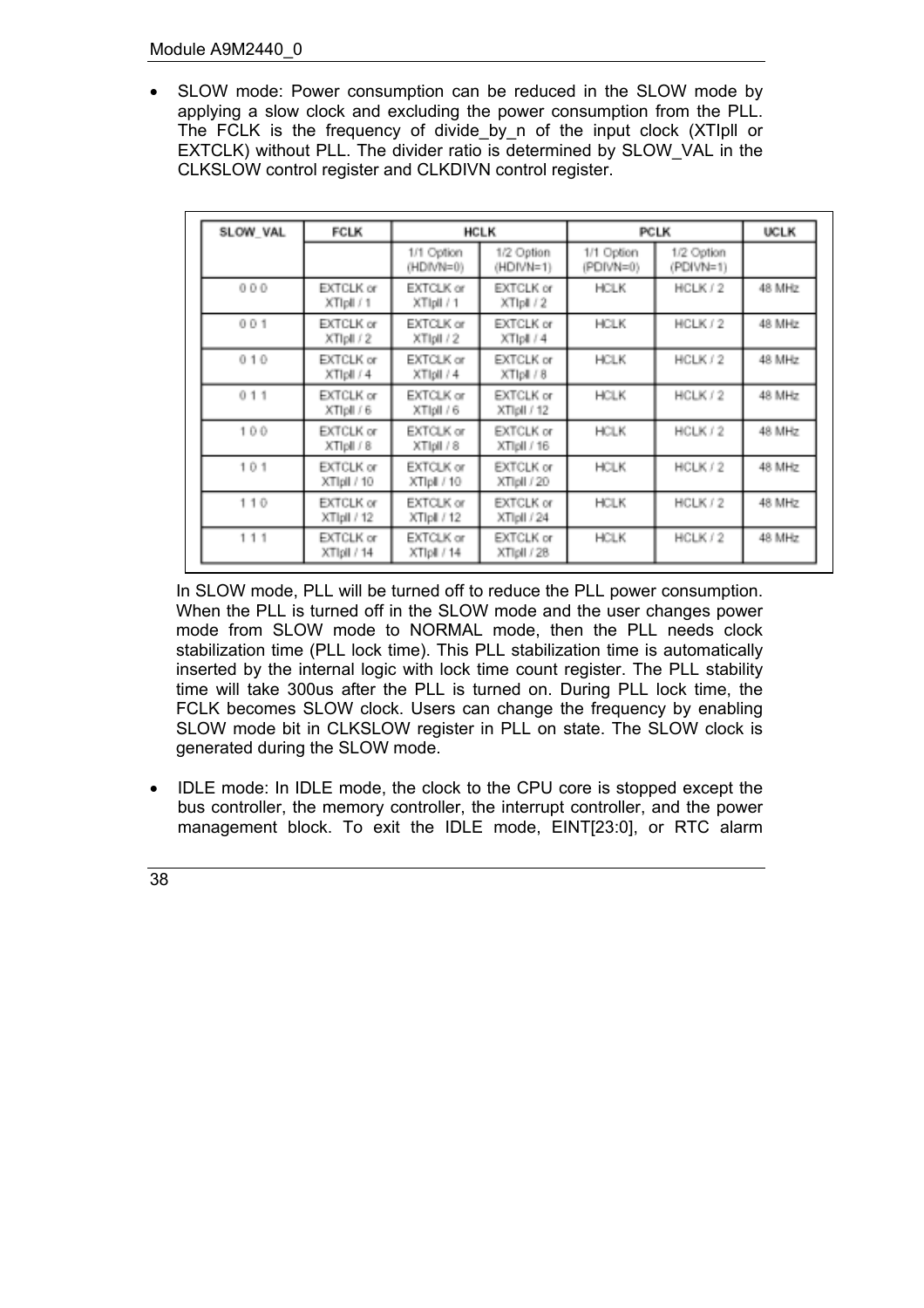interrupt, or the other interrupts should be activated. (EINT is not available until GPIO block is turned on).

• SLEEP mode: The block disconnects the internal power. So, there occurs no power consumption due to CPU and the internal logic except the wake-up logic in this mode. Activating the SLEEP mode requires two independent power sources. One of the two power sources supplies the power for the wake-up logic. The other one supplies other internal logics including CPU, and should be controlled for power on/off. In the SLEEP mode, the second power supply source for the CPU and internal logics will be turned off. The wakeup from SLEEP mode can be issued by the EINT[15:0].

In SLEEP mode, VDDi, VDDiarm, VDDMPLL and VDDUPLL will be turned off, which is controlled by PWREN pin. If PWREN signal is activated(H), VDDi and VDDiarm are supplied by an external voltage regulator. If PWREN pin is inactive (L), the VDDi and VDDiarm are turned off.

In Power OFF mode the VDDalive pin has still to be supplied by 1.2V/1.3V and it is also necessary to provide the I/O-voltage of 3.3V. Therefore the LDO, which supplies VDDAlive will not be switched off.

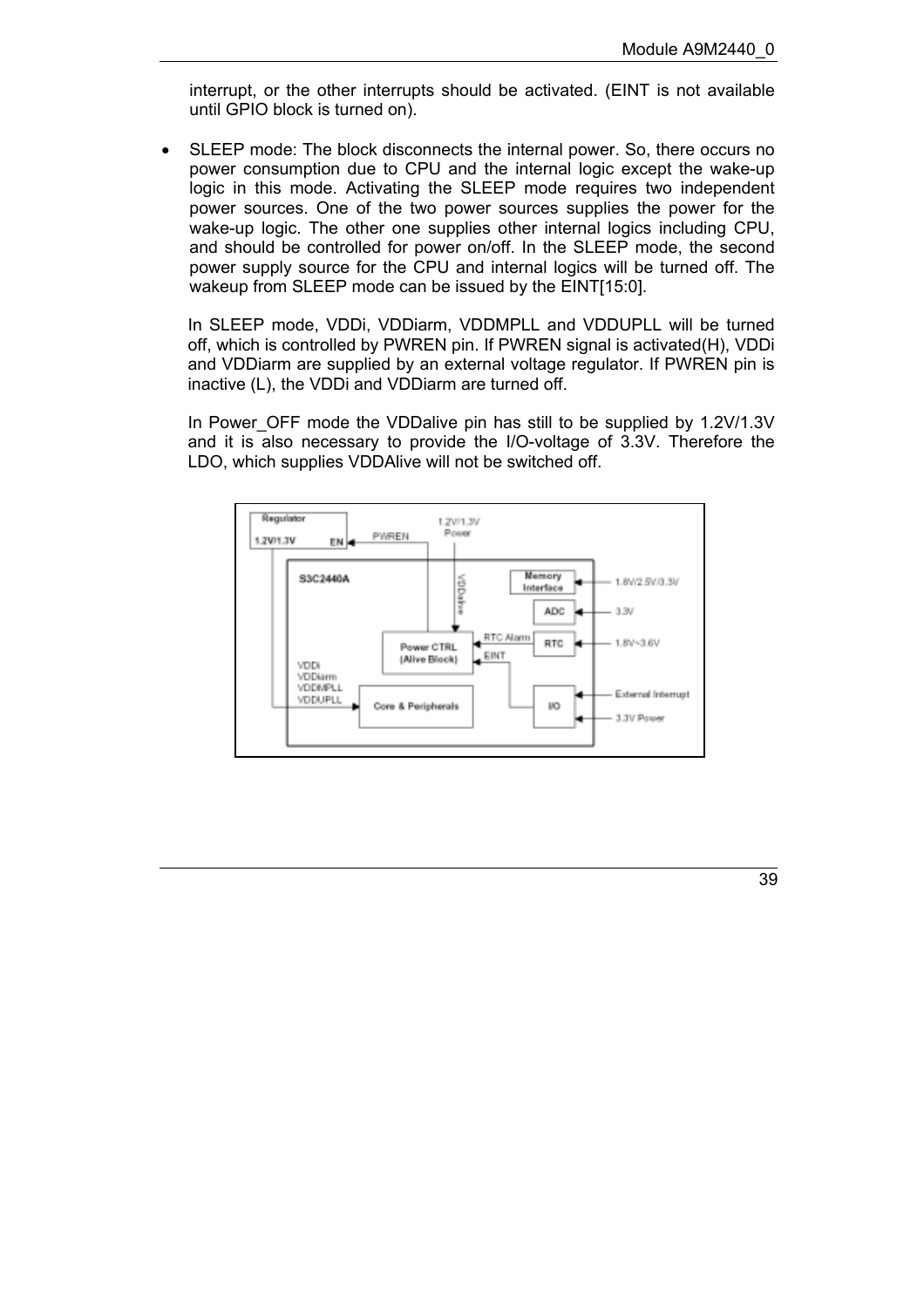## The pin state in SLEEP mode should be as follows:

| <b>Pin Condition</b>                                                                                                |                        |                                                         | Guid of Pin Configuration                               |
|---------------------------------------------------------------------------------------------------------------------|------------------------|---------------------------------------------------------|---------------------------------------------------------|
| GPIO Pin                                                                                                            |                        | which are configured as input                           | Pull-up enable                                          |
|                                                                                                                     |                        | which are configured as ouput                           | Pull-up disable and output low                          |
| Input pin, which doesn't have<br>internal pull-up control.<br>Output pin, which are<br>connected to external device |                        | If external device doesn't always<br>drive pin's level. | Pull-up enable by external pull-up resistor             |
|                                                                                                                     |                        | If external device's power is off                       | Output low                                              |
|                                                                                                                     |                        | If external device's power is on                        | High or low<br>(It depends on External device's status) |
| Data<br>Bus                                                                                                         | If memory power is off |                                                         | Output low                                              |
| If memory power is on                                                                                               |                        | and external buffer does exist                          | If buffer can hold bus level, pull-up disable.          |
|                                                                                                                     |                        | and no external buffer                                  | Output low                                              |

## **NOTE:**

- 1. ADC should be set to Standby mode.
- 2. USB pads should be Suspend mode.

Following figure shows the Power Management State Diagram:



RTC alarm could not be used, because instead of the internal RTC, an external one is used.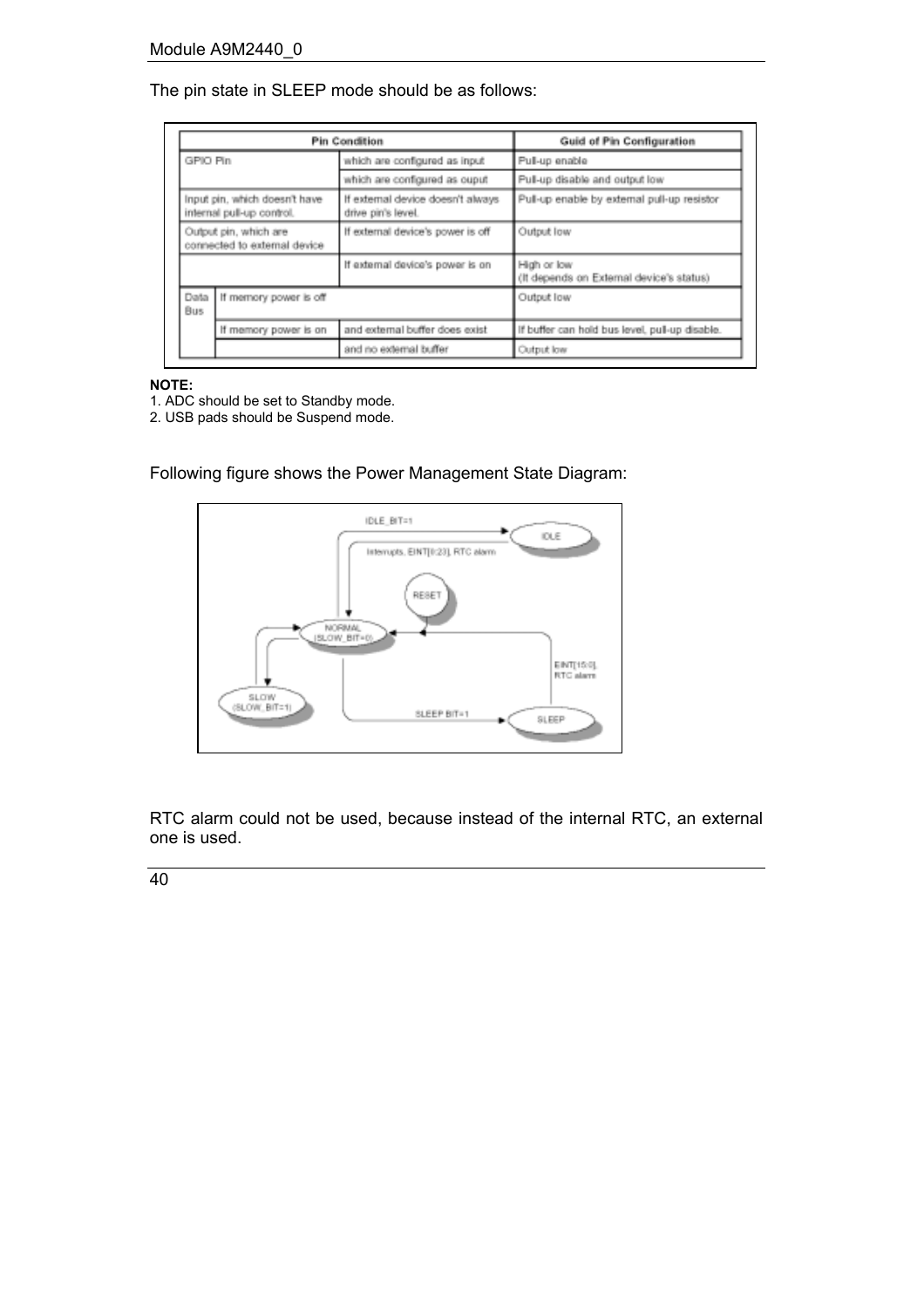Following table shows the Clock and Power State in Each Power Mode:

| <b>Mode</b>   | <b>ARM920T</b> | <b>AHB</b><br><b>Modules/WDT</b><br>'1) | <b>Power Management</b> | <b>GPIO</b>       | <b>APB Modules &amp;</b><br><b>USBH/LCD/NAN</b><br>D(2) |
|---------------|----------------|-----------------------------------------|-------------------------|-------------------|---------------------------------------------------------|
| <b>Normal</b> |                |                                         |                         | SEL               | <b>SEL</b>                                              |
| <b>Idle</b>   | х              |                                         |                         | SEL               | <b>SEL</b>                                              |
| <b>Slow</b>   |                |                                         |                         | <b>SEL</b>        | <b>SEL</b>                                              |
| <b>Sleep</b>  | <b>OFF</b>     | <b>OFF</b>                              | Wait for wakeup event   | Previous<br>state | <b>OFF</b>                                              |

**NOTES:**

(1) USB host, LCD, and NAND are excluded.

(2) WDT is excluded. RTC interface for CPU access is included.

(3) SEL: selectable (O,X), O: enable, X: disable, OFF: power is turned off

A Battery Fault Signal (BATT\_FLT#) is provided at the CPU to recognize the battery state of the battery at the base board, which powers the module. Therefore this pin is routed to the system connector. At the base board a comparator has to supervise the battery state and the output of the comparator delivers the BATT\_FLT# signal.

There are two functions in BATT\_FLT# pin as follows:

- When CPU is not in SLEEP mode, BATT FLT# pin will cause the interrupt request by setting BATT\_FUNC(MISCCR[22:20]) as 10x<sup>'</sup>b. The interrupt attribute of the BATT\_FLT $\overline{H}$  is L-level triggered.
- While CPU is in SLEEP mode, assertion of the BATT\_FLT# will prohibit the wake up from the sleep mode, which is achieved by setting BATT\_FUNC(MISCCR[22:20]) as 11x<sup>'b</sup>. So, Any wake-up source will be masked if BATT\_FLT# is asserted, which is protecting the system malfunction of the low battery capacity.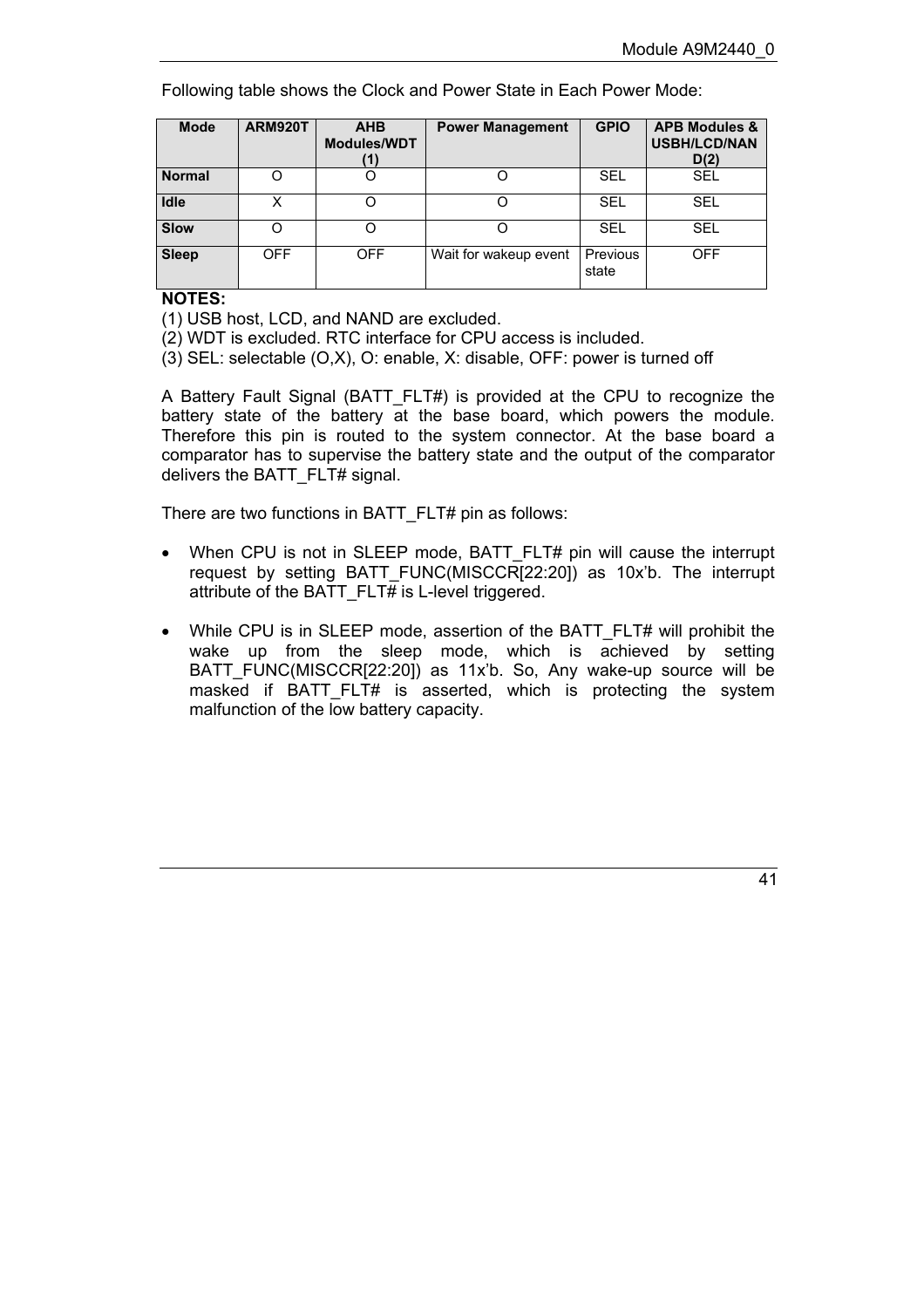## <span id="page-41-0"></span>**4. Boot Concept**

The procedure of booting the module is as follows:

After power up, an inital programm loader is started by the CPU. This software calls the actual bootloader, which is common for Linux and WinCE. By the bootloader the software image of the customer can be downloaded into the target.

S3C2440A boot code will be executed from internal NAND flash memory. In order to support NAND flash bootloader, the S3C2440A is equipped with an internal SRAM buffer called 'Steppingstone'. When booting, the first 4KBytes of the NAND flash memory will be loaded into Steppingstone and the boot code loaded into Steppingstone will be executed.

Generally, the boot code will copy NAND flash content to SDRAM. Using hardware ECC, the NAND flash data validity will be checked. Upon the completion of the copy, the main program will be executed on the SDRAM.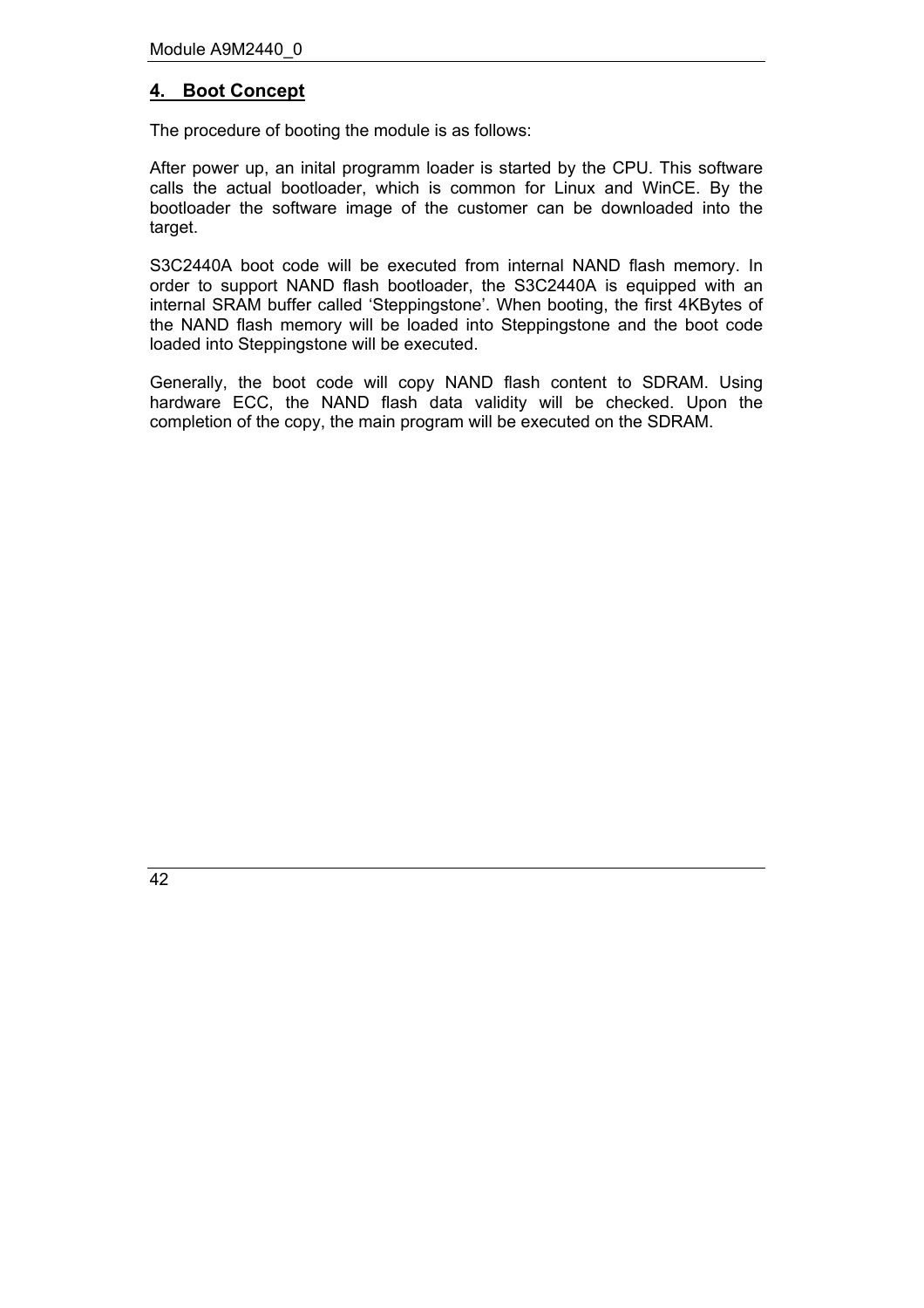## <span id="page-42-0"></span>**5. Software Requirements**

#### <span id="page-42-1"></span>**5.1. Power Management**

## **Procedure to Enter SLEEP mode**

- Set the GPIO configuration adequate for SLEEP mode.
- Mask all interrupts in the INTMSK register.
- Configure the wake-up sources properly including RTC alarm (RTC alarm cannot be used). The bit of EINTMASK corresponding to the wake-up source has not to be masked in order to let the corresponding bit of SRCPND or EINTPEND set. Although a wake-up source is issued and the corresponding bit of EINTMASK is masked, the wake-up will occur and the corresponding bit of SRCPND or EINTPEND will not be set.
- Set USB pads as suspend mode. (MISCCR[13:12]=11b)
- Save some meaning values into GSTATUS3,4 register. These registers are preserved during SLEEP mode.
- Configure MISCCR[1:0] for the pull-up resisters on the data bus, D[31:0]. Turn on the pull-up resistors.
- Stop LCD by clearing LCDCON1.ENVID bit.
- Read rREFRESH and rCLKCON registers in order to fill the TLB.
- Let SDRAM enter the self-refresh mode by setting the REFRESH[22]=1b.
- Wait until SDRAM self-refresh is effective.
- Set MISCCRI19:171=111b to make SDRAM signals(SCLK0,SCLK1 and SCKE) protected during SLEEP mode
- Set the SLEEP mode bit in the CLKCON register.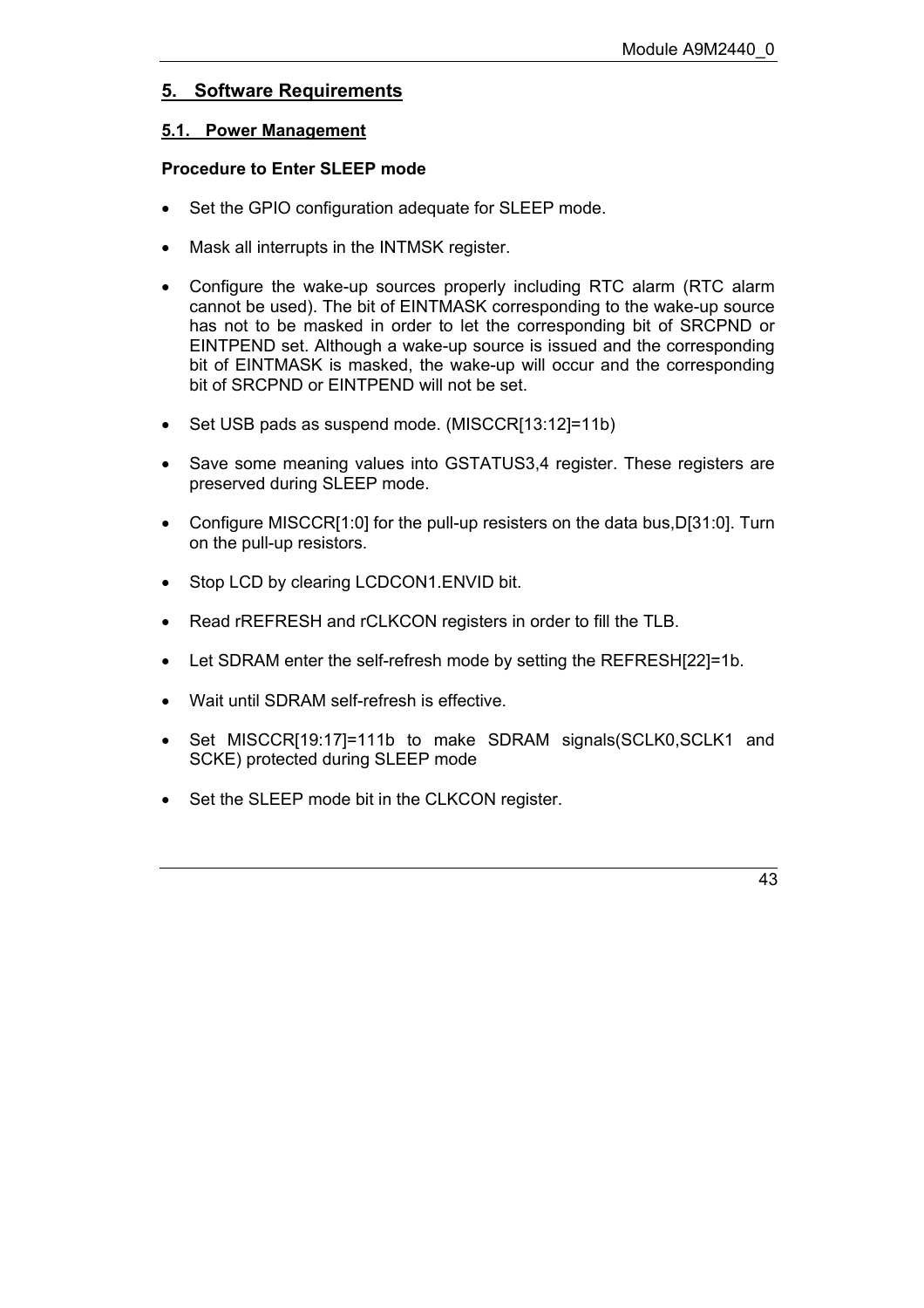**Note:** The ADC has an additional power-down bit in ADCCON. If the S3C2440A enters the SLEEP mode, the ADC should enter its own power-down mode.

#### **Procedure to Wake-up from SLEEP mode**

- The internal reset signal will be asserted if one of the wake-up sources is issued. This reset duration is determined by the internal 16-bit counter logic and the reset assertion time is calculated as tRST = (65535 /XTAL\_frequency).
- Check GSTATUS2[2] in order to know whether or not the power-up is caused by the wake-up from SLEEP mode.
- Release the SDRAM signal protection by setting MISCCR[19:17]=000b.
- Configure the SDRAM memory controller.
- Wait until the SDRAM self-refresh is released. Mostly SDRAM needs the refresh cycle of all SDRAM row.
- The information in GSTATUS3,4 can be used for user's own purpose because the value in GSTATUS3,4 has been preserved during SLEEP mode.
- For EINT[3:0], check the SRCPND register.
- For EINT[15:4], check the EINTPEND instead of SRCPND (SRCPND will not be set although some bits of EINTPEND are set.).
- If there was the BATT\_FLT# assertion during SLEEP mode, the corresponding bit of SRCPND has been set.

#### **Signaling EINT[15:0] for Wakeup**

The S3C2440A can be woken up from SLEEP mode only if the following conditions are met:

• Level signals (H or L) or edge signals (rising or falling or both) are asserted on EINTn input pin.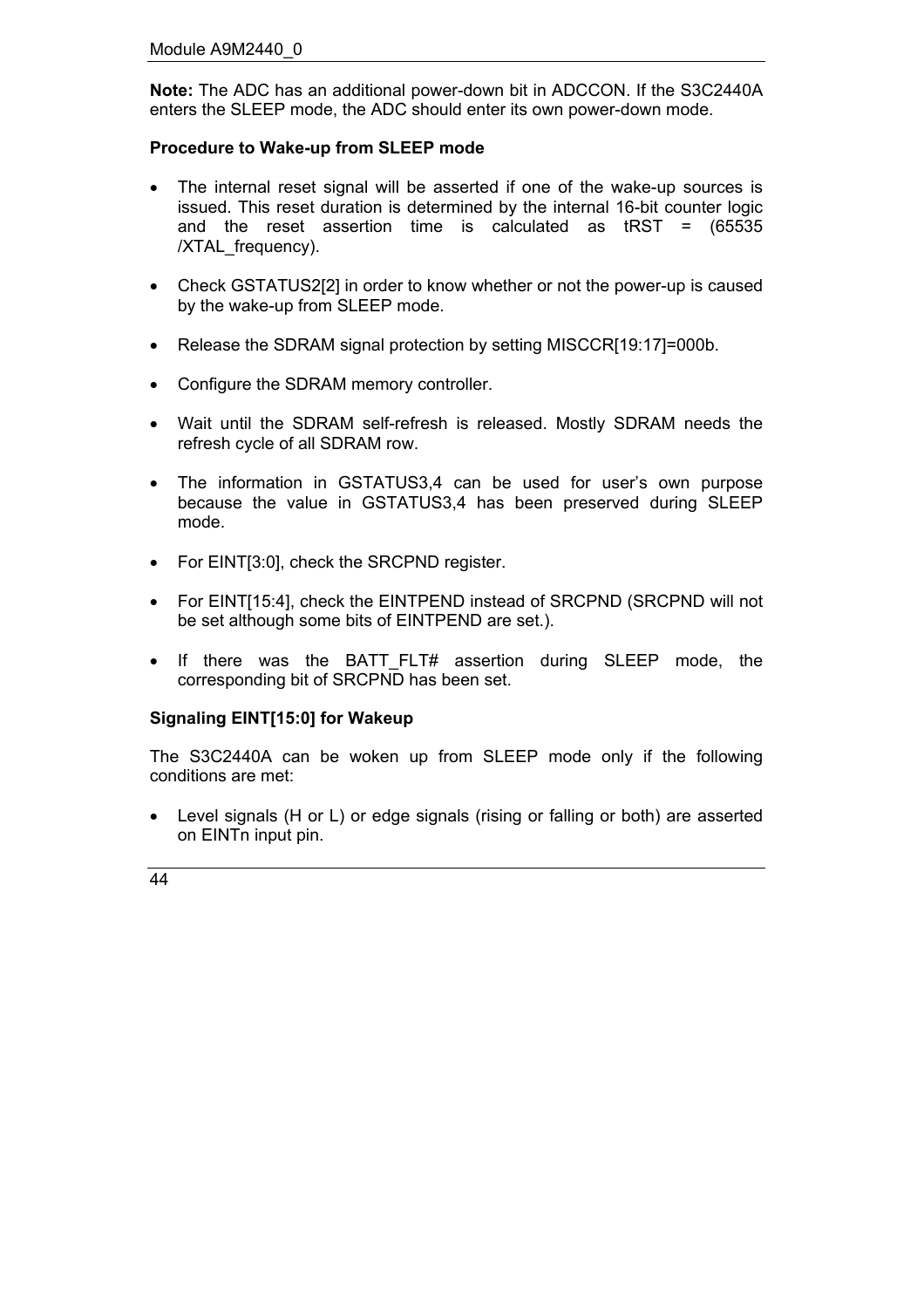- The EINTn pin has to be configured as EINT in the GPIO control register.
- BATT FLT# pin has to be H level. It is important to configure the EINTn in the GPIO control register as an external interrupt pin, considering the first condition above.

Just after the wake-up, the corresponding EINTn pin will not be used for wakeup. This means that the pin can be used as an external interrupt request pin again.

There are two functions in BATT\_FLT# pin, they are as follows;

- When CPU is not in SLEEP mode, nBATT\_FLT pin will cause the interrupt request by setting BATT FUNC(MISCCR[22:20]) as 10x'b. The interrupt attribute of the BATT FLT# is L-level triggered.
- While CPU is in SLEEP mode, assertion of the BATT\_FLT# will prohibit the wake up from the sleep mode, which is achieved by setting BATT\_FUNC(MISCCR[22:20]) as 11xíb. So, Any wake-up source will be masked if BATT\_FLT# is asserted, which is protecting the system malfunction of the low battery capacity

#### **Entering IDLE Mode**

If CLKCON[2] is set to 1 to enter the IDLE mode, the S3C2440A will enter IDLE mode after some delay (until the power control logic receives ACK signal from the CPU wrapper).

#### **PLL On/Off**

The PLL can only be turned off for low power consumption in slow mode. If the PLL is turned off in any other mode, MCU operation is not guaranteed.

When the processor is in SLOW mode and tries to change its state into other state with the PLL turned on, then SLOW\_BIT should be clear to move to another state after PLL stabilization

#### **Pull-up Resistors on the Data Bus and SLEEP Mode**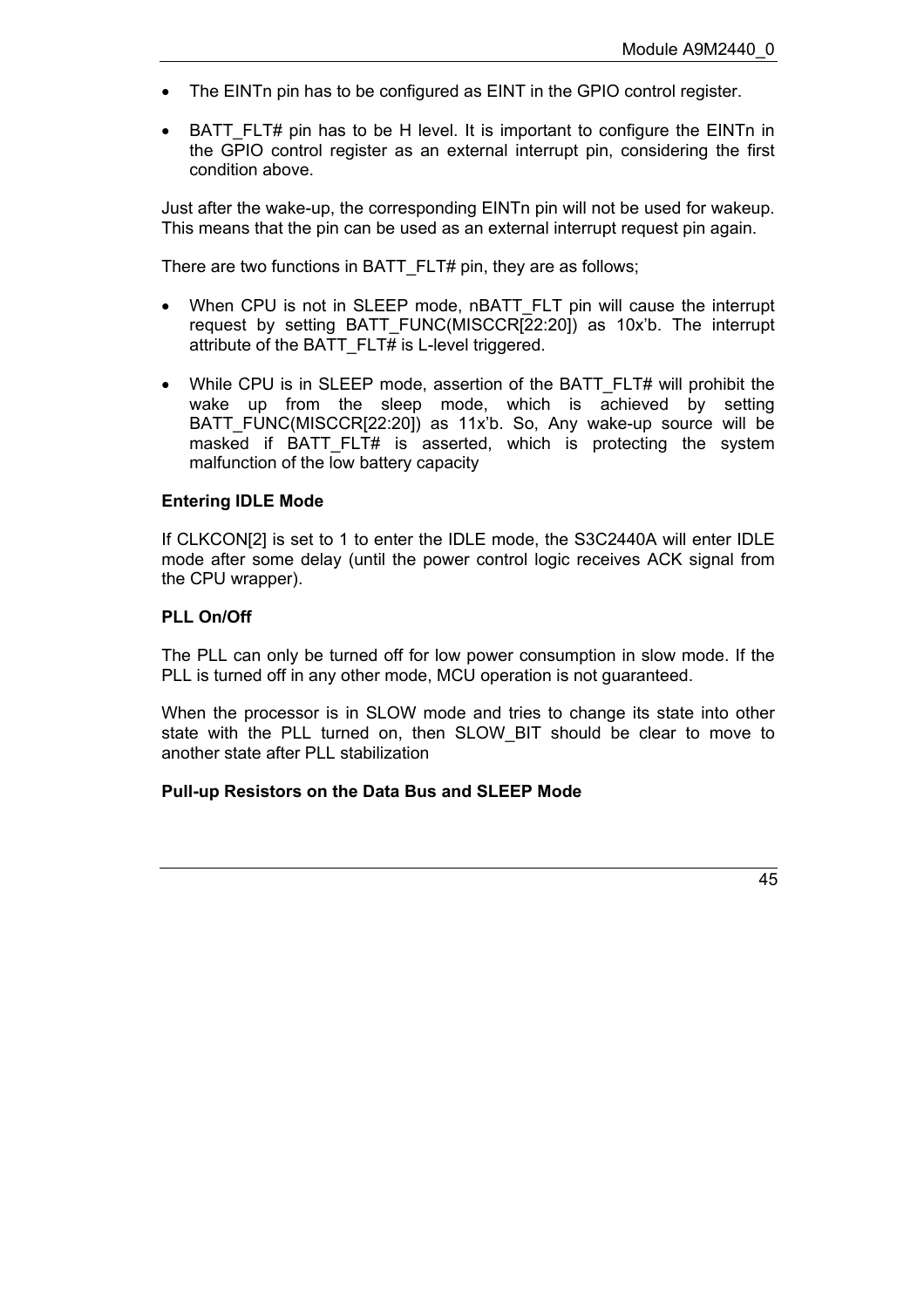In SLEEP mode, the data bus (D[31:0] or D[15:0] ) is in Hi-z state. But, because of the characteristics of I/O pad, the data bus pull-up resistors have to be turned on for low power consumption in SLEEP mode. D[31:0] pin pull-up resistors can be controlled by the GPIO control register (MISCCR).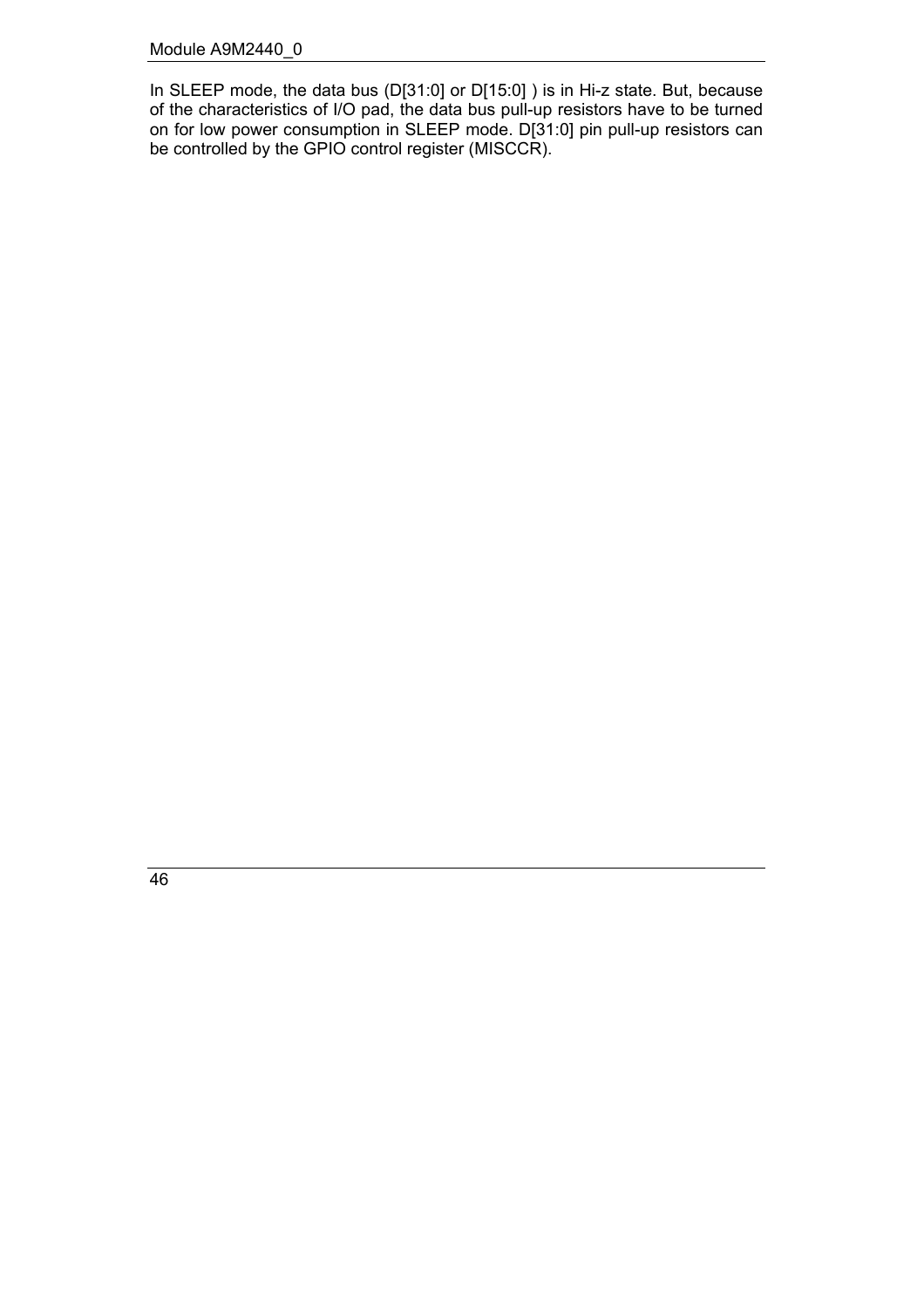#### <span id="page-46-0"></span>**6. Mechanics**

The module size is defined to 60 x 44mm. Two holes, for M2 screws, catercornered, are provided to enable fixing of the module at the base board.

Two board to board connectors are used on the module. Depending on the counterpart at the base board, different distances between module and base board can be realized. The least possible distance is 5mm.

Therefore the height of the parts mounted at the bottom side of the module should not exceed 2.5mm. The height of the parts mounted at the top side should not exceed 4.1mm so that the module can fit on a carrier board which is rack-mounted, assumes that the maximum height allowed from top of base board is 13.7mm (8+1.6+4.1).

| Board-to-Board | Module Connector X1, X2  |   |      |              |  | Base Board Connector X1, X2 |                 |              |  |
|----------------|--------------------------|---|------|--------------|--|-----------------------------|-----------------|--------------|--|
| Distance h     | No. of Pins Qty Supplier |   |      | Order No.    |  | No. Of Pins                 | <b>Supplier</b> | Order No.    |  |
| $5 \text{ mm}$ |                          |   |      |              |  | 120                         | AMP             | 177984-5     |  |
|                |                          |   |      |              |  |                             | Berg            | 61083-121000 |  |
| 6 mm           |                          |   |      |              |  | 120                         | AMP             | 179029-5     |  |
|                | 120                      | 2 | AMP  | 177983-5     |  |                             | Berg            | 61083-122000 |  |
| 7 mm           |                          |   | Berg | 61082-121000 |  | 120                         | AMP             | 179030-5     |  |
|                |                          |   |      |              |  |                             | Bera            | 61083-123000 |  |
| 8 mm           |                          |   |      |              |  | 120                         | AMP             | 179031-5     |  |
|                |                          |   |      |              |  |                             | Berg            | 61083-124000 |  |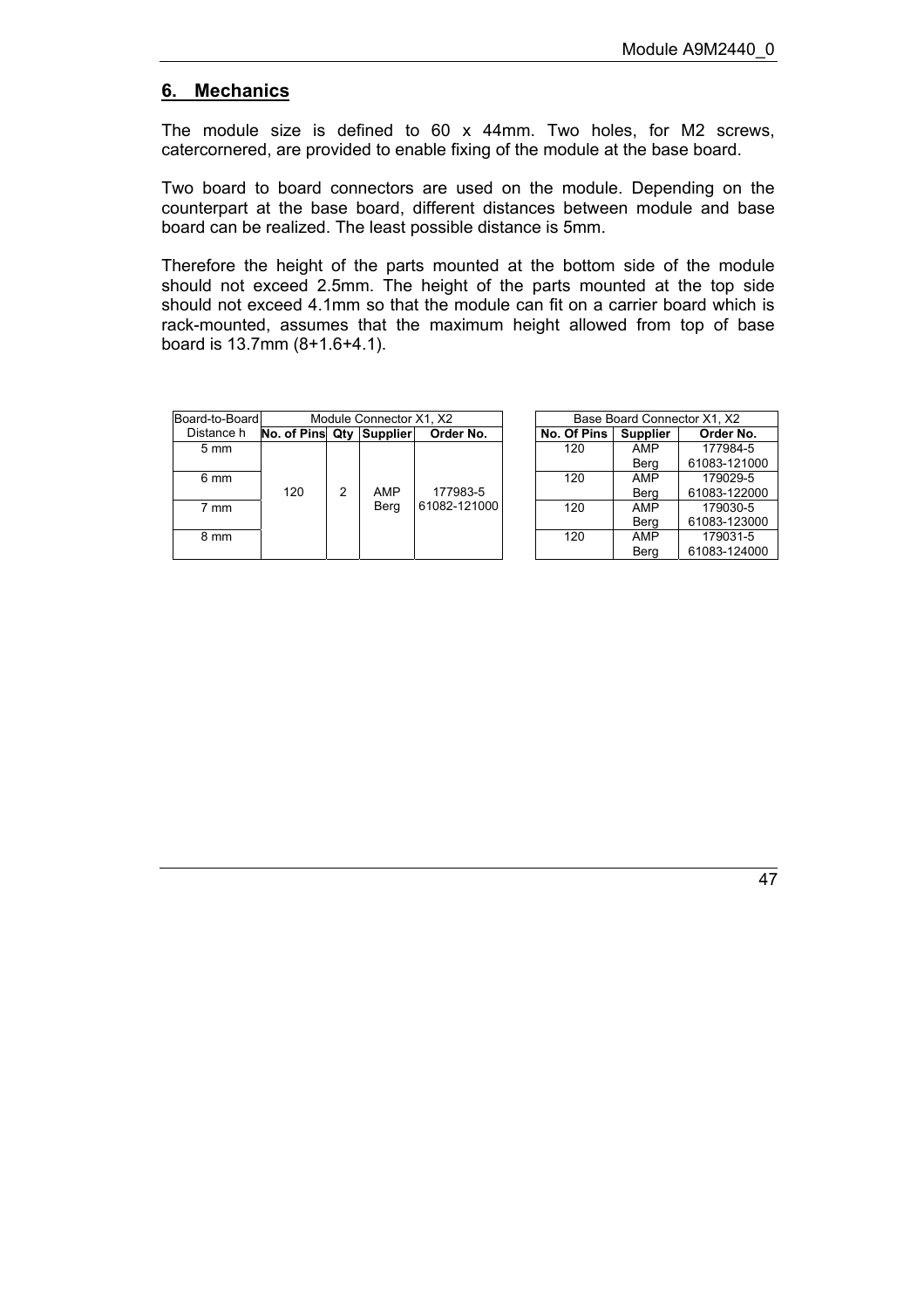## **Mechanical Drawing from TOP View:**



**Mechanical Drawing from Side View:**



The size of h depends on the board to board connectors.

The size between the board to board connectors is measured from pad to pad.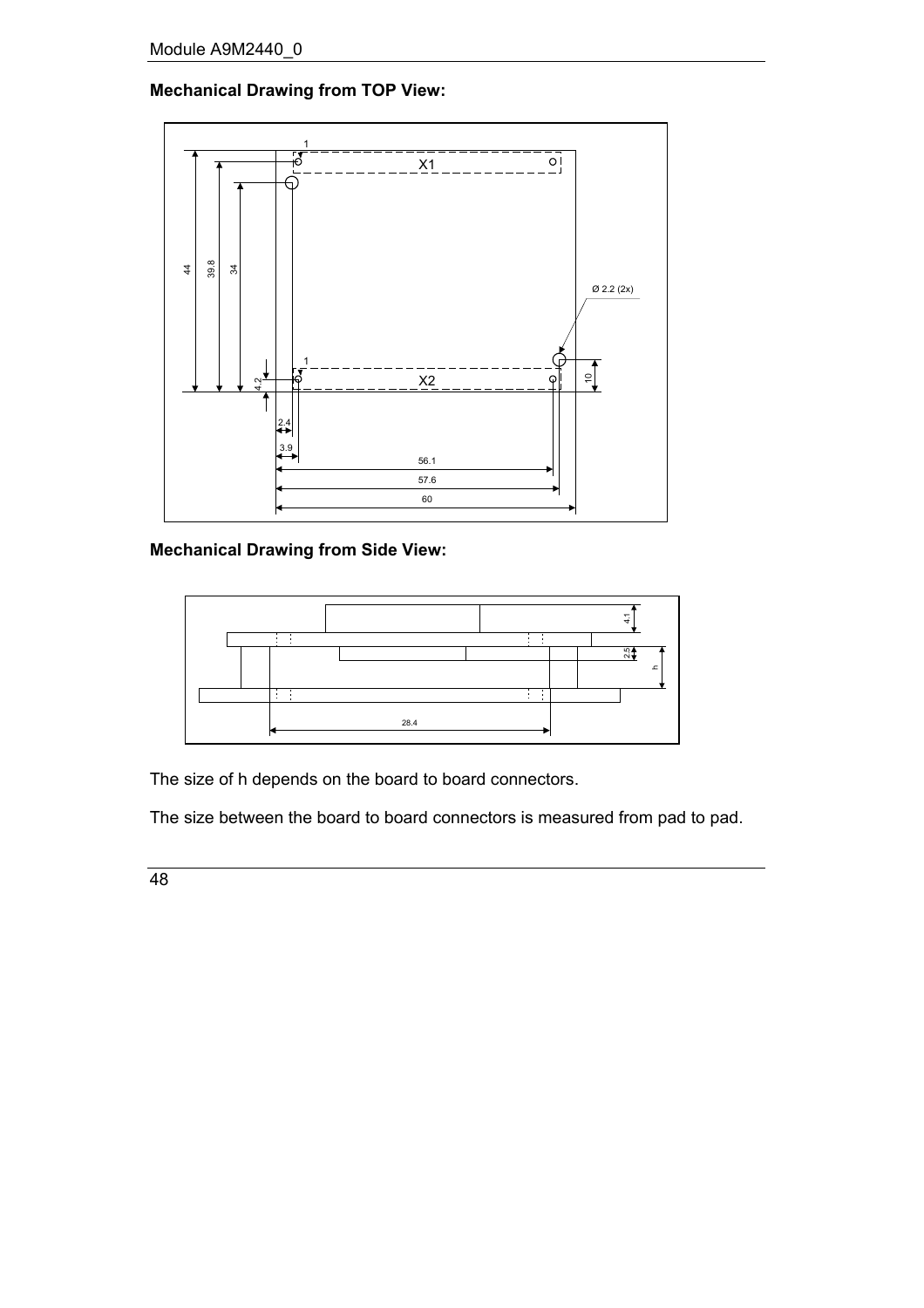#### <span id="page-48-0"></span>**6.1. Extended Module**

For further modules it might be necessary to have some additional hardware placed on the module, which will need more signal lines connected between module and base board, than actual available. To meet these future requirements, an extended board is defined, which has two additional board to board connectors with 60 pins each.

The size of the extended module is defined to 92 x 44mm. Two holes, for M2 screws, catercornered, are provided to enable fixing of the module at the base board.

| Base Board Connector X3, X4 |
|-----------------------------|
|                             |
| Order No.                   |
| 177984-2                    |
| 61083-0610                  |
| 179029-2                    |
| 61083-0620                  |
| 179030-2                    |
| 61083-0630                  |
| 179031-2                    |
| 61083-0640                  |
|                             |

| Base Board Connector X3, X4 |                 |              |  |
|-----------------------------|-----------------|--------------|--|
| No. Of Pins                 | <b>Supplier</b> | Order No.    |  |
| 60                          | <b>AMP</b>      | 177984-2     |  |
|                             | Berg            | 61083-061009 |  |
| 60                          | <b>AMP</b>      | 179029-2     |  |
|                             | Berg            | 61083-062009 |  |
| 60                          | <b>AMP</b>      | 179030-2     |  |
|                             | Berg            | 61083-063009 |  |
| 60                          | <b>AMP</b>      | 179031-2     |  |
|                             | Bera            | 61083-064009 |  |